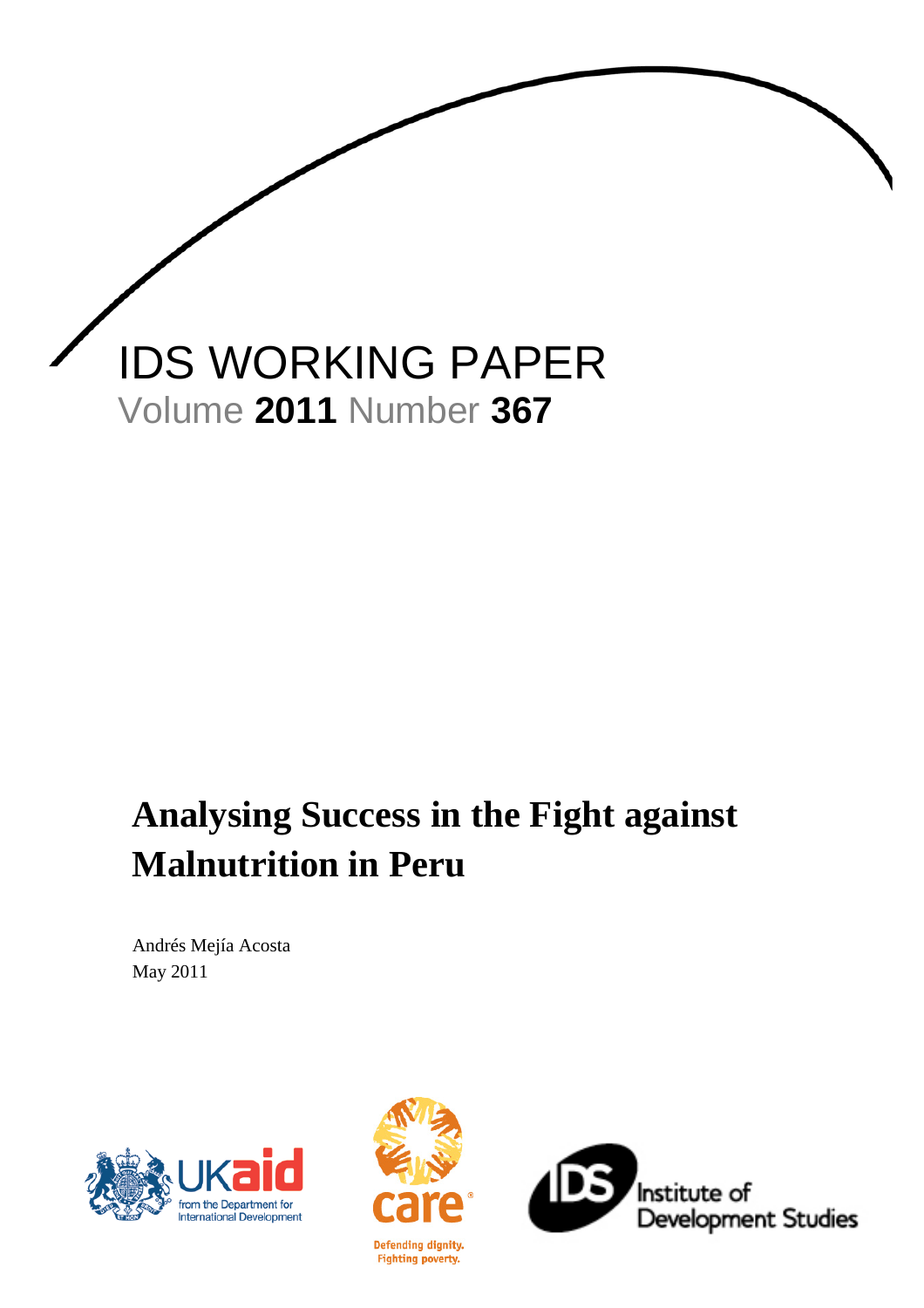Analysing Success in the Fight against Malnutrition in Peru Andrés Mejía Acosta IDS Working Paper 367 First published by the Institute of Development Studies in May 2011 © Institute of Development Studies 2011 ISSN: 1353-6141 ISBN: 978 1 85864 995 1

A catalogue record for this publication is available from the British Library. All rights reserved. Reproduction, copy, transmission, or translation of any part of this publication may be made only under the following conditions: • with the prior permission of the publisher; or • with a licence from the Copyright Licensing Agency Ltd., 90 Tottenham Court Road, London W1P 9HE, UK,

or from another national licensing agency; or

• under the terms set out below.

This publication is copyright, but may be reproduced by any method without fee for teaching or nonprofit purposes, but not for resale. Formal permission is required for all such uses, but normally will be granted immediately. For copying in any other circumstances, or for reuse in other publications, or for translation or adaptation, prior written permission must be obtained from the publisher and a fee may be payable.

Available from: Communications Unit, Institute of Development Studies at the University of Sussex, Brighton BN1 9RE, UK Tel: +44 (0) 1273 915637 Fax: +44 (0) 1273 621202 E-mail: bookshop@ids.ac.uk Web: www.ids.ac.uk/ids/bookshop IDS is a charitable company limited by guarantee and registered in England (No. 877338)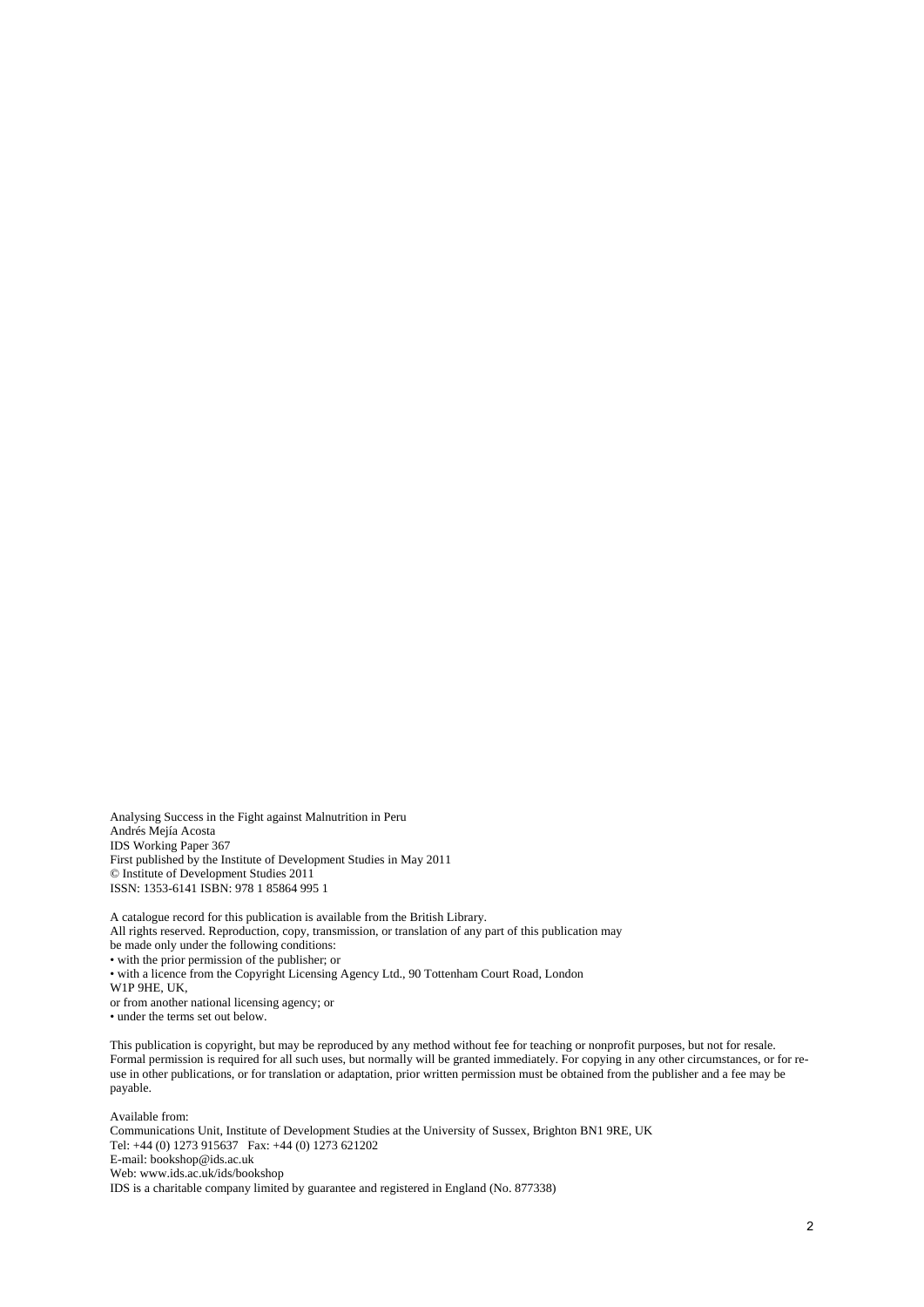## **Analysing Success in the Fight against Malnutrition in Peru**

Andrés Mejía Acosta

#### **Summary**

The prevalence of underweight children worldwide fell from 31per cent in 1990 to 26 per cent in 2008 (UNICEF 2009). However, progress is still slow and very uneven. Half of the countries have made progress on hunger, but levels of malnutrition did not improve in 28 countries and got worse in 24. The case of Peru appears to be an encouraging exception to the rule. With the support of CARE and others organisations from civil society and the donor community, the Peruvian Government has generated the political momentum to overcome obstacles and create national coordination structures and mechanisms, increase public (and private) spending on programs to tackle malnutrition and align social programs with the national nutrition strategy (known as CRECER). This included adding conditionalities on taking children to regular growth monitoring in the Conditional Cash Transfer programme, JUNTOS. The international aid system has also aligned itself around CRECER. After ten years of almost no change in child chronic malnutrition (stunting) rates (25.8 per cent in 1996, and 22.9 per cent in 2005 – with rural rates moving from 40.4 per cent to 40.1 per cent), this change in strategy has started to lead to results: malnutrition rates fell to 17.9 per cent between 2005 and 2010, with reductions mainly occurring in rural areas where malnutrition rates are highest (from 40.1per cent in 2005 to 31.3 per cent in 2010) according to the Peruvian National Statistical Office (INEI). Over 130,000 children under five are now not chronically malnourished who would have been had rates not fallen. Indeed, there is a strong case to be made that these changes would not have occurred without the formation in early 2006 of the Child Nutrition Initiative, and its advocacy success in getting ten Presidential candidates to sign a commitment to reduce chronic malnutrition in children under five by 5 per cent in five years ('5 by 5 by 5'), followed by the support provided subsequently to the new government to meet that commitment.

This paper documents and systematises Peru's recent experience in tackling malnutrition. Through an intensive review of quantitative and qualitative evidence, it argues that success is not explained by the presence of favourable socioeconomic changes in Peru, and it explores the political determinants of success in three dimensions. Horizontally, it looks at government efforts to form policy coalitions across representatives of different government and non-government agencies; it looks at the vertical integration of agencies and programmes between national, regional and municipal governments, and it analyses the allocation of government resources used to fund the government's nutrition effort.

In closing, the paper identifies some salient challenges to ensure long term sustainability of the initiative and draws policy recommendations and knowledge sharing lessons that could be of use for Southern Governments, donor agencies and civil society organisations.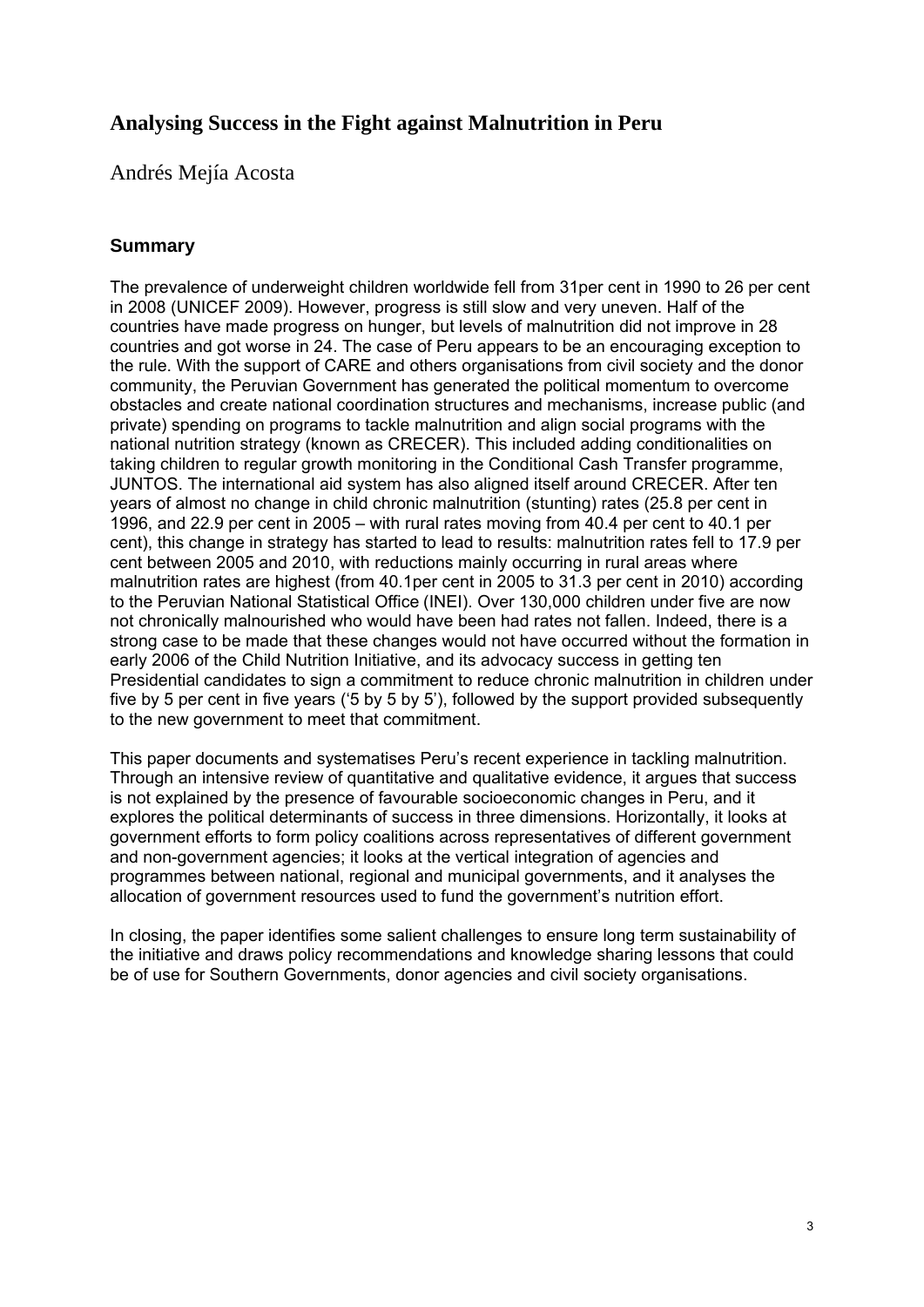**Keywords:** Peru; political economy; malnutrition; sub national politics; poverty reduction; political parties.

**Andrés Mejía Acosta** is a political scientist (Notre Dame 2004) and a Governance Research Fellow at the Institute of Development Studies (IDS), University of Sussex. His research looks at how formal and informal political institutions contribute to policy change in Latin America and the Caribbean. His recently published book '*Informal Coalitions and Policymaking in Latin America* (New York: Routledge 2009) explains the formal and informal mechanisms used by minority presidents in Ecuador to form legislative coalitions and adopt reforms through a highly fragmented legislature. His recent work at IDS analyses the workings of democratic accountability mechanisms to improve governance in different policy areas, such as legislatures, the budgetary process, the management of natural resources, and other areas of service delivery. He is currently working on a book manuscript on the political management of natural resource revenues in the Andean region.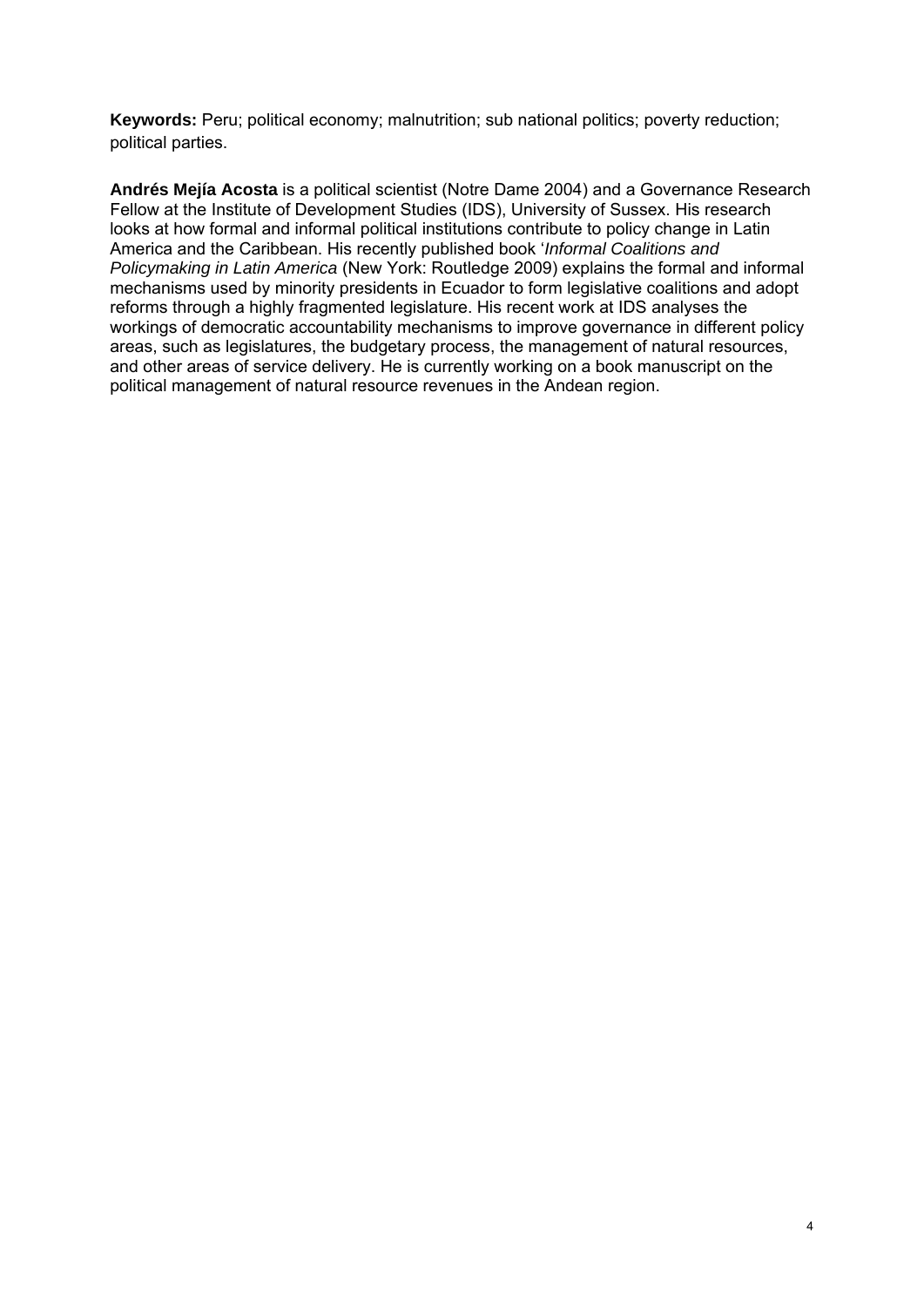# **Contents**

| $1_{-}$                                                                  |  |
|--------------------------------------------------------------------------|--|
| 1.1 What is the magnitude of chronic malnutrition reduction in Peru?  10 |  |
|                                                                          |  |
|                                                                          |  |
|                                                                          |  |
|                                                                          |  |
|                                                                          |  |
|                                                                          |  |
|                                                                          |  |
|                                                                          |  |
|                                                                          |  |
|                                                                          |  |
|                                                                          |  |
|                                                                          |  |
|                                                                          |  |
|                                                                          |  |
|                                                                          |  |
|                                                                          |  |
|                                                                          |  |
|                                                                          |  |
|                                                                          |  |
|                                                                          |  |
|                                                                          |  |
|                                                                          |  |
|                                                                          |  |

## **Figures**

| Figure 1.1 Average GDP growth rates (2000-2009) and prevalence of stunting<br>(most recent year data is available). Latin America and the Caribbean.  11 |    |
|----------------------------------------------------------------------------------------------------------------------------------------------------------|----|
|                                                                                                                                                          |    |
| Figure 1.3 Proportion of children under 5 with chronic malnutrition, by region (2009)13                                                                  |    |
| Figure 1.4 Change in chronic child malnutrition (2009) vs. regional GDP growth                                                                           |    |
| (2000–2009) and public expenditure by region (2005–2009).  15                                                                                            |    |
| Figure 1.5 Extraction taxes paid to regional and local governments (2001-9) / change in                                                                  |    |
|                                                                                                                                                          |    |
| Figure 1.6 Change in child malnutrition (2000–9) / urban population growth (1993–2007),                                                                  |    |
|                                                                                                                                                          | 17 |
| Figure 1.7 Change in child malnutrition (2000-2009) / regional poverty level                                                                             |    |
| $(2001 - 2009)$                                                                                                                                          | 18 |
| Figure 2.1 Articulation and coordination levels                                                                                                          | 23 |
|                                                                                                                                                          |    |

### **Box**

| Box 3.1 | Effective Inter-sectoral and Vertical Cooperation: the case of JUNTOS | 29 |
|---------|-----------------------------------------------------------------------|----|
|         |                                                                       |    |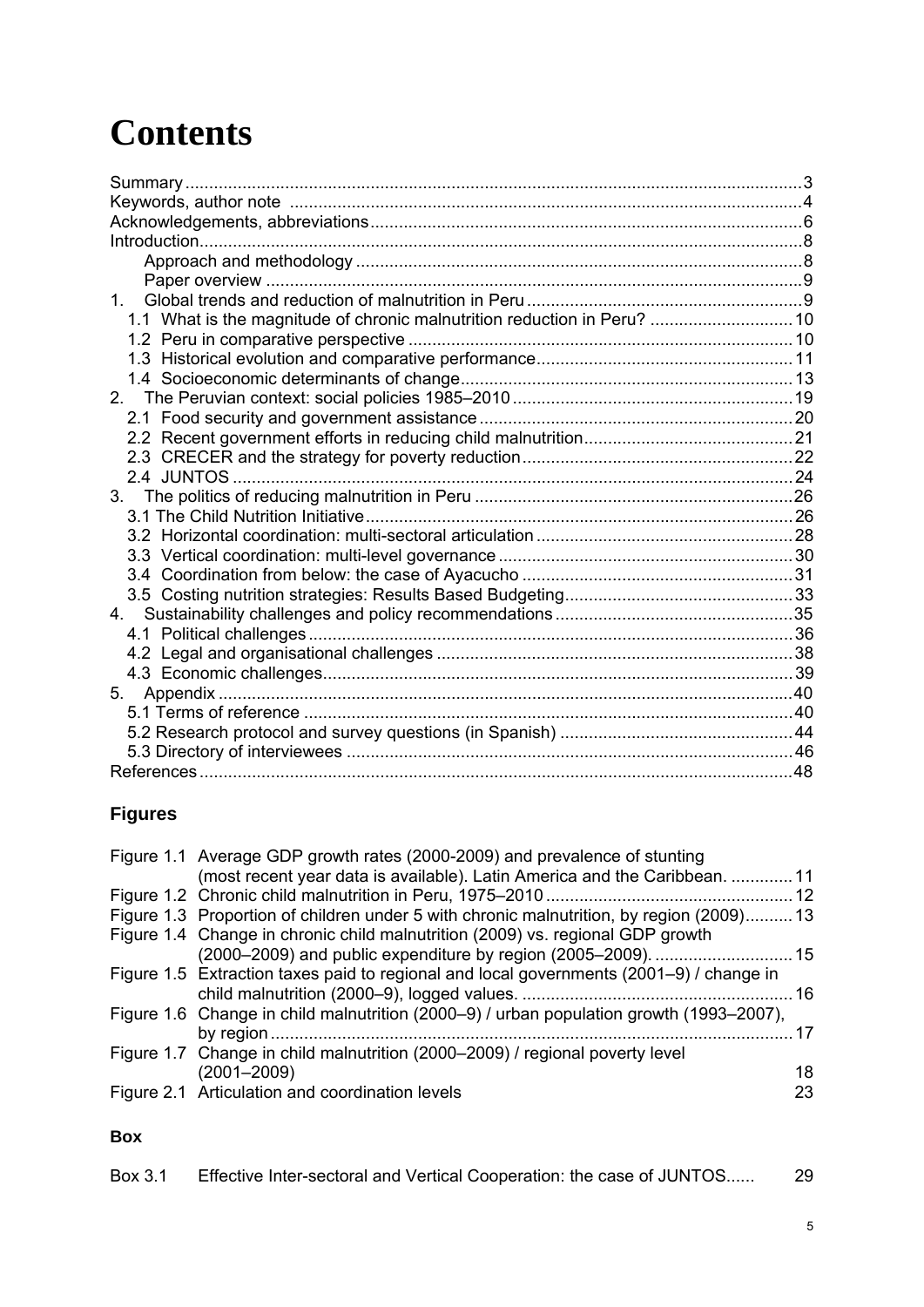## **Acknowledgements**

This report benefited from valuable contributions and comments of Lawrence Haddad, Director, Institute of Development Studies. Linnet Taylor provided invaluable research assistance. The author also wishes to thank and acknowledge the support of the staff at CARE, especially Jay Goulden, Carlos Rojas, Walter Vilchez and Fiorella Oneeglio without whom this work would have not been made possible. All omissions and errors are responsibility of the author. The research has been supported by UKaid from the Department for International Development (DFID). The views expressed do not necessarily reflect the department's official policies.

## **Abbreviations**

| <b>ACF</b>      | Action against Hunger                                                                                     |
|-----------------|-----------------------------------------------------------------------------------------------------------|
| <b>CNI</b>      | <b>Child Nutrition Initiative</b>                                                                         |
| <b>CST</b>      | Committee on Supervision and Transparency                                                                 |
| <b>CIAS</b>     | Inter-Ministerial Commission for Social Affairs (Comisión Interministerial de<br><b>Asuntos Sociales)</b> |
| <b>DFID</b>     | Department for International Development                                                                  |
| <b>ENDES</b>    | National Survey of Nutrition and Health (Encuesta Nacional de Nutrición y<br>Salud)                       |
| <b>FONCODES</b> | National Fund for Development Cooperation (Fondo Nacional de<br>Cooperación para el Desarrollo)           |
| <b>GDP</b>      | <b>Growth Domestic Product</b>                                                                            |
| GIZ             | Organization for international cooperation (Deutsche Gesellschaft fuer<br>Internationale Zusammenarbeit)  |
| <b>IDS</b>      | Institute of Development Studies                                                                          |
| <b>IEP</b>      | Institute of Peruvian Studies (Instituto de Estudios Peruanos)                                            |
| <b>INEI</b>     | Peruvian National Statistical Office (Instituto Nacional de Estadística e<br>Informática)                 |
| <b>MCLCP</b>    | Roundtable for Poverty Reduction (Mesa de Concertación para la lucha<br>Contra la Pobreza)                |
| <b>MCHN</b>     | Mother and Child Health and Nutrition                                                                     |
| <b>MDG</b>      | Millennium Development Goals                                                                              |
| <b>MEF</b>      | Ministry of Finance and Economics (Ministerio de Economía y Finanzas)                                     |
| <b>MIMDES</b>   | Ministry of Women and Social Development (Ministerio de la Mujer y<br>Desarrollo Social)                  |
| <b>MTC</b>      | <b>Multi-Sectoral Technical Committees</b>                                                                |
| <b>MVCS</b>     | Ministry of Housing, Construction and Sanitation (Ministerio de Vivienda,<br>Construcción y Saneamiento)  |
| <b>NGO</b>      | Non-Governmental Organisations                                                                            |
| <b>ONAA</b>     | National Office for Food Support (Oficina Nacional de Apoyo Alimentario)                                  |
| <b>PAD</b>      | <b>Direct Assistance Program</b>                                                                          |
| <b>PAHO</b>     | Pan American Health Organization                                                                          |
| <b>PCM</b>      | Council of Ministers at the Office of the Presidency (Presidencia del<br>Consejo de Ministros)            |
| <b>PIN</b>      | Integrated Nutrition Program (Programa Integral de Nutricion)                                             |
| <b>PRODIA</b>   | Proyecto de Desarrollo Integral con Apoyo Alimentario                                                     |
| <b>PRONAA</b>   | National Program for Food Assistance (Programa Nacional de Asistencia<br>Alimentaria)                     |
|                 |                                                                                                           |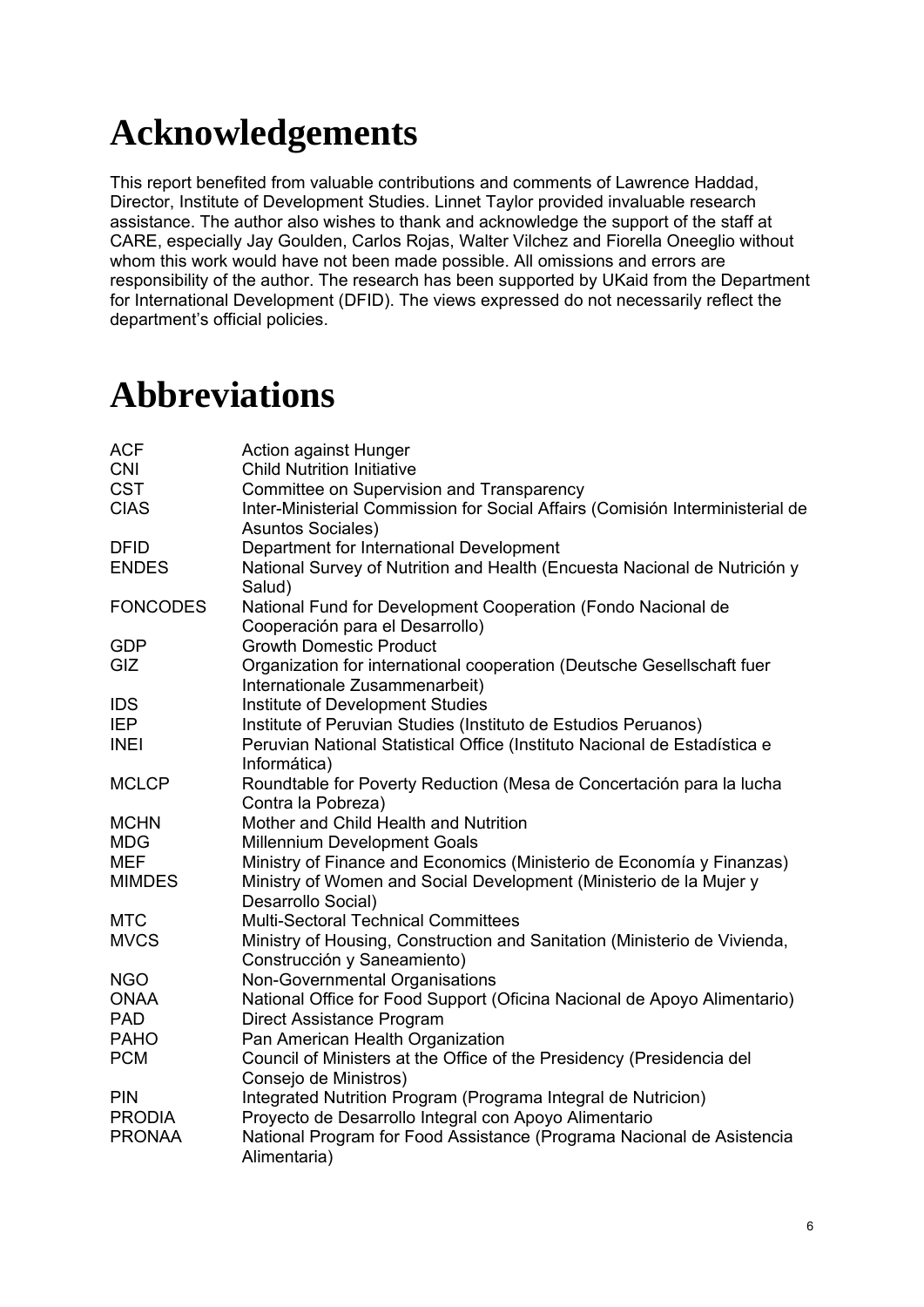| <b>RBB</b>    | Results-Based Budgeting (Presupuesto por Resultados)   |
|---------------|--------------------------------------------------------|
| <b>SIS</b>    | Integrated Health Insurance (Seguro Integral de Salud) |
| <b>UNICEF</b> | United Nations Children's Fund                         |
| USAID         | United States Agency for International Development     |
| <b>WFP</b>    | World Food Program                                     |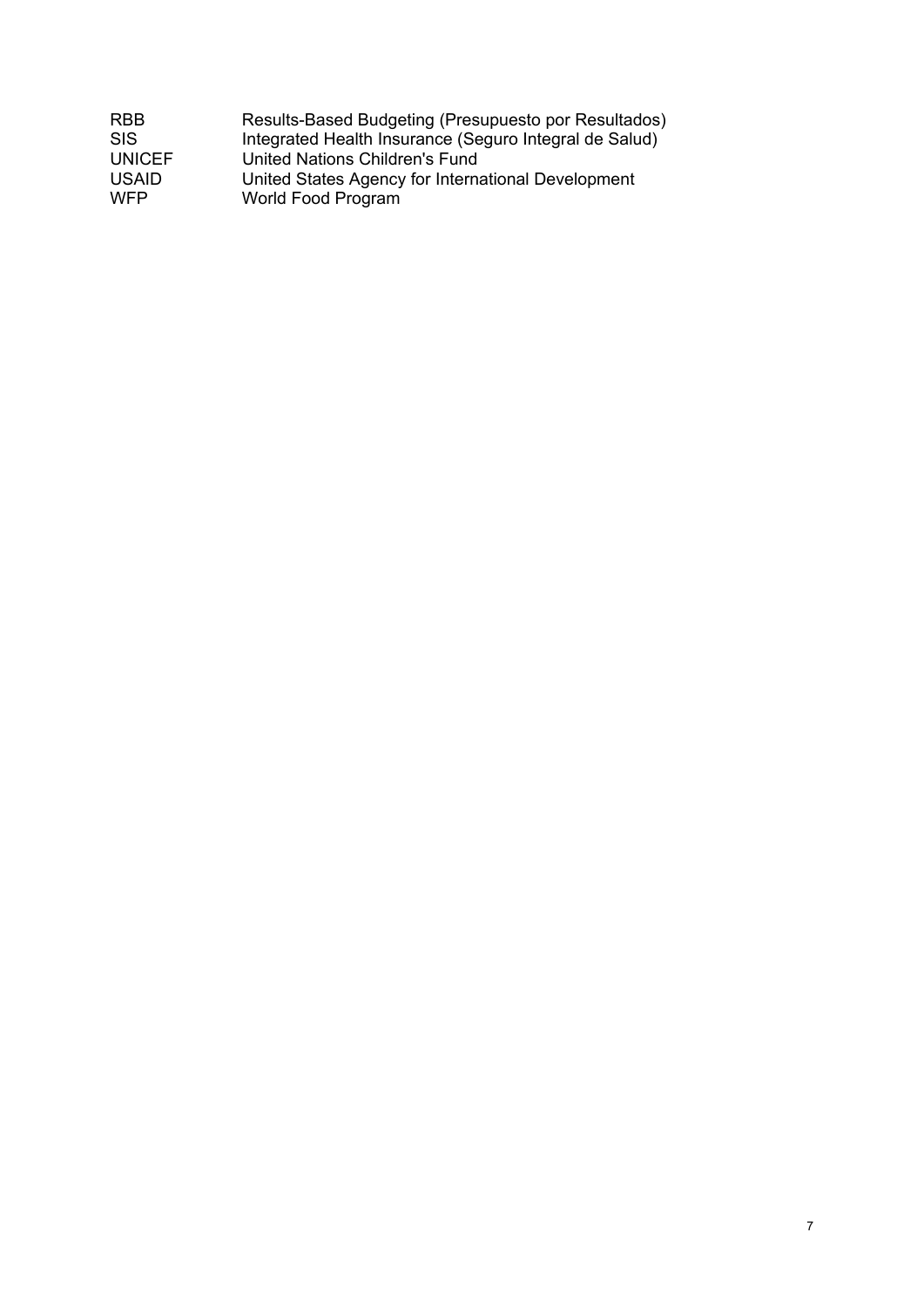## **Introduction**

Between 1995 and 2005, malnutrition rates in Peru were virtually static, dropping from 25.8 per cent to only 22.9 per cent. But in the 2005–2010 period, the rates fell much more rapidly, to 17.9 per cent, with an even greater reduction in rural areas (40.1 per cent to 31.3 per cent). This paper asks why the rate accelerated and what the political economy drivers behind this success were. The report argues that government success in reducing malnutrition was less related to structural factors such as economic growth or the commodities boom. Rather, nutrition improvements appear to be associated with (1) greater government efforts to create national coordination structures and mechanisms, (2) increased targeted public (and private) spending on nutrition programs, and (3) alignment of social programs with the national nutrition strategy (known as CRECER).

One of the flagship social programmes associated with the reduction in malnutrition rates is the adoption of JUNTOS, a conditional cash transfer programme granted to the poorest, mostly rural, households. One of the salient features of the Peruvian success is the fundamental role played by the international aid system and civil society organisations in the formation in early 2006 of the Child Nutrition Initiative (CNI hereafter) that recognised the multi-causal nature of the problem and effectively lobbied the government to prioritise the allocation of resources and formation of policy around proven tactics against chronic child malnutrition. The initiative contributed to the design, implementation and dissemination of government efforts in the fight against malnutrition. It also provided clear programmatic guidance, lent opportune technical assistance for effective programme implementation, and generated the necessary political momentum by getting ten Presidential candidates to sign in 2006 a commitment to reduce chronic malnutrition in children under five by 5 per cent in five years ('5 by 5 by 5').

### **Approach and methodology**

This study adopts a political economy analysis to document the success in adopting policy reforms and analyse their prospects for long term sustainability. It is argued that successful policy change takes place when a sufficient number of veto players share similar policy preferences (Tsebelis 2002). Swift policy change can occur when policymakers delegate authority to a single leader or agenda setter, but this new policy can only be enforced and *maintained* when other stakeholders derive a visible direct benefit from this type of change in the long run. Often, policymakers need to assemble reform coalitions with other players (elected and non-elected across different levels of government), to ensure that new actors are committed to supporting the new policy.

Using the insights of veto players' theory, this paper analyses two dimensions along which reform coalitions could have been assembled. Horizontally, it explores whether the government made efforts to cement policy coalitions with representatives of different government sectors and non-government agencies. Vertically, it analyses if the government sought to promote policy changes across different national and sub-national territories, looking at the extent to which stakeholders collaborated with one another in achieving nutrition targets. In addition to these two dimensions, the paper analyses the nature and allocation of financial and budgetary resources to fund the government's nutrition effort.

In order to document success strategies, the paper combines case specific in-depth qualitative information regarding government efforts to fight chronic malnutrition, with comparative and objective quantitative information about the existing dynamics. Qualitatively, the study builds on stakeholder interviews conducted during a one week visit to Lima and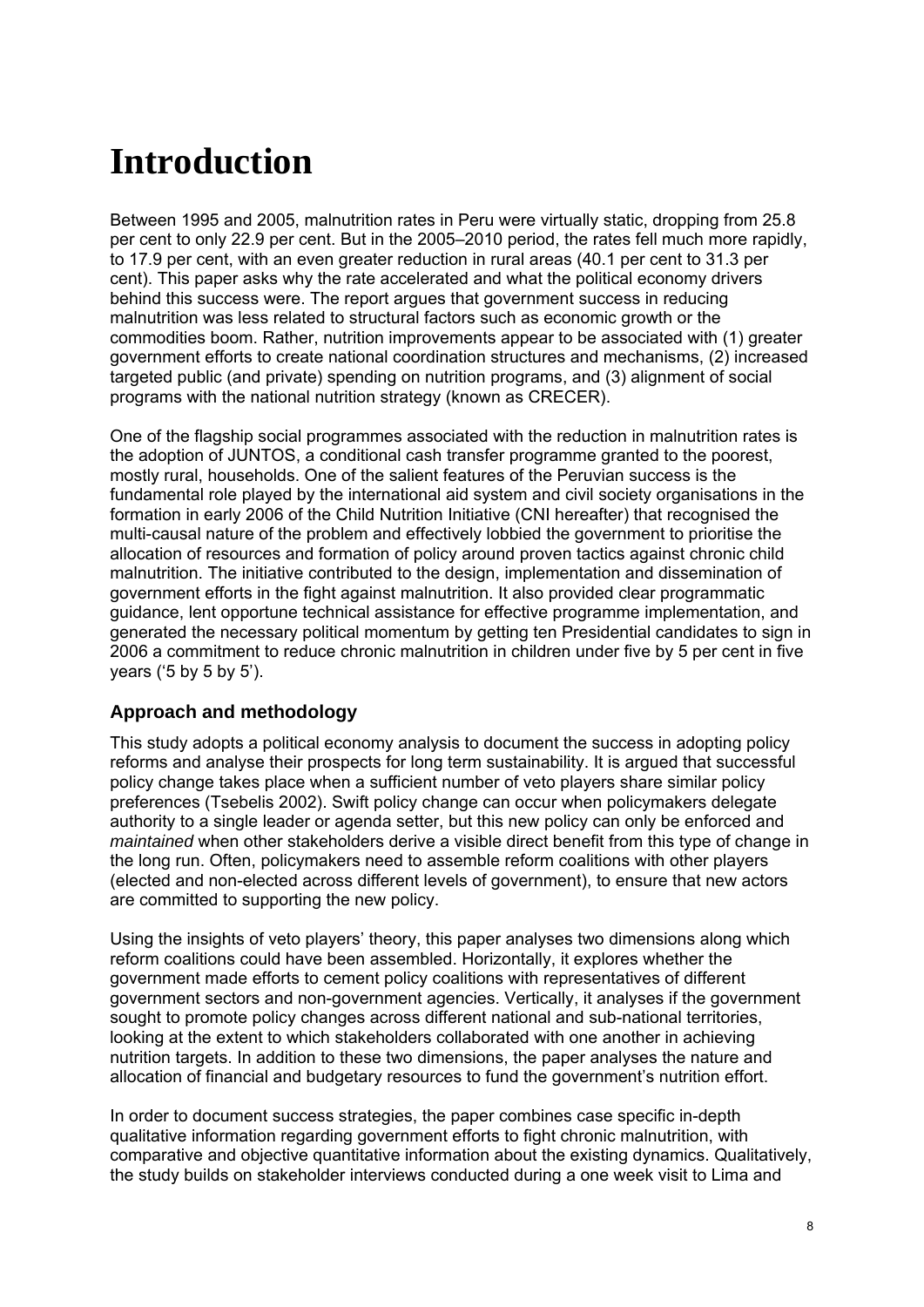Ayacucho during 8 to 15 November 2010. The interviews sought to explore and understand the coordination efforts and political dynamics around this successful nutrition effort (see Appendix B for questionnaire). In total, we interviewed 26 people selected from a broad range of elected and non elected government officials, non government and cooperation agencies, as well as regional and local governments in Lima and Ayacucho (see Appendix C for complete list). Some of these stakeholders were key players in the national government (Ministry of the Presidency, Line Ministries), elected government officials (legislators, regional presidents who lead the 25 Peruvian regions, and municipal mayors), donor and technical assistance agencies (USAID, UNICEF, World Bank), and research and civil society organisations such as the Instituto de Estudios Peruanos (IEP), PRISMA (a Peruvian NGO), the Instituto de Investigación Nutricional (IIN) and CARE. In addition to the qualitative information, the study documents and analyses secondary data on nutrition and food security, obtained from National Statistics Agency reports (INEI), National Census, donor project documents, government strategy papers and reports, and systematisation studies since 1998.

#### **Paper overview**

The first part of this paper documents the magnitude and general trends in the reduction of chronic malnutrition in Peru and examines the scope of reduction and alternative explanations for them. The second part briefly documents the evolution of social policies in Peru since the 1990s. The third part explains how the current government strategy differs from the previous pattern and focuses on the two flagship programs of social policy: CRECER (the National Strategy for Poverty Alleviation) and JUNTOS (the Conditional Cash Transfer programme). The next part develops in greater detail the 'political economy of reducing malnutrition' in Peru, with special attention to the formation of the Child Nutrition Initiative (CNI), and its role in coordinating a large number of stakeholders, the provision of technical expertise and the efforts for securing greater public visibility and political commitment around the Initiative. This section draws attention to three critical dimensions: the 'horizontal' articulation between government sectors, the 'vertical' coordination across different territorial units, and the 'costing' of the national malnutrition strategy based on results based budgeting. The fifth section explores the challenges for sustainability of the government effort and the final part elaborates policy recommendations and knowledge sharing lessons about success that could be of use for Southern Governments, donor agencies and civil society organisations.

## **1. Global trends and reduction of malnutrition in Peru**

This section analyses the magnitude and the validity of the reported improvement in nutrition by exploring whether the improvements are significant when taken in historical and comparative perspective. For the historical perspective, we look at nutrition changes in different historical periods since 1975. For the comparative framework, we rely on a comparison with other Latin American countries. More importantly, this section begins to explore the impact of some socioeconomic factors like economic growth, fiscal transfers, urbanisation, increases in access to basic services, and poverty reduction, on the reduction of chronic malnutrition. The reported evidence does not suggest that the apparent success in Peru is a direct function of an 'income' effect. This lack of evidence for structural explanations leads us to explore, in the following section of the paper, the political economy explanations of success, associated with effective government strategies.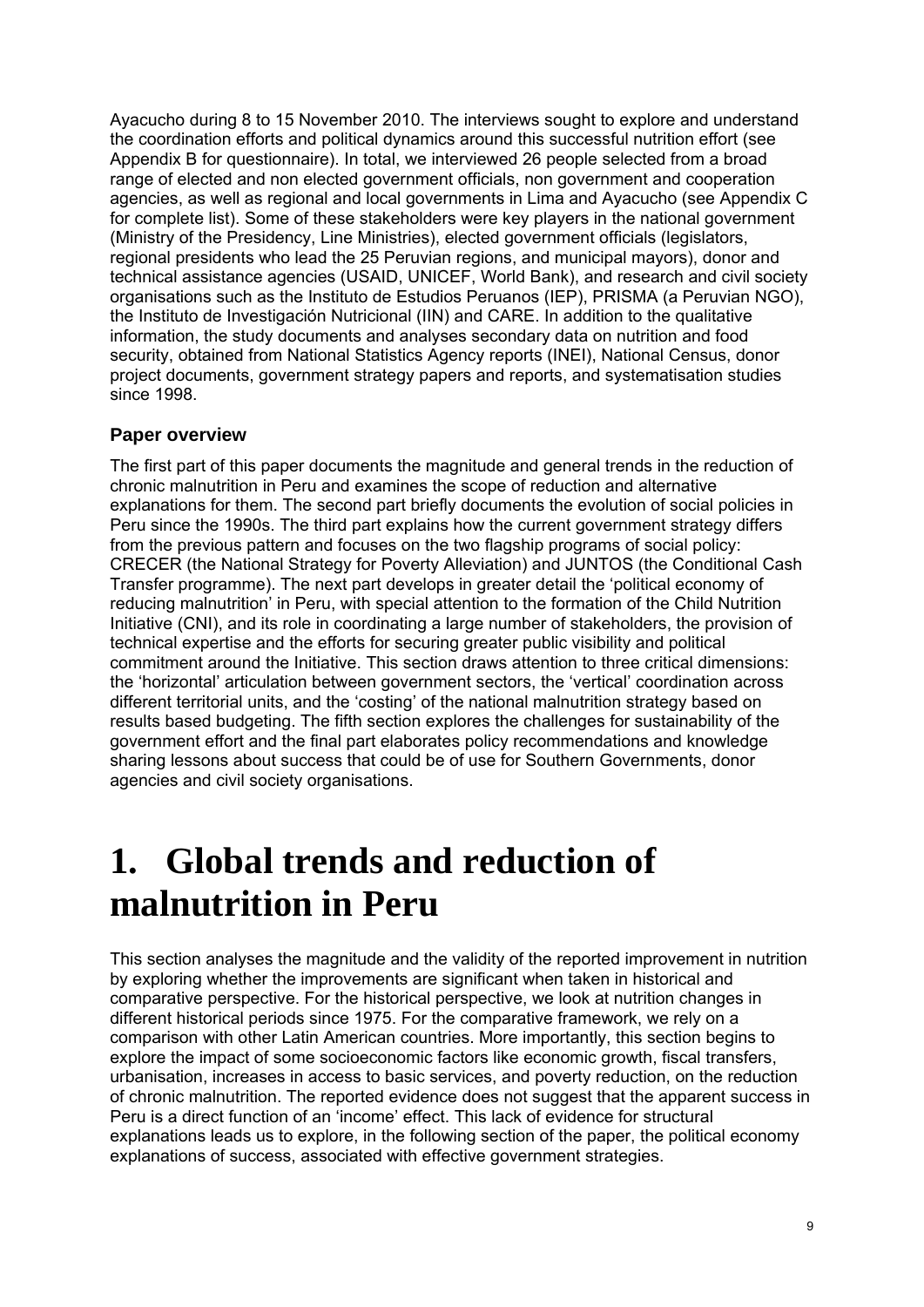#### **1.1 What is the magnitude of chronic malnutrition reduction in Peru?**

There are three different measures of malnutrition. Wasting (low weight for height) is a measure of underweight, usually as a result of a disaster. Stunting (low height for age) is a measure of chronic cumulative deprivations. Underweight (low weight for age) is a mix of the two indicators and is often used as an all-purpose measure. Undernutrition is caused by the interaction of poor diet and infection, underpinned by combinations of household food insecurity, poor infant feeding and caring behaviours and a weak health environment. In Peru the principal issue currently is chronic malnutrition, measured as the retardation of growth among children younger than five. This problem, also known as stunting, is a manifestation of long-term malnutrition that is associated with adverse health, educational and economic outcomes (the latter reducing productivity and resources both at the family and the national level). In this paper, the references to malnutrition refer to stunting unless otherwise specified.

Peru saw a 5 per cent drop in overall chronic child malnutrition between 2005 and 2010, from 22.9 per cent to 17.9 per cent according to the national statistics agency, INEI.<sup>1</sup> There was no drop in urban malnutrition, which rose slightly to 10.1 per cent, but a 8.8 per cent drop in rural malnutrition, from 40.1 to 31.3 per cent over the five year period between 2005 and 2010 (INEI 2010).<sup>2</sup>

#### **1.2 Peru in comparative perspective**

The following chart (Figure 1.1) shows the prevalence of stunting among children under five, using the most recent official figures available for each country, from the years as shown, in Latin America and the Caribbean. To give a sense of comparison, it also illustrates the average GDP growth rates for those countries between 2000 and 2009. According to the data, Peru in 2008 had one of the highest rates of under nutrition in the region (29.8 per cent) according to the 2006 World Health Organization child growths standards, more than seven points above the regional average (22.3 per cent). This prevalence is especially significant taking into account the fact that Peru was the second fastest growing economy in the region after Panama and slightly above Dominican Republic, two countries with lower stunting rates in previous years (23.7 per cent and 9.8 per cent respectively).

<sup>-</sup>1

The year 2005 was taken as a baseline to set the goals for reducing chronic child malnutrition rates in Peru. There are two main sources of data in Peru, one produced by the National Survey of households (ENAHO) and the other by the Demographic Survey and Family Health (ENDES). The ENAHO data show a drop from 28 to 23.8 per cent from 2005-2009: a 4.2 per cent drop nationally, with a rural drop of 6.8 per cent (47.1 to 40.3 per cent), and a 0.7-point rise in urban malnutrition (13.5 to 14.2 per cent). Most of the data used and reported correspond to ENDES as it offers a more consistent long term data series, compared to ENAHO which adjusted the series after 2004 after some methodological corrections. The figures here use the NCHS – the National Center for Health Statistics/WHO international growth reference to determine incidence of chronic malnutrition, rather than the more recent WHO growth standards (launched in April 2006), as the NCHS standards are currently more widely used in Peru. Where figures for stunting are in reference to the new 2006 WHO growth standards, this is explicitly stated in the report.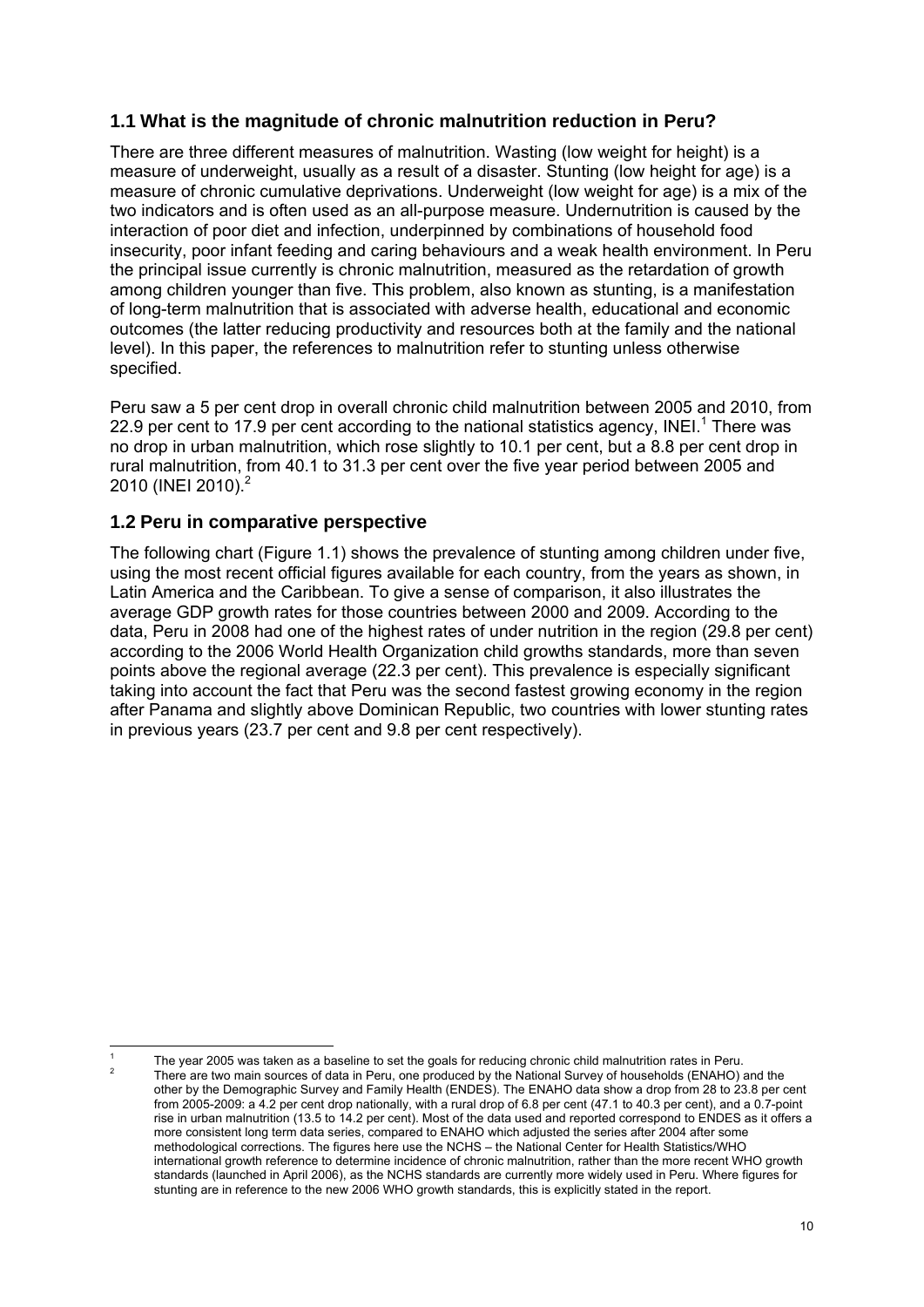

**Figure 1.1 Average GDP growth rates (2000–2009) and prevalence of stunting (most recent year data is available). Latin America and the Caribbean.** 

Sources: Stunting data – WHO analyses of DHS or Centers for Disease Control and Prevention surveys, Bull World Health Organ 2011; 89:22–30. GDP data – World Bank.

## **1.3 Historical evolution and comparative performance**

A historical analysis of changes in nutrition in Peru over time reveals at least three periods of change, as shown by Figure 1.2: (a) a steady decline in malnutrition between the start of the time series in 1975 until the first Fujimori administration in 1996; (b) a relative 'stalling' in performance between 1996 and 2005, and (c) a renewed improvement after 2005. $3$ 

 $\overline{a}$ 3

From 1975–92 the national percentage decline was (39.7-36.5)/17 years or 0.188 per cent per year. For 96-2005 the corresponding rate was (25.8-22.9)/9 or 0.3 per cent per year and for 2005–2009 it was (22.9-17.9)/4 or 1.3 per cent per year. So in the 1996–2005 period the rate of change was slightly higher than in the past (except for the sharp fall between 1992–1996), as well as substantially lower than the future. The difference between changes in malnutrition rates in rural areas is particularly remarkable between the 1996–2005 period and the 2005–2009 period.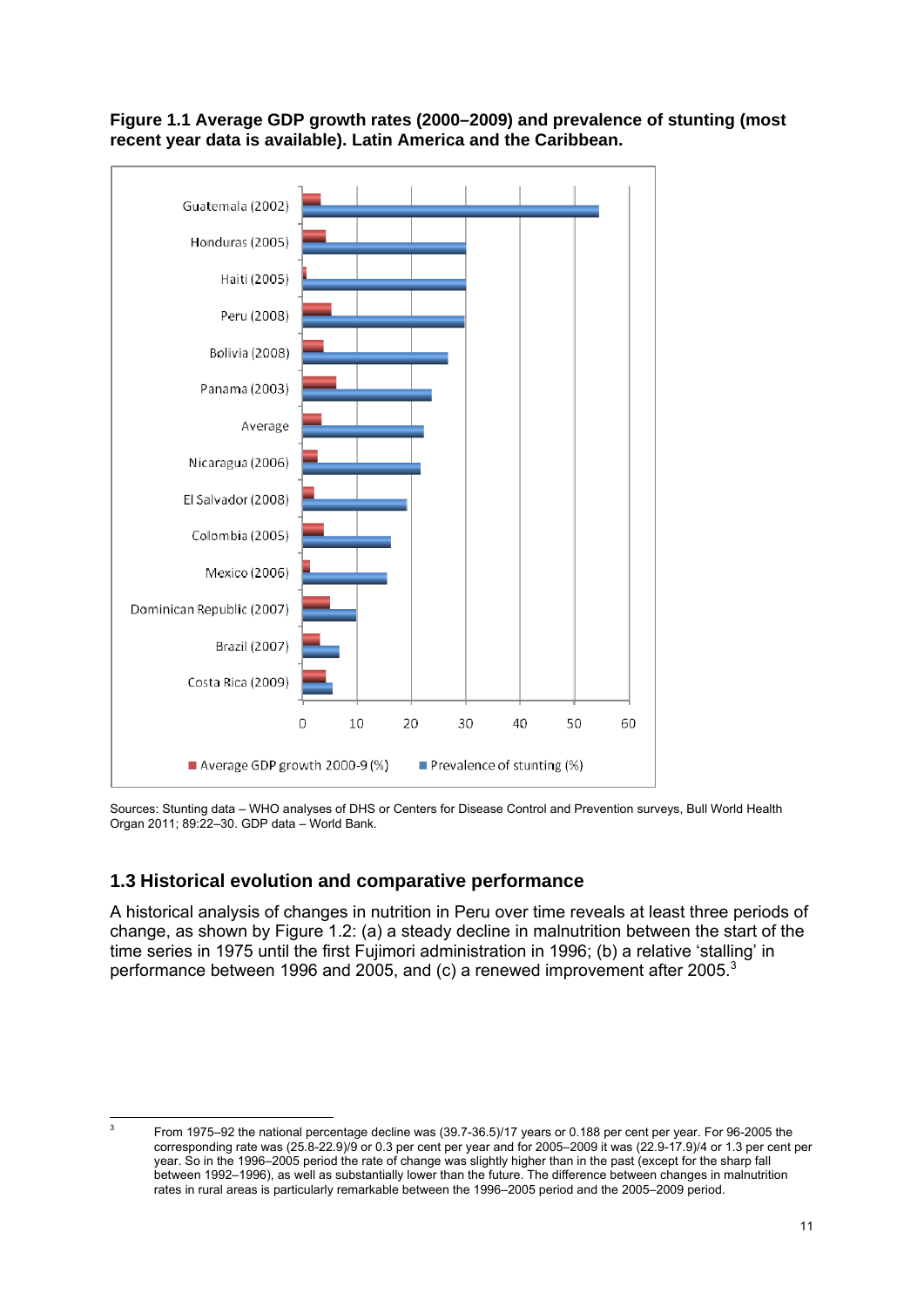

**Figure 1.2 Chronic child malnutrition in Peru, 1975–2010** 

Sources: ENDES (INEI), 1992–2009, Encuesta Demográfica y de Salud Familiar (Instituto Nacional de Estadística e Informática) 1984; Encuesta Nacional del Poblador Peruano. (Ministerio de Salud, Instituto de Nutrición) 1975.

The first period could be largely explained by the greater socioeconomic modernisation that Peru witnessed, featuring factors like increased migration to cities, better access to education, and improved infrastructure, among others. During the late 1980s, a rise in urban malnutrition coincided with a drop in rural malnutrition. This may be related to the acute phase of the violent guerrilla conflict in Peru, which drove rural-urban migration and thus moved much poverty to Peru's cities. The easing of the conflict in the early 1990s coincided with the country's recovery from structural reforms and the revival of social spending. This combination produced an unprecedented reduction in malnutrition indicators during the first half of the 1990s. In the following ten years however, malnutrition indicators did not change significantly; although there was an important drop in urban malnutrition (from 16.2 per cent in 1995 to 9.9 per cent in 2005), rural malnutrition remained virtually unchanged (40.4 per cent to 40.1 per cent), thus stalling the national indicator. The rural and national rates of malnutrition began to fall once again after 2005, despite the short bulge of the urban indicator for that period.<sup>4</sup> A closer look at the post 2005 reduction, and a key argument of this paper suggests that reduction could be attributable to the 2005 introduction of JUNTOS and the National Health Insurance programme (SIS),<sup>5</sup> the June 2007 introduction of the CRECER poverty alleviation strategy, and the 2008 adoption of 'budgeting for results' approach. All of these government interventions featured the fight against malnutrition as the core set of priorities.

<sup>-</sup>4 According to the 2007 National Census data, 75.9 per cent of the Peruvian population is urban, whereas 24.1 per cent is rural. In relative terms, it means that the urban improvement was considerable, but the difference may not be significant in absolute terms.

The SIS was introduced in 2001. www.sis.gob.pe/Portal/quienes\_somos/antecedentes.html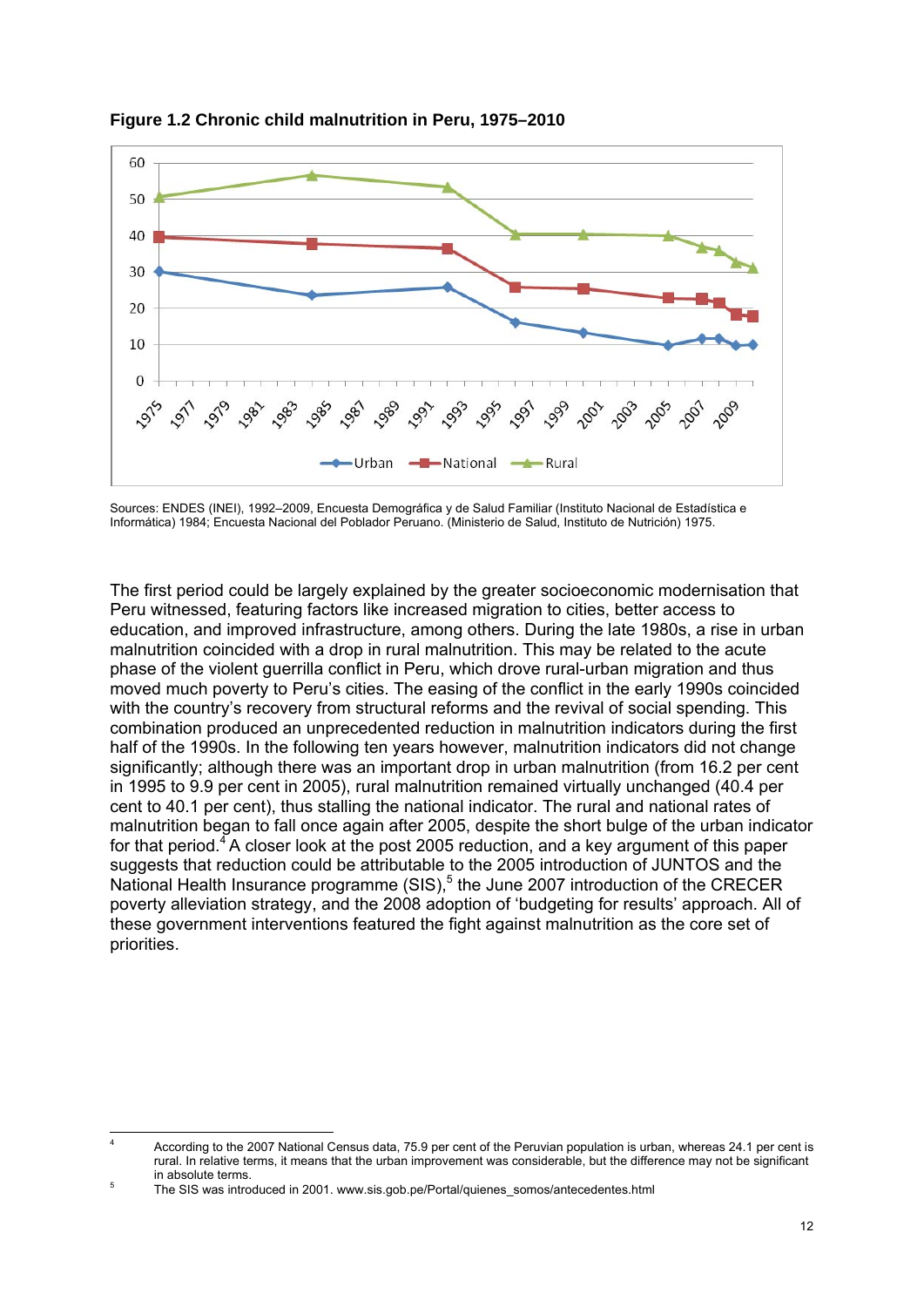

**Figure 1.3 Proportion of children under 5 with chronic malnutrition, by region (2009)** 

Source: INEI – Encuesta Demográfica y de Salud Familiar ENDES 2009.

A sub national picture of malnutrition in Peru reveals severe disparities in malnutrition rates. First of all there is a marked centre-periphery gap: malnutrition rates are among the lowest in the capital city of Lima compared to other provinces. Huancavelica, on the other hand, shows a malnutrition rate comparable to African nations such as Burundi, Madagascar or Malawi (UNICEF 2009). The regions located in the Andean sierra (Cajamarca, Cusco, Ayacucho), as well as those of the Amazonian area (Loreto, Ucayali, Amazonas and San Martin) are lagging far behind the coastal regions (Lima, Ica, Tumbes). Interestingly, there does not seem to be significant variation between mining regions that greatly benefitted from revenues of the commodities boom (Cajamarca) and those that were not eligible for such additional transfers (Ayacucho). In both cases, the average nutrition rates were above 31 per cent.

#### **1.4 Socioeconomic determinants of change**

Is the significant reduction in malnutrition rates associated with marked improvements in the socioeconomic environment, such as economic growth, greater fiscal transfers, the influence of mining rents or overall poverty reduction? This section compares some of the most relevant indicators to understand whether improvements are related to structural conditions or deliberate and effective government strategies. The following comparisons showing rates of chronic child malnutrition reflect a combination of census and inter-census data from the Peruvian Encuesta Demográfica y de Salud Familiar (Demographic and Family Health survey), or ENDES. Regional-level data on chronic malnutrition was collected in 2000, with further baseline surveys completed in 2007 and 2009.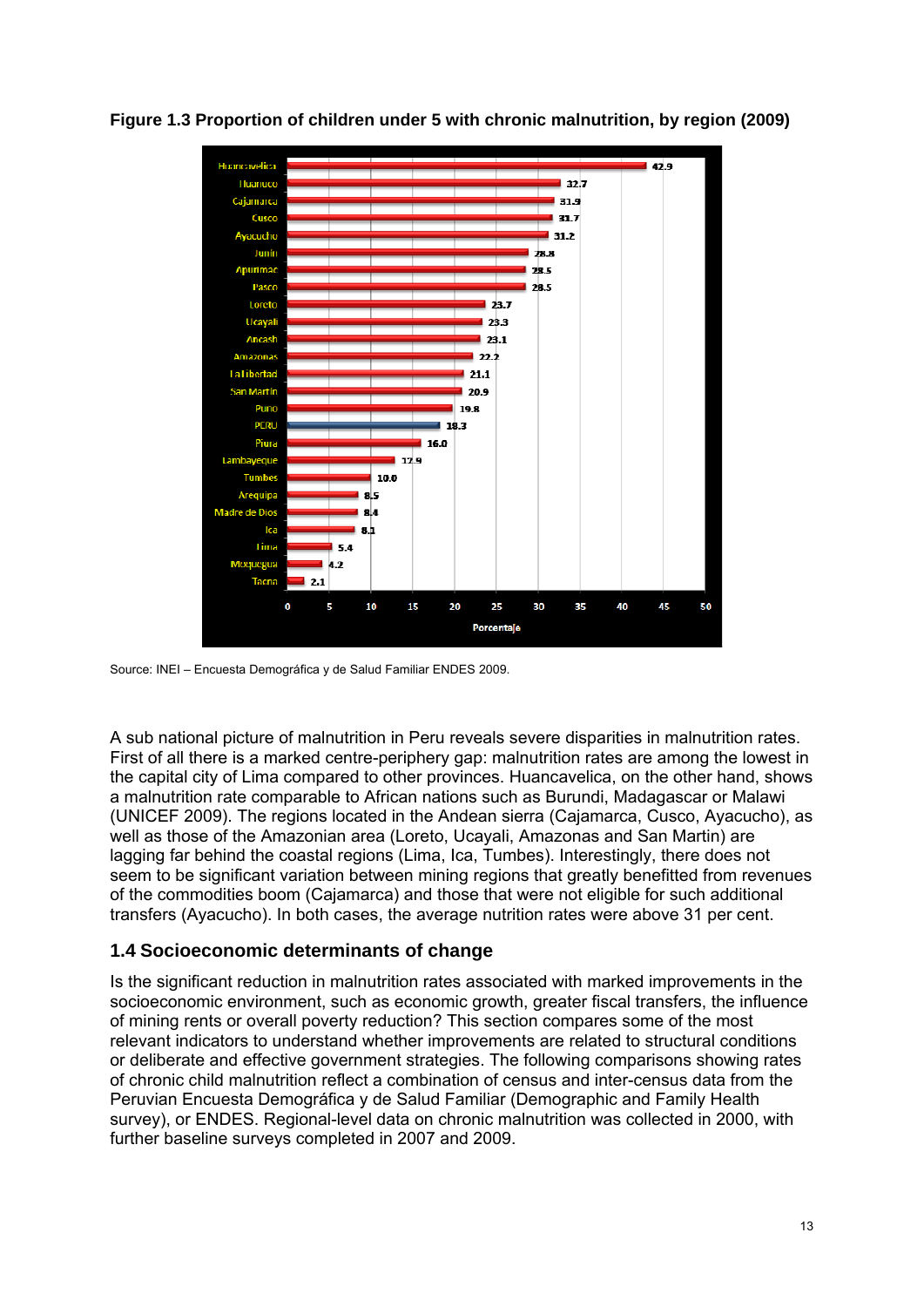According to the World Bank, Peru's economic growth rate averaged 6.4 per cent between 2002 and 2010 (one of the fastest growing economies in Latin America), and its public budget nearly doubled between 2000 and 2010 (Tanaka and Vera 2010). Given the disparities of available data periods, it is difficult to argue that there is a clear association between the average change in economic growth rates, fiscal spending and changes in malnutrition rates when disaggregating by region. As illustrated by the graph below (Figure 1.4), the three variables do not appear to be related as there are regions with approximately 100 per cent change in public expenditure between 2005 and 2009 (Cusco, Huánuco and San Martin) that show very different changes in chronic child malnutrition rates. A similar comparison can be made for regions based on their average economic growth rates, but there is no association with improved nutrition performance. The calculation of Spearman rank correlation coefficients $6 \text{ (not reported in Figure 1.4)}$  confirms that neither of these factors, GDP growth or public expenditure, are significantly correlated with the reductions in chronic malnutrition (coefficients are -0.1726 and -0.0839 respectively, with neither significant at the 10 per cent level).

The next graph (Figure 1.5) explores whether the transfer of mining revenues contributed to reductions in child malnutrition. The chart reports the revenues each region received from mining activities in the form of tax collections from private mining companies. The expectation is that regions benefiting from windfall revenues during the commodities boom would have made significant improvements on their nutrition indicators compared to those that did not. The data uses logged values because a few of the regions (Piura, Ayacucho and Amazonas) saw sudden increases in extraction revenues over this period. The Spearman rank correlation coefficient (of 0.2114, not significant at the 10 per cent level) shows the lack of a clear relationship between mining revenues and reductions in child malnutrition, with the regions of San Martin and Pasco being the worst performers.

Another relevant comparison is to explore whether improvements in nutrition are more likely to happen in urban areas. Over the last three decades, urbanisation in Peru was especially strong in the larger urban areas. These areas received many rural immigrants from the Andean regions of Ayacucho and the Quechua and Asháninka areas, who were in many cases, fleeing from regional political violence and government reprisals arising from the Shining Path guerrilla conflict, which emerged from those regions in the 1980s and 1990s. The growth of cities and corresponding diminishing of the rural population led to a shifting of political participation in rural areas, and an increase in urban ones, further disadvantaging the rural poor and exacerbating spatial inequalities. The association between greater urbanisation and improved nutrition appears fairly weak based on the available data (Figure 1.6), partly because urbanisation data was collected on a regional level for the 1993–2007 period and the data on chronic child malnutrition was collected in 2000, 2007 and 2009. In any case, a weak Spearman rank correlation coefficient of 0.3293 (not significant at the 10 per cent level) suggests there is not sufficient evidence to establish an empirical association in the variables.

<sup>-</sup>6

This is a non-parametric measure of statistical dependence between two variables. It assesses how two variables relate to one another; coefficients could adopt positive values (+1) when there is a positive relationship and (−1) when there is a negative relationship.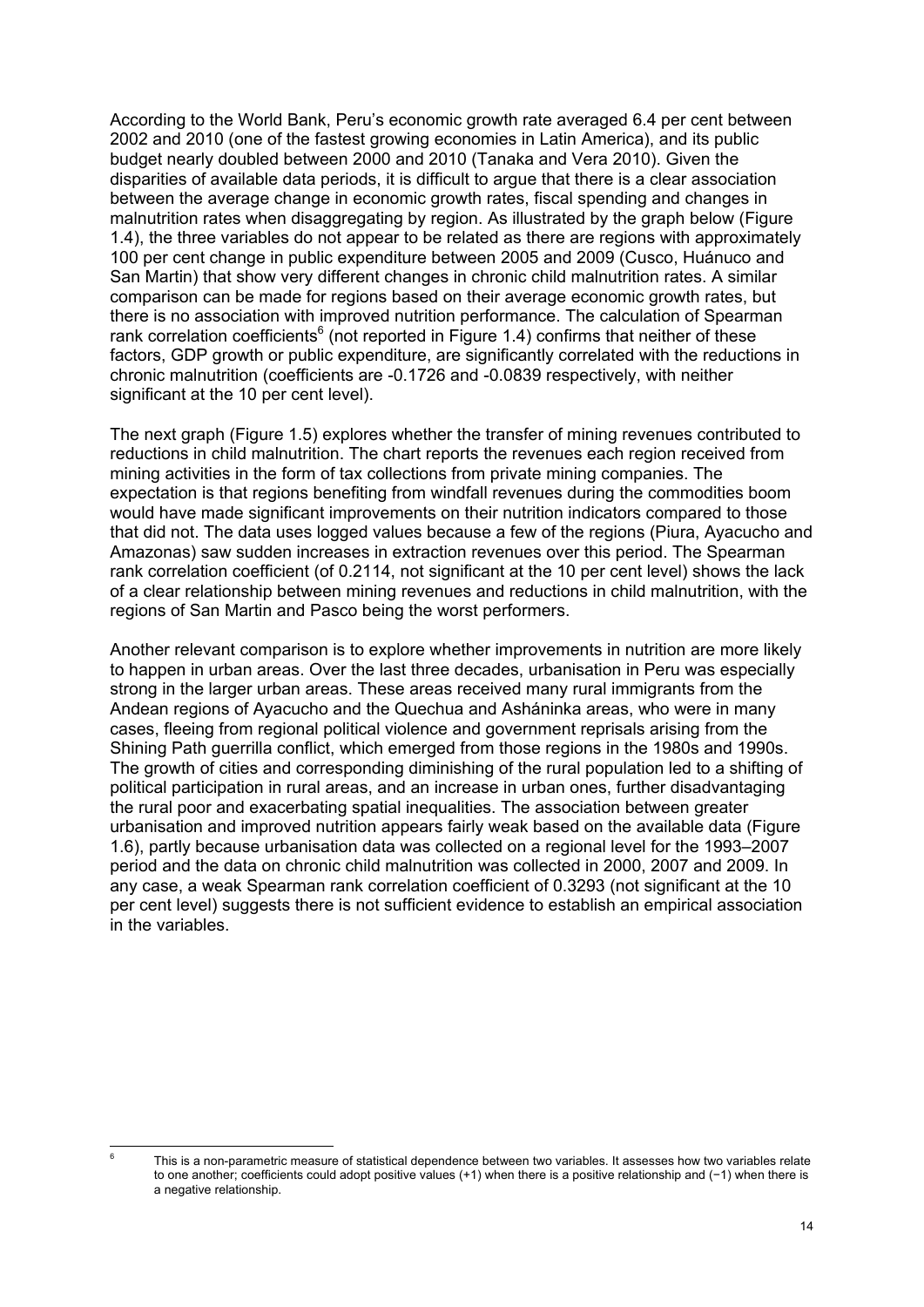**Figure 1.4 Change in chronic child malnutrition (2009) vs. regional GDP growth (2000– 2009) and public expenditure by region (2005–2009)** 



Sources: Regional GDP growth – INEI (ENDES), 2003, 2010. Public expenditure – Ministerio de Economía y Finanzas (MEF).<sup>7</sup> Chronic child malnutrition – ENDES 2000 (national data only), ENDES Continua 2005 (regional data) and ENDES Baseline survey 2007-9.<sup>8</sup>

<sup>–&</sup>lt;br>7  $R_{\text{e}}$  Regional public expenditure figures are not available before 2005.

Figures refer to children 0–59 months old at the time of the survey. Each index is in terms of standard deviations from the international average.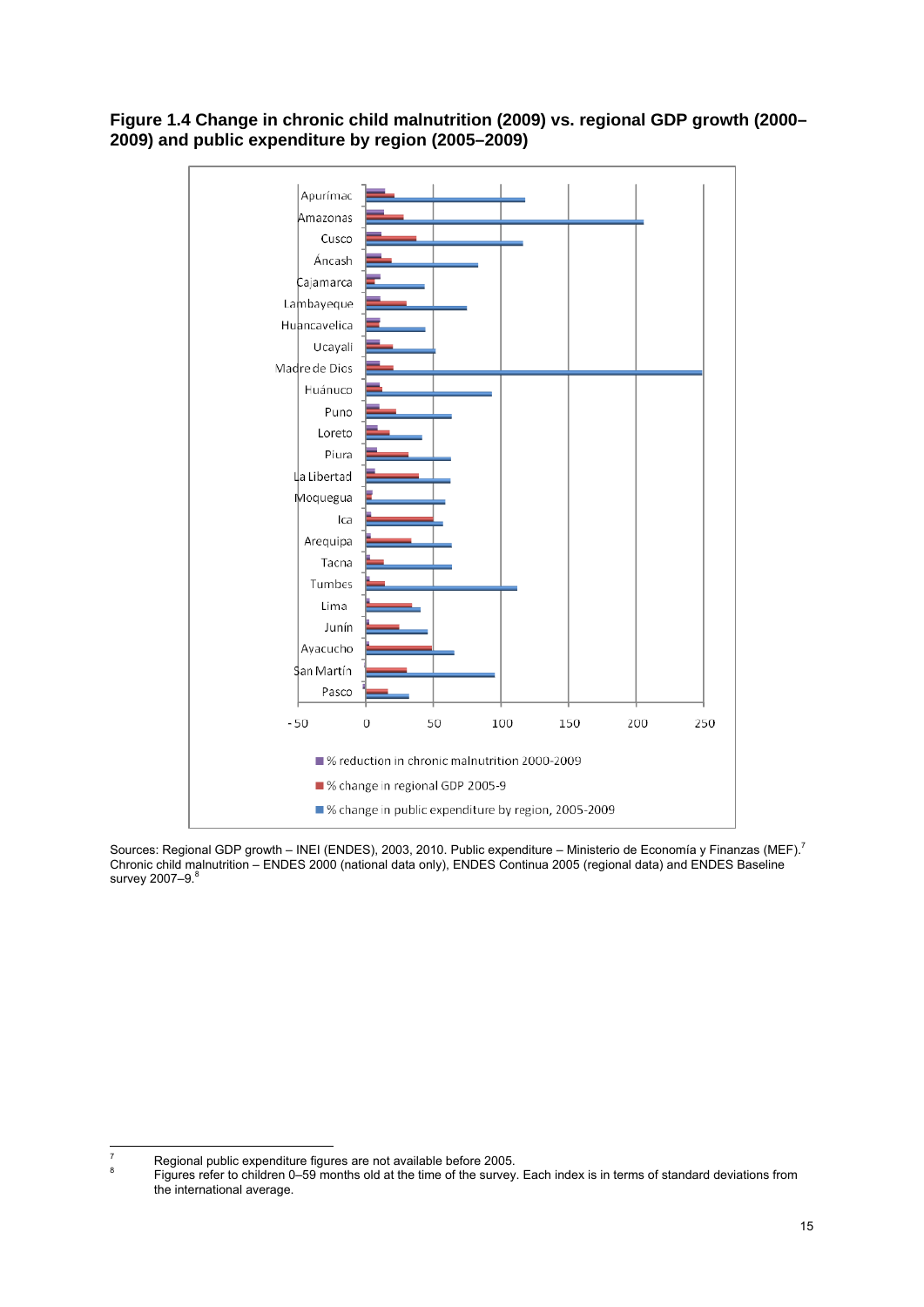#### **Figure 1.5 Extraction taxes paid to regional and local governments (2001–2009) / change in child malnutrition (2000–2009), logged values**



Sources: mining: Ministerio de Economía y Finanzas – Portal de Transparencia Económica; oil and gas: PERUPETRO – Área de Desarrollo y Producción.<sup>9</sup>

–<br>9

Data for extraction revenues are not available for regions for 2000.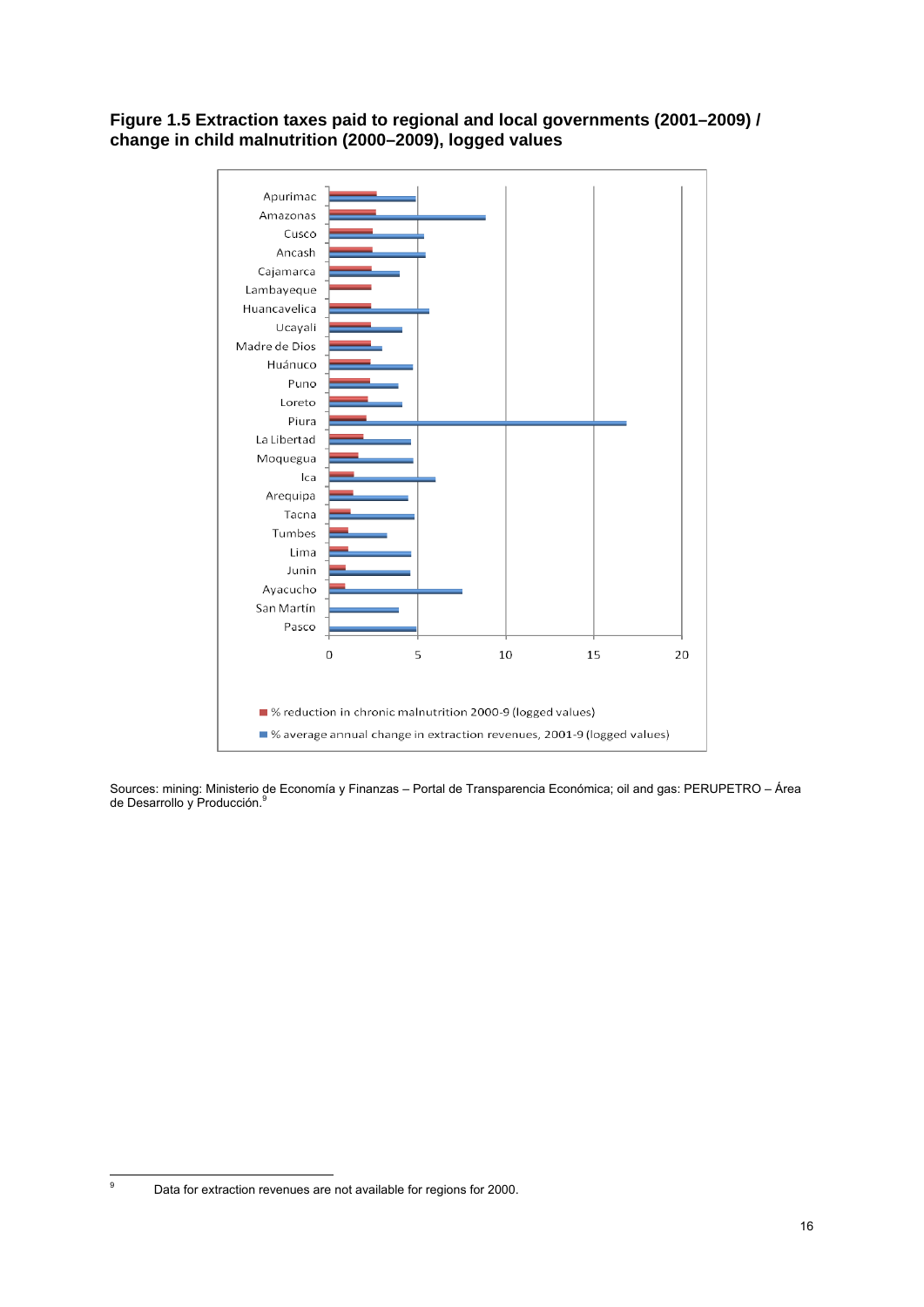#### **Figure 1.6 Change in child malnutrition (2000–2009) / urban population growth (1993– 2007), by region**



Sources: Urbanisation – INEI – Censos Nacionales de Población y Vivienda 1993 and 2007. Chronic child malnutrition – ENDES 2000 (national data only), ENDES Continua 2005 (regional data) and ENDES Baseline survey 2007–9.<sup>1</sup>

Figure 1.7 finds a positive relationship between changes in child malnutrition and changes in poverty levels by region. The Spearman rank correlation coefficient here is –0.6832, which is highly significant (at the 0.001 level). This means that in general, regions that reduced poverty were also likely to reduce malnutrition rates. A closer examination of the data however shows that some regions (San Martin and Pasco) made important advances in reducing poverty but performed poorly in reducing malnutrition, whereas others (Apurímac) reduced nutrition in a greater proportion than poverty.

 $\overline{10}$ 

Malnutrition data collected in 2000, 2007 and 2009. Figures refer to children 0–59 months old at the time of the survey. Each index is in terms of standard deviations from the international average.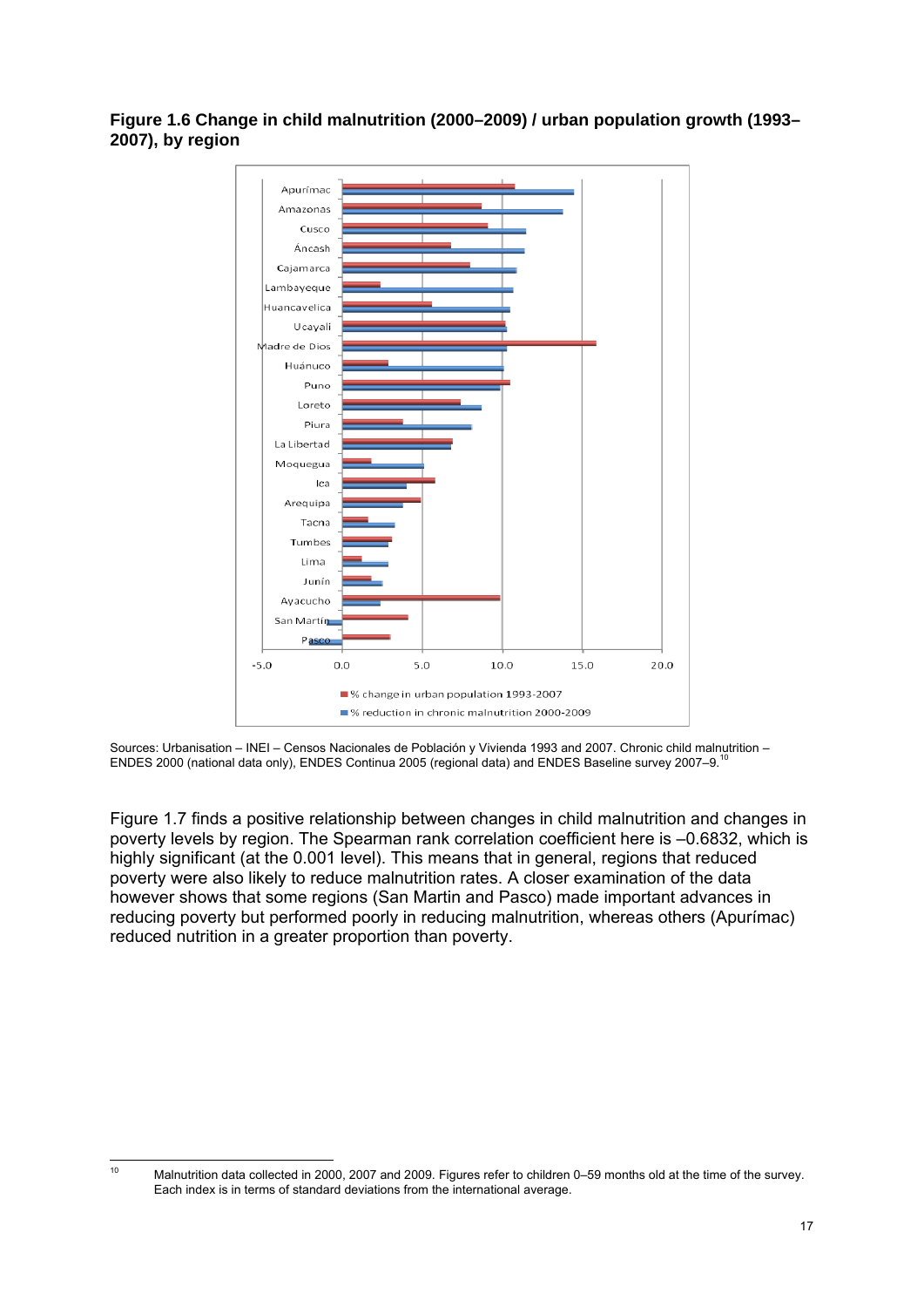**Figure 1.7 Change in child malnutrition (2000–2009) / regional poverty level (2001– 2009)** 



Sources: Instituto Nacional de Estadística e Informática (INEI) – Encuesta Nacional de Hogares (ENAHO), Anual 2004–2009. 2002–3 Instituto Nacional de Estadística e Informática Encuesta Nacional de Hogares (ENAHO) IV trimestre 2002 y anual 2003 Mayo/2004 Abril. 2001 INEI-Encuesta Nacional de Hogares – IV Trimestre de 2001.

The reported empirical evidence is consistent with the main hypothesis of this paper that socioeconomic changes in Peru over recent decades, including economic growth, commodities boom, and urbanisation processes are not directly associated with the improvement in child nutrition indicators observed since 2005. The next part of the paper focuses on additional factors that contributed to reducing malnutrition, including the design, coordination and implementation of a national strategy to reduce malnutrition in Peru. It offers a brief review of old and recent government policies to attack malnutrition, and the following section highlights the role of political factors that contributed to a successful strategy including horizontal coordination across different government sectors and vertical integration of territorial jurisdictions (national, regional and municipal).

 $11$ 

Regional poverty data for 2000 is not available.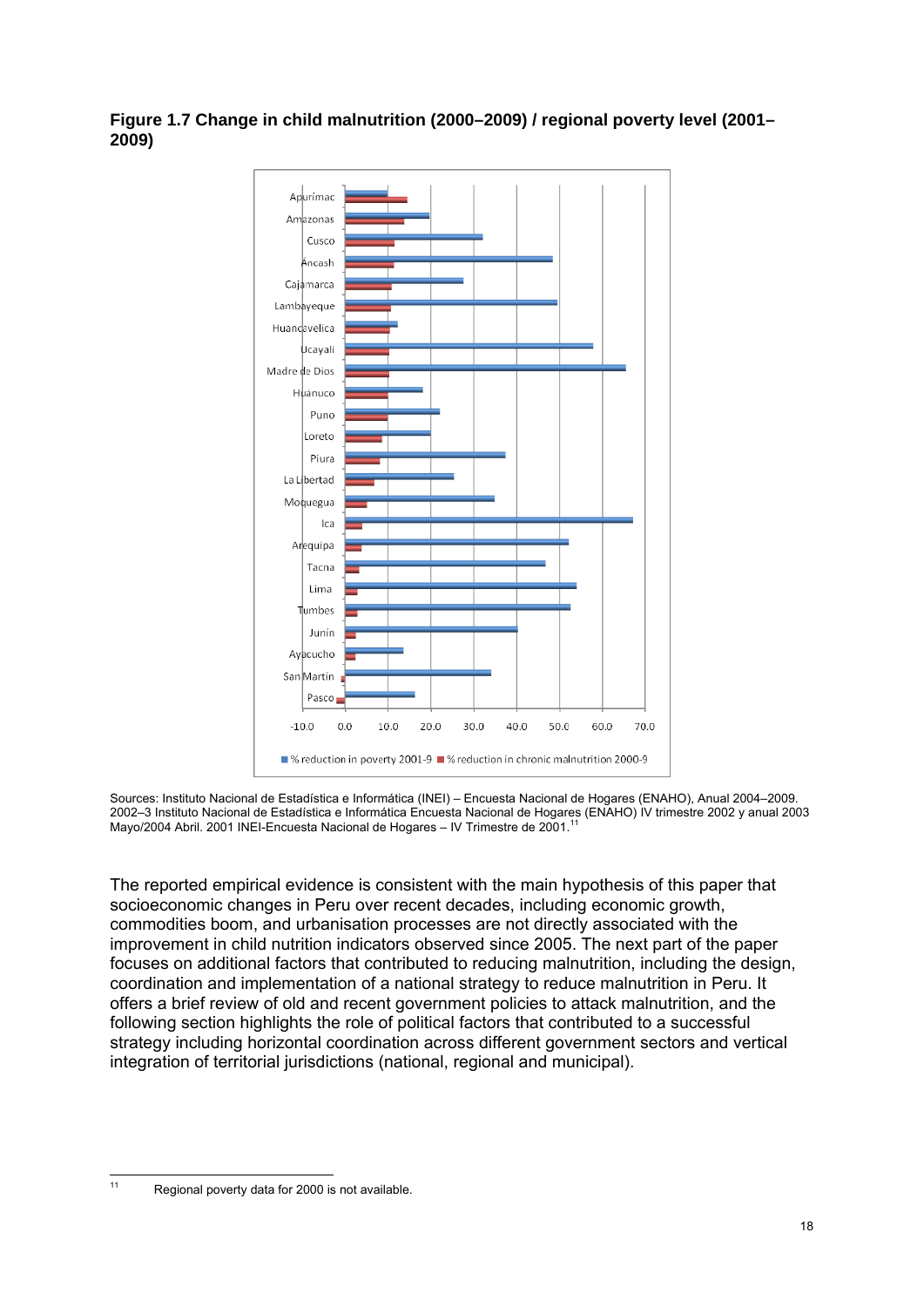## **2. The Peruvian context: social policies 1985–2010**

For the past five years, Peru has been one of South America's fastest-growing economies, with average growth rates nearing 7 per cent GDP, despite the economic slowdown of the global economy. This growth has been fuelled by the dramatic increases in the price of minerals, Peru's main export, but the country has also become a leading exporter of consumer items such as clothing and commodities including fruit and vegetables. During this time, both private investment and domestic consumption have been growing fast (the former at 20 per cent annually and the latter at 9.2 per cent) (*The Economist* 2008). Peru also maintained in 2008 a budget surplus and a strong savings rate (24 per cent of GDP annually), despite higher inflation due to the rise in food and fuel prices globally. This improved economic outlook has contributed to the country's improved credit ratings (*The Economist* 2008). The unprecedented economic growth however, has not helped alleviate deeper social and economic inequalities. As the new wealth has been unevenly distributed, social inequality increased and the Andean and Amazonian populations have not received the same benefits than their coastal counterparts. In the Andean region for example, poverty is still at 70 per cent, where most indigenous people are still subsistence farmers and only a fraction of the population are waged workers (27 per cent in the Apurímac region) compared to the waged working force in Lima (60 per cent) (*The Economist* 2008). The gap between the formal and informal sector is an important factor for reproducing economic inequalities. While wages in formal-sector jobs are rising in a stronger economy, the informal sector continues to employ most of the poor, whose wages do not rise at the national rate.

The recent growth of the Peruvian economy also takes place in the context of fairly weak political institutions. The state generally lacks institutional legitimacy and political parties fail to effectively represent and aggregate the demands of the public. During the Fujimori administration (1990–2000), structural reforms were implemented to strengthen the state bureaucracy and improve its ability to manage public finances, promote economic growth and deliver services to the poor. However, Tanaka and Vera (2010) argue that the country's policy making could be characterised as 'neo-dualist', since there are economic incentives to support moderate and technocratic policymaking at the national level, but this style is contrasted by more radicalised expressions of discontent that resonate with those who still feel marginalised and left out of the current growth and prosperity at the local level. The perception of social and political exclusion has led to increased resentment and mistrust in government on the part of the poor, and has further fuelled social conflicts and citizens' preference for anti-system, outsider candidates. Low levels of faith in public institutions are captured by the 2008 Latinobarómetro survey, which shows that Peru has dramatically lower levels of public confidence in its congress and political parties than all the other Latin American nations. Only 12 per cent of Peruvians reported having faith in their Congress, the lowest of any Latin American country and far below the Latin American average of 32 per cent and 6 per cent below the next country on the scale, Panama. Similarly, just 11 per cent of Peruvians had confidence in their political parties, well below the regional average of 21 per cent. President approval ratings for the two most recent presidents, Alejandro Toledo (2001–2006) and Alan García (2006–2011), have been paradoxically low given the country's swift increase in prosperity which far surpassed that of countries with more popular presidents such as Brazil (where President Lula had a 79 per cent approval rating in 2008) and Colombia, where Alvaro Uribe had a rating of 84 per cent the same year. From this perspective, the political and institutional configuration did not provide a favourable context to promote the radical changes needed to improve the coverage and quality in the provision of public services in the country.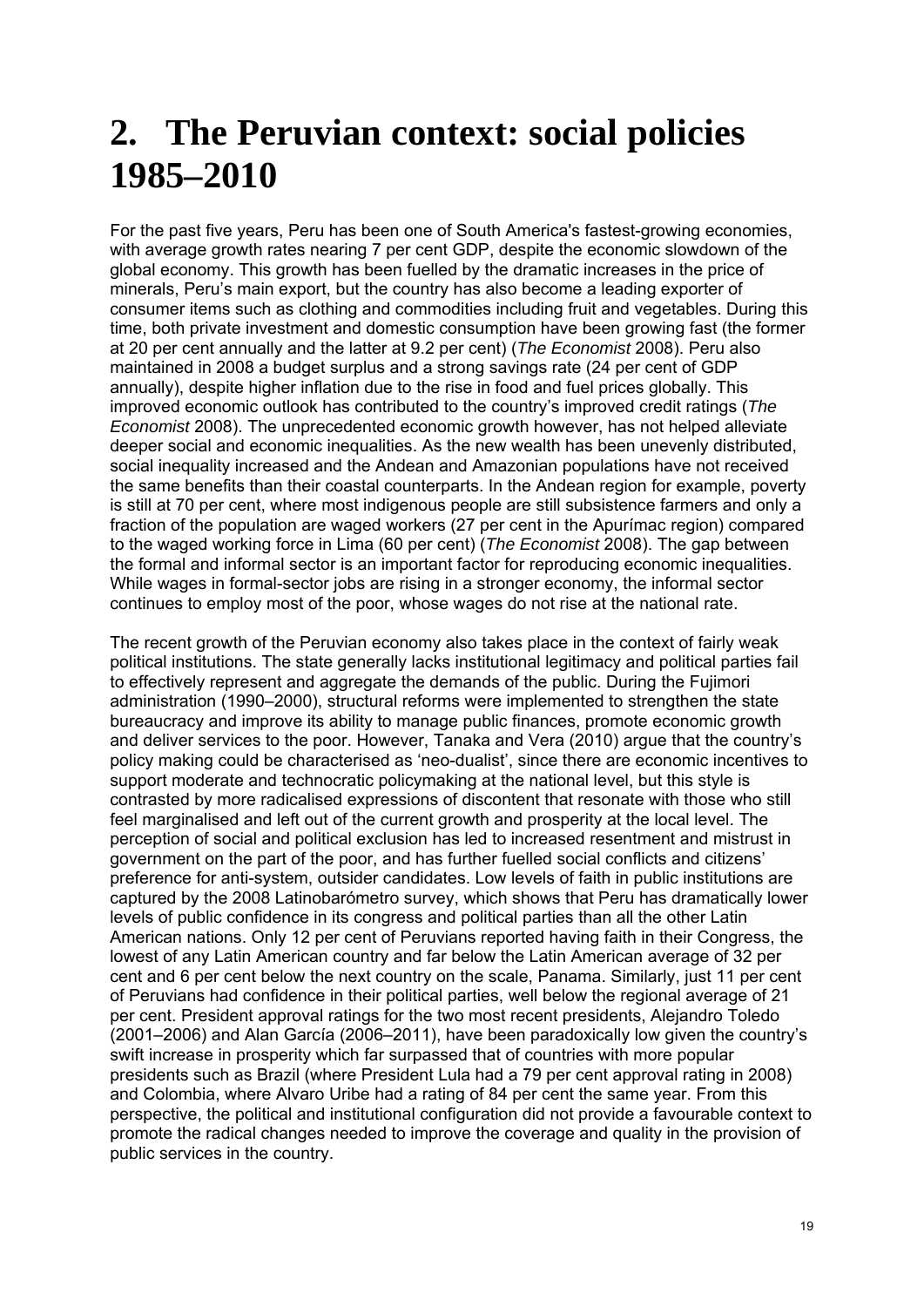This section explores, without making a detailed historical analysis, the evolution of social policies for nearly three decades in Peru. The next part briefly looks at Peru's social and nutrition policies until 2000 and the last part explains recent government efforts including the adoption of a cash transfer programme JUNTOS, and the subsequent development of a national poverty reduction strategy (CRECER).

#### **2.1 Food security and government assistance**

The government of Peru has had an early involvement in the fight against malnutrition since the seventies, first with the creation of the National Office for Food Support (ONAA) in 1972, and followed by the creation of the Ministry of Nourishment in 1974. The task of these government offices was mainly to coordinate donations by overseas aid programmes, but government efforts were weak and inconsistent. The Ministry of Nourishment closed soon after its appearance and ONAA ended up coordinating only a fraction of food aid, with the bulk of implementation devolving instead to NGOs. During the 1980s, the government took a more prominent role in food assistance with the creation of the *Direct Assistance Program* (Programa de Asistencia Directa – PAD) for employment-based food assistance and the *Glass of Milk Program* (Vaso de Leche – VdL) to benefit at-risk children under six years old.

At the start of the 1990s, food assistance programmes remained spread across different government agencies, including the Presidency itself. Later, the PAD and ONAA were merged into the National Program for Food Assistance (PRONAA), and put under the direct control of the Office of the Presidency (Office of the Prime Minister).

The PRONAA managed most of the food programmes including a programme of direct feeding through *Comedores Populares*. The Comedores Populares were neighborhood organisations originally started by churches, parishes or NGOs and were locally funded to feed the local population (Aguiar *et al.* 2007). The Comedores Populares were further supported by USAID through the Proyecto de Desarrollo Integral con Apoyo Alimentario (PRODIA) as a way to alleviate the economic crises of the 1980s, and by 1994 there were 5,000 Comedores in the Lima Metropolitan area and approximately 13,000 elsewhere in the country, with about half of those being self-managed. The Glass of Milk programme was not integrated under PRONAA management and remained directly funded by the Ministry of Finance and Economics and managed by municipal governments. In the 1990s, the government passed a series of reforms to earmark and protect funding for these programmes from inflation and political changes.

By 2002, Peru was spending \$250 USD million annually on food and nutrition programmes, but without an integral approach to attacking the causes of malnutrition in Peru, the effort remained insufficient to produce effective reduction in stunting rates. More than half of Peru's food assistance budget (roughly 59 per cent in 2000) was concentrated in the Glass of Milk and Comedores Populares programmes, followed by Desayunos Escolares (a school feeding programme established in 1966). Despite government funding, the Glass of Milk and PRONAA programmes had little success in reducing malnutrition. As illustrated in the previous section, stunting rates declined from 36.5 per cent to 25.8 per cent between 1992 and 1996 but then flattened for the next ten years.<sup>12</sup> By 2000, 25.4 per cent of Peru's underfives suffered from malnutrition, mostly in the Sierra region (60 per cent of total), the Selva region (14 per cent of total) and in rural areas (46 per cent of total) (Rogers *et al.* 2002). One related factor was poor targeting. For example in 2000, 28 per cent of districts with the highest child stunting rates received no nutrition services (from Vaso de Leche and Comedores Populares), whereas 47 per cent of districts with low prevalence of stunting did receive services. A related issue was low access to services and user rates. Although

 $12$ 12 The less-than-expected success in nutritional indicators was echoed in other sectors. Progress was made on access to health service provision, school attendance and fertility rates between 1992 and 2000, but housing and household assets conditions barely improved and there was no significant change in regional and ethnic inequalities (Larrea 2005).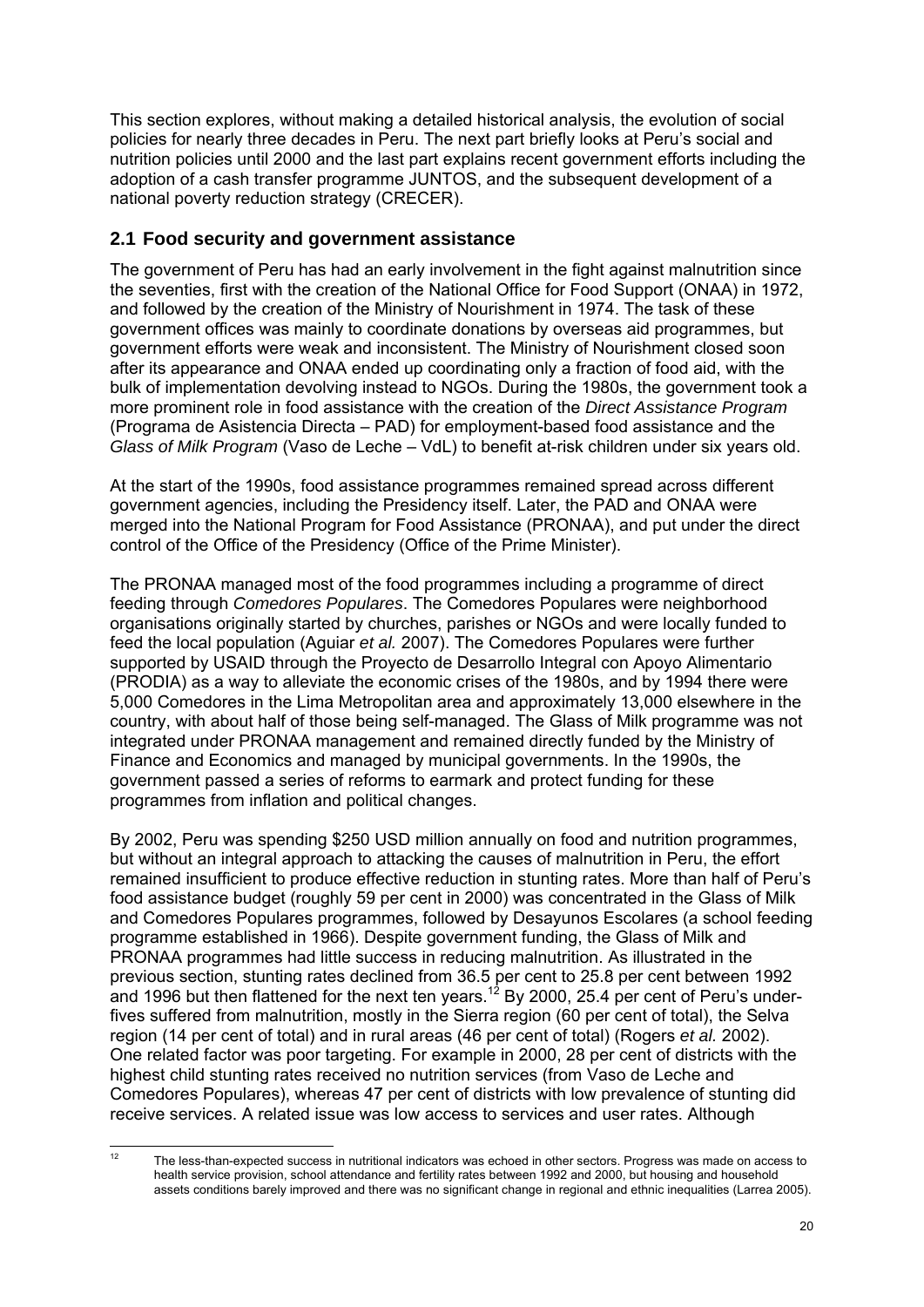nutrition services from both programmes covered about 68 per cent among the poor in 2005, only 28 per cent of the eligible were actually benefiting from the services (Vásquez 2007: 68, quoted in World Bank 2009). PRONAA's Comedores also failed to reach many of their target beneficiaries, with 97 per cent coverage but only 36 per cent use (ibid). Another factor associated with low success was inadequate funding schemes: for example, Peru increased the number of beneficiaries of the Glass of Milk program (to include children up to the age of 13) without increasing the programme's funding in the 1990s (World Bank 2009). This example illustrates how the Glass of Milk programme had created political clienteles amongst families whose children had aged out of the initial beneficiary group. Although many of the stakeholders interviewed during this study corroborated the problems and inefficiencies of the Glass of Milk program, experts were quick to point out the political difficulty of dismantling or cutting funds for this programme given the vocal and active political lobbying formed around it. Not surprisingly, the government shift to a new articulation of social policies – to be discussed in the next section – left the political structure and funding of the Glass of Milk programme untouched. In 2006, the García Administration created the Integral Nutrition Program (Programa Integral de Nutrición – PIN) which consolidated six different food distribution programmes executed by PRONAA: PACFO, PANFAR, Comedores Infantiles, Desayunos Escolares, Almuerzos escolares, Comedores de Educación Inicial, under the Ministry of Women and Social Development (MIMDES).

It would be inaccurate to portray food distribution programmes as representative of Peru's nutrition policies. There were other important government actions that included broader policy interventions across different sectors, including health, education, agriculture and sanitation.<sup>13</sup> The point of this section is to illustrate that: (a) food distribution programmes remained highly visible to the population and therefore produced and maintained important political capital especially during electoral times (with the Fujimori administration (1990– 2000) reaping the most political benefits from these programmes), (b) that these food distribution programmes usually promoted little integration with other sectors including health, sanitation and education, and (c) did not have a positive impact on reducing chronic malnutrition. Two of these elements, political visibility and intersectoral cooperation were positively adapted into the design of Peru´s nutrition strategy after 2006 as it will be described in the following sections of this paper.

### **2.2 Recent government efforts in reducing child malnutrition**

Following the ousting of Fujimori in 2000, the interim president Valentín Paniagua (November 2000 to July 2001) created in January 2001 the Roundtable for Poverty Reduction (*Mesa de Concertación para la Lucha Contra la Pobreza – MCLCP*) as a convening space where state and civil society actors would coordinate poverty reduction initiatives.<sup>14</sup> When President Alejandro Toledo took office in 2001, he prioritised the social agenda to reduce poverty and improve social justice by bringing together government representatives, civil society, the private sector, and international donor agencies around the MCLCP. Together these agents reached an agreement on reforming social policy, improving service delivery, and introducing greater participation by citizens in design, decision making, and financial planning of social policy (World Bank 2009).

The new social policy under Toledo comprised four pillars: first, to promote the Peruvian Social Charter, which had the goal of universal employment, guaranteed access to healthcare, education and culture, and greater government accountability; second, to promote the Millennium Development Goals (MDGs); third, to involve the National Accord, a representative political body in which nearly all Political Parties participate, in the design of

 $13$ For a broader historical analysis of Peru's nutrition policies, see "Politica Nacional para la Reducción de la Desnutrición<br>Crónica en el Perú" (Instituto Apoyo, July 2001) and the Ministry of Health's Nutrition Strategy (

Crónica en el Perú" (Instituto Apoyo, July 2001) and the Ministry of Health's Nutrition Strategy (2001). 14 Paniagua (Nov-2000 to Jul-2001) had already recognised the complex nature of the malnutrition problem in Peru, and called for the need of a state policy that involved the participation of the private and public sectors as well as civil society in the design, implementation and monitoring of policies.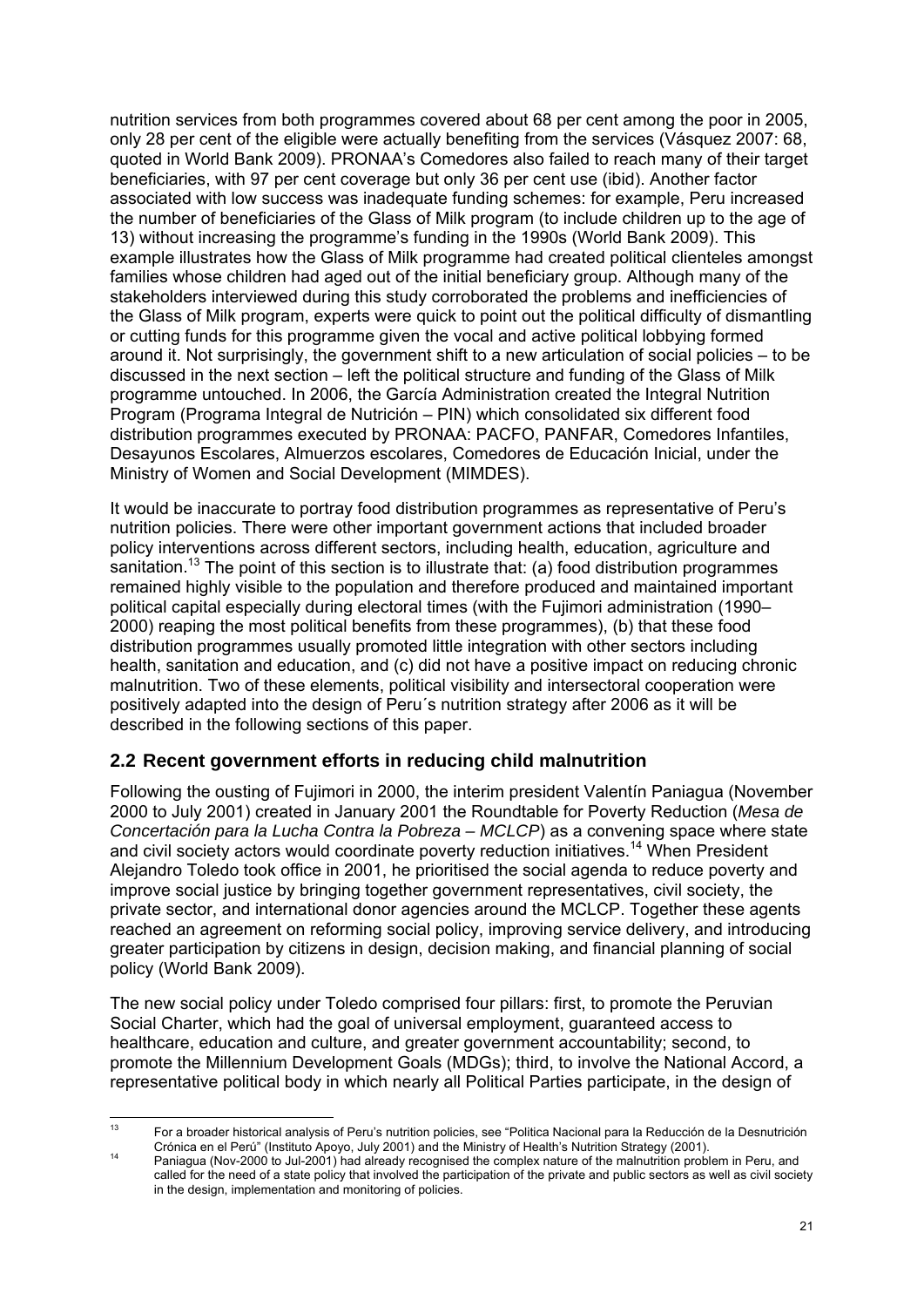policies to promote social justice, and fourth, to strengthen the country's anti-poverty strategy (in 2004) with the goal of creating a social protection infrastructure, strengthening human and institutional capacity and promoting transparency and citizen involvement. Towards the end of his administration, Toledo also created the National Strategy for Food Security (Estrategia Nacional de Seguridad Alimentaria – ENSA) under the control of the Office of the Prime Minister.<sup>15</sup> Although ENSA was never implemented, it established the organisational and administrative basis for the later creation of CRECER, and it helped outline some of the policy recommendations that were later taken up by the CNI (Interview # 26).

### **2.3 CRECER and the strategy for poverty reduction**

The National Strategy CRECER was created through an Executive Decree in July 2007 as a coordinated poverty reduction strategy that articulates all public offices in the National, Regional and Local Government, as well as the private sector, international cooperation and civil society in general, to promote, facilitate and execute poverty reduction and human development goals.<sup>16</sup> The national strategy was primarily conceived as a way to decrease the inefficiency and disarticulation of existing social programs, since it was calculated that around \$200 million of the \$1 billion assigned to social programmes were used on administrative costs in 2006. In March of 2007, President Alan Garcia initiated the Plan for the Reform of Social Programs to improve the quality of social expenditure, reducing and articulating 82 existing public programmes into 26 initiatives focused on poverty and child malnutrition. The 26 initiatives involved maternal-child health, nutrition, learning achievements, access to birth registration, access to basic social services and market opportunities among others. There were other programmes involving Results Based Budgeting that were added in 2010, such as environmental management, energy in rural areas, water and sanitation, and telecommunications in rural areas.

Some of the salient features of CRECER represented a radical change in the government's policy strategy for fighting malnutrition:

- 1. To go beyond food distribution. While the government could not entirely abandon food distribution schemes largely perceived as inefficient and clientelistic (such as Glass of Milk), it moved decisively to include a wider set of policy interventions that encompassed better training, improved cooking practices, improved hygiene, access to clean water, and the use of conditional cash transfers to support reductions in malnutrition.
- 2. To promote complementarity of interventions. Unlike other policy realms, nutrition appears to convene multiple approaches and policy interventions, thus generating few institutional conflicts over predominant or preferred approaches. This consensual nature facilitated policy coordination within government agencies and between government and non-governmental agencies to achieve complementarity through specialisation.
- 3. To decentralise the scope of interventions. The guiding premise is that the national government is no longer the sole provider of services. Rather, there is a sustained government effort to devolve administrative, financial and political responsibilities to regional and municipal governments.
- 4. To adequately fund policy interventions. The funding of the government's nutrition strategy is fully elaborated through Results Based Budgeting. This strategy allows government agencies to design, formulate and implement policies according to expected results while giving MEF the ability to monitor the use of budgetary

 $15 \frac{1}{2}$ 

<sup>1&</sup>lt;sup>5</sup> Decreto Supremo DS 0068-2006-PCM.<br><sup>16</sup> Decreto Supremo Nº 055 – PCM, publicado el 8 de septiembre de 2007.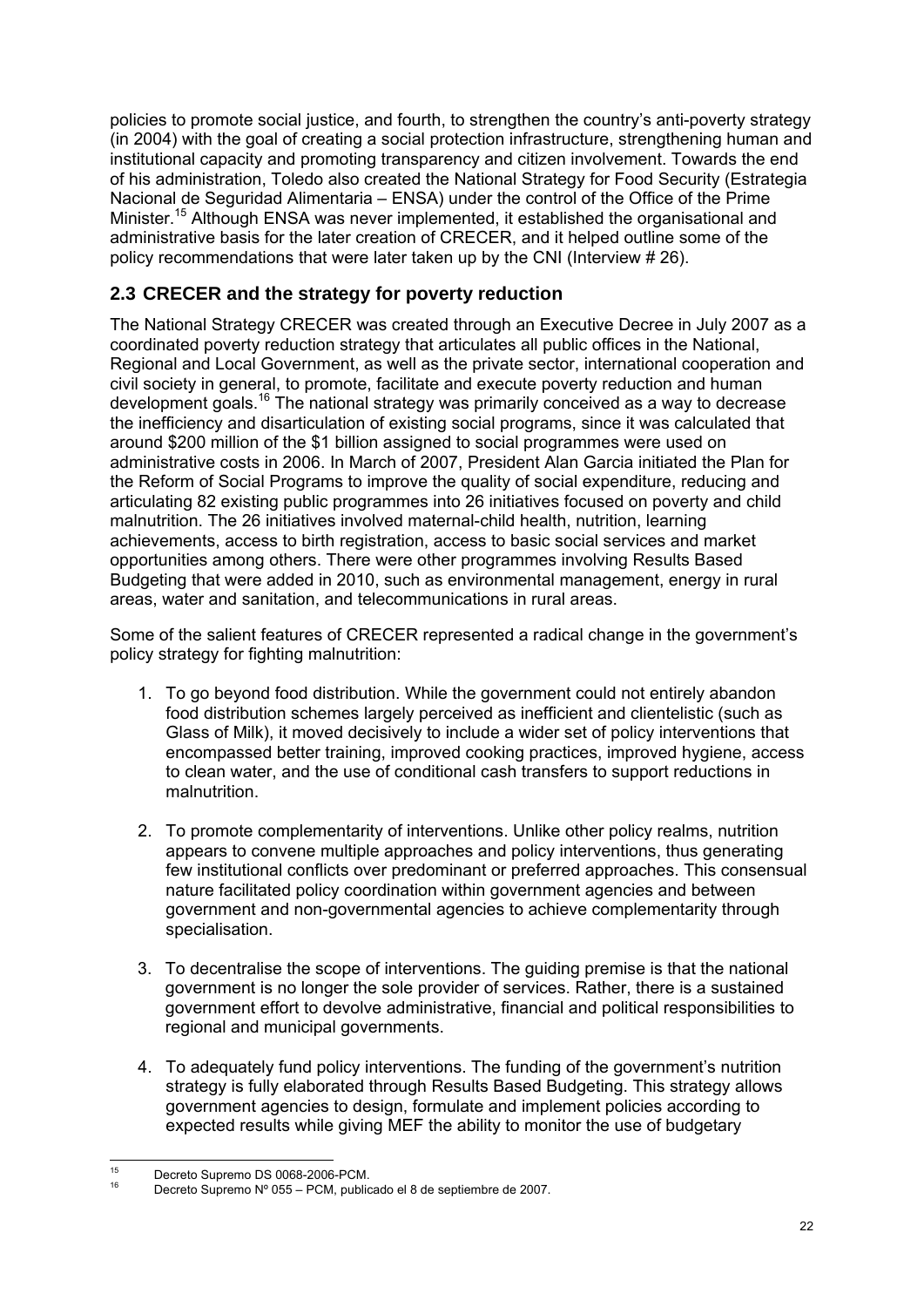allocations. The RBB helps to focus government spending while improving the transparency and accountability of policy interventions.

One of the key moments for institutionalising the strategy for poverty reduction consisted in the transfer of the responsibility for the fight against malnutrition from the Ministry of Development (MIMDES) to the Technical Secretariat of the Inter-ministerial Commission for Social Affairs (ST-CIAS) based at the Prime Minister's Office (PCM).<sup>17</sup> Although CRECER was based at the PCM, its implementation at subnational level was led by regional and local governments. CRECER also involved horizontal coordination across civil society, government and NGOs (see diagram below).



#### **Figure 2.1 Articulation and coordination levels**

CRECER's interventions were conceptualised according to a causal model of malnutrition principally focused on water and sanitation, nutritional practices and fighting infectious diseases, especially diarrhoea and respiratory problems. The programme marked the first time that Peru has adopted a cause-and-effect model for interventions in terms of its national budget, and has incorporated broad objectives and results that can be quantified and measured.

There are three operational axis of the national strategy CRECER: (1) the development of human capabilities and respect of fundamental rights, (2) the promotion of opportunities and economic capacities, and (3) the establishment of a social protection network.<sup>18</sup> These dimensions require significant coordination across government agencies. From the range of existing policy interventions, the conditional cash transfer programme JUNTOS has been made perhaps one of the most visible programmes of CRECER since it directly contributes to the first and the third objectives of the national strategy.

CRECER's decentralised implementation involved the participation of civil society organisations and international donors. This decentralisation was rearticulated in 2008 when JUNTOS programme leaders were assigned to build capacity at the local level and, in the same year, the budget assigned to the main social programmes was increased from its 2007

Source: MIMDES (2010)

 $17$ 17 During this transition, the sub secretary of MIMDES Ivan Hidalgo was a key figure to give CRECER greater political salience within CT-CIAS, as well as facilitating the communication with the Donor led Child Nutrition Initiative (CNI). (Interview  $# 26$ ).<br>www.cias.gob.pe/crecer.php?var=5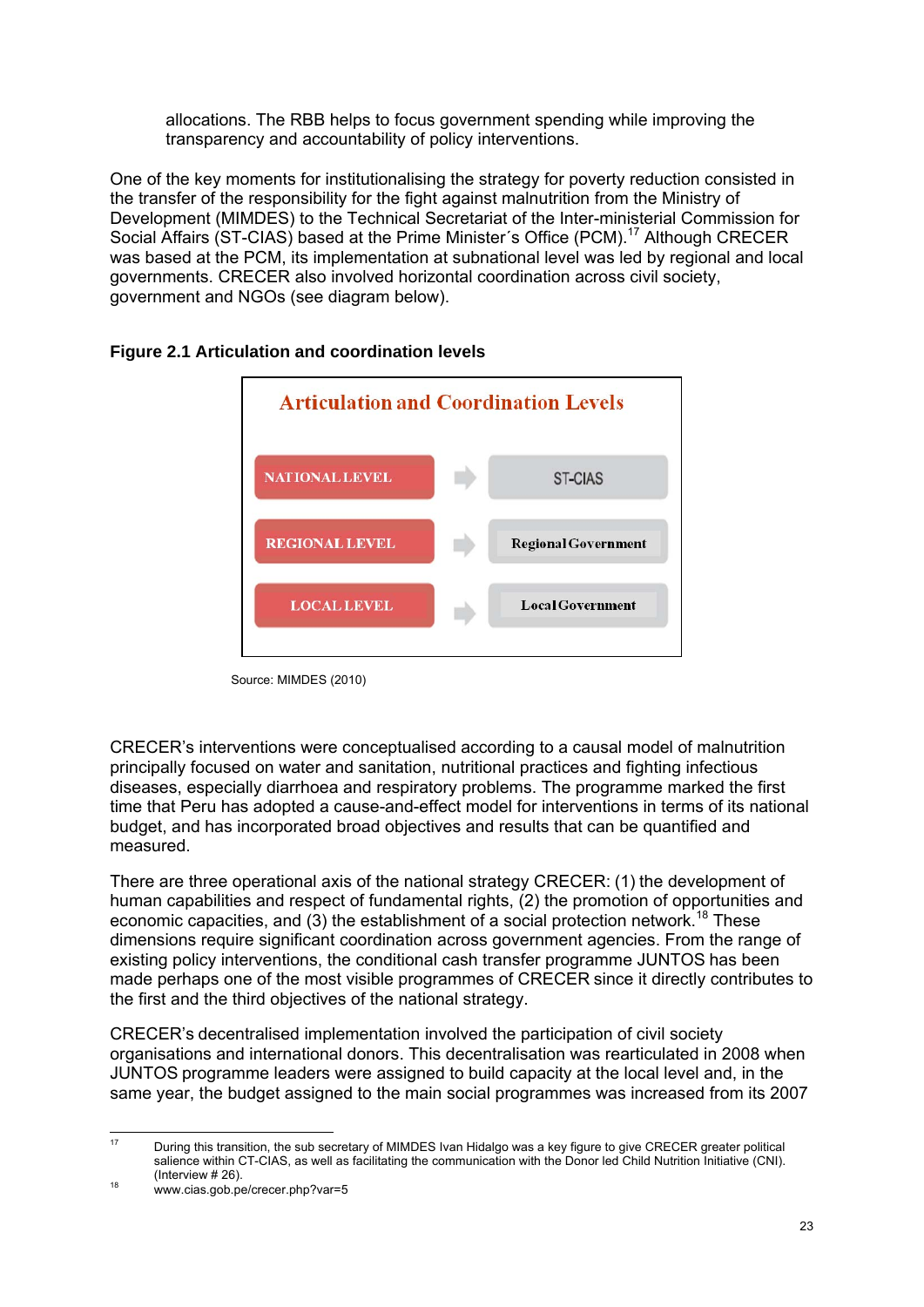level of \$1.1 billion to \$2 billion. Under the reformed programme, local governments provide technical assistance and resources, and also help communities share knowledge through *pasantías*, or learning visits. CRECER was implemented in 1,119 districts at the first two quintiles of the poverty index, with an emphasis on the rural Sierra and urban districts with the highest concentration of child malnutrition (MIMDES 2010).

The Initiative's first-year review of the fight against malnutrition (CNI 2007) stated that the regional governments had committed under the program to spend 30 per cent above their usual malnutrition budget, but that they were failing at building capacity and needed to be incentivised. MIMDES and MINSA were doing work with municipalities to build capacity, but it was still on a small scale. MEF was supporting regional governments through SNIP, but did not focus on social investment. The evaluation recommended incentivising regional governments for the next period. According to the 2008 report of the Child Nutrition Initiative, 12 regional governments had institutionalised CRECER and the results based budgeting strategy was being implemented at the national level (CNI 2008).

## **2.4 JUNTOS**

JUNTOS is a conditional cash transfer programme that seeks to reduce poverty and children´s chronic malnutrition, and break the intergenerational transmission of poverty by building human capital especially among high risk and socially excluded populations (Government of Peru 2011). Originally set up in the last year of the Toledo Government, the programme entails a strong educational component (aimed at increasing primary school attendance and decreasing dropouts and child labour) and a health component (aimed at decreasing infant and child malnutrition and mortality and increasing healthcare during pregnancy). This goal demands that JUNTOS plays an active role in improving the quality and the adequate delivery of public services through schools health service centres. JUNTOS, like most CCT programmes that distribute cash transfers, also promotes productive activities led by women with the idea of increasing the number of females with stable incomes (Perova and Vakis 2009).

The cash transfer scheme was created by the Toledo government in 2005, as an initiative for poverty reduction. Toledo was inspired by the experience of other CCT programmes, particularly Progresa/Oportunidades in Mexico, with the belief that cash transfers were less expensive but more effective than food transfers. The programme was opposed by those who claimed that transfers would be used for patronage during the 2006 elections. In adopting JUNTOS, the government also went against the advice of some Peruvian analysts who argued that existing poverty reduction programmes should be brought together and restructured instead of creating new ones (UNICEF 2006). In the end, the government initiative gained political momentum when endorsed by a congressional recommendation and the Programme was originally put under the control of a directorate named by the National Roundtable for Poverty Reduction (MCLCP) in order to ensure transparency.

JUNTOS offers eligible households a bimonthly cash transfer of 200 soles (US\$ 71), paid as a lump sum, conditional on:

- Acquisition of complete civic identification documents for the whole family
- 85 per cent school attendance among children
- complete vaccination, health and pre and post-natal care checks, and attendance at related capacity-building programmes
- use of the National Nutritional Assistance Program package for children under three, and use of chlorinated water and anti-parasite medication (UNICEF 2006)

Regarding the issue of targeting, JUNTOS is unusual among CCT programmes in that part of its targeting is designed to provide reparations to those affected by violent political conflict. The first community where the programme was rolled out was Chuschi, the community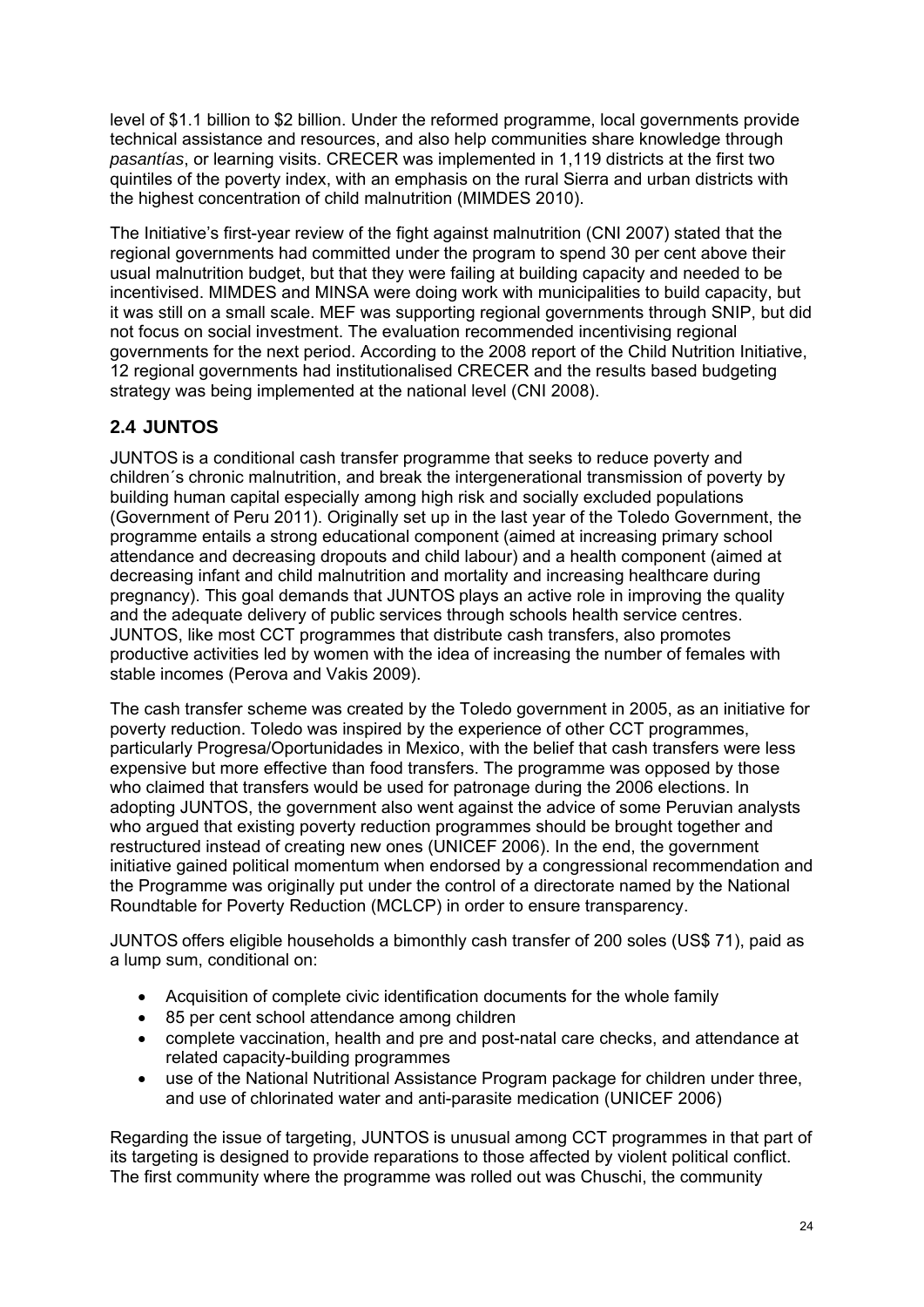where the Shining Path's campaign against the government began in 1980, and which suffered a massacre by the group in 1991. Overall, its targeting is done in three stages. The first is based on objective criteria like exposure to violence, poverty level, child malnutrition levels and extreme income poverty. The targeting data comes from the Ministry of Finance and Economics (MEF) and FONCODES poverty maps, the INEI national census and the Report on the Commission for Truth and Reconciliation. The second stage is done based on a household-level survey by INEI, with an algorithm that provides a cut-off point for poverty. This algorithm has been the source of conflict because it does not clearly distinguish between eligible and ineligible families, since in some cases the difference is based on very small percentage divisions. This has resulted in both inclusion and exclusion errors on the part of the programme. The third stage is validation of eligible households through local assemblies, where again there has been conflict due to power relations and the fear of retaliation when the extent of a neighbour's assets are declared and compared (Valente 2010).

On the issue of management, the programme was designed to minimise the problems that prevailed with other social programmes in Peru: political capture of programme benefits, clientelist networks affecting beneficiary populations, lack of collaboration across government sectors and, failure to successfully target poor populations. To counter these pitfalls, the design of JUNTOS includes, a centralised directorate managed by the PCM, the provision of mechanisms to promote inter-sectoral coordination such as the multiple conditionality (as described above), and a strong M&E system with its own managing committee and community facilitators. The JUNTOS directorate is composed of a president, four civil society representatives from the National Accord, and individuals from the Ministries of Education, Health, MIMDES and MEF. The directorate is charged with both the ongoing management of the programme's components and with resolving issues of service overload and politicisation. The directorate practices consensus decision-making and transparency to stress the legitimacy of JUNTOS. Coordination across government sectors is managed by Multi-sectoral Technical Committees (MTCs) which are charged with linking the programme to different government sectors and the Roundtable for Poverty Reduction (MCLCP).<sup>19</sup>

JUNTOS' budget was established by Law Nº 28562 in 2005, which provided 120 million soles (c. \$40 million USD) to finance the pilot phase of the programme. This pilot phase covered 110 districts in Huancavelica, Ayacucho, Apurímac and Huánuco. The next year 300 million soles were disbursed for expansion to 210 more districts in five additional regions: Puno, Cajamarca, La Libertad, Junín and Ancash. From the total allocated budget, 60 per cent is used to pay for the actual cash transfers, 30 per cent goes to fund basic services, and 10 per cent covers operational costs, which are lower than those of Mexico and Chile's CCT programmes (UNICEF 2006). The budget allocations granted to the JUNTOS programme have significantly increased in recent years, from \$106 million in 2006 to \$177 in 2007 (Alcázar, 2009). In 2009, the JUNTOS budget allocation (through results based budgeting) represented 8.2 per cent of the total budget assigned to social programmes.

<sup>19</sup> 

Administration and implementation is managed by the executive director with a technical committee and regional and district coordinators. There are also facilitators, who are chosen in a competitive public process overseen by the Roundtable for Poverty Reduction, and who are supposed to liaise between the programme's services and beneficiaries. M&E is facilitated by a system that is partly automated, using barcodes for each transfer that offer information on each beneficiary. The record system of JUNTOS also brings together information on other social programs that do not themselves have adequate registries. The M&E is overseen by the Committee on Supervision and Transparency (CST), composed of members from the church and civil society, in association with local and provincial RTRs (UNICEF 2006).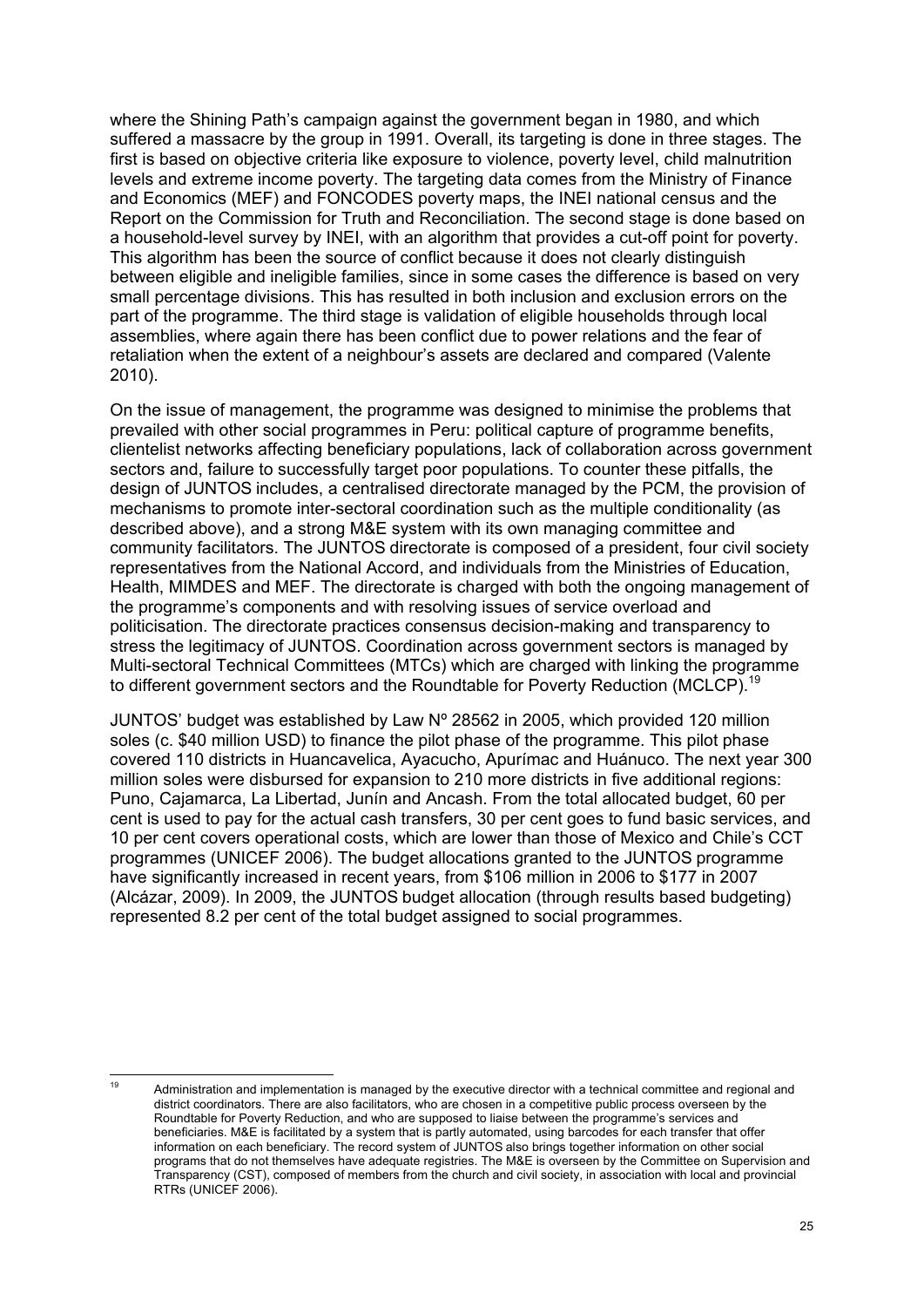## **3. The politics of reducing malnutrition in Peru**

This report argues that government success in reducing malnutrition rates is less related to structural factors such as economic growth or the commodities boom, but rather to an effective government intervention that: (a) promoted effective coordination of a nationwide strategy across different government sectors and multiple stakeholders, (b) implemented the strategy across different territories at the regional and local level, and (c) effectively allocated the necessary government funding through results based budgeting. A key ingredient of policy success has to do with the role played by the Child Nutrition Initiative, a collective body formed by cooperation agencies, international NGOs, civil society organisations and research institutions that promoted and facilitated horizontal integration across sectors (a), vertical integration across territories (b), and financial or budgetary coordination (c) across all levels.

## **3.1 The Child Nutrition Initiative**

The Peruvian experience of reducing malnutrition features a successful coordination effort between government and non-governmental agencies to promote good policies beyond nutrition by working across different policy sectors including health, education, housing, and public finances. The Child Nutrition Initiative (CNI) was formed and developed in 2006 to accompany these government efforts. The CNI is an advocacy coalition integrated by several agencies, all of which had been actively working to reduce Peru's child malnutrition problem. These agencies included Action Against Hunger (ACF), ADRA Perú, CARE Perú, CARITAS Perú, UNICEF, UN Population Fund, Future Generations, Institute of Nutritional Research (IIN), Mesa de Concertación para la Lucha contra la Pobreza (MCLCP), FAO, Panamerican Health Organization (PAHO), Plan International, PRISMA, World Food Program (WFP) and USAID.

The creation of the CNI in 2006, as recognised by many of the stakeholders interviewed, can be largely attributed to the leadership role played by CARE-Peru, and its National Director Milo Stanojevich in particular. For CARE, the formation of the CNI represented a valuable window of opportunity to upscale to the national level, the continuous effort made by the NGO to fight malnutrition at the regional and local levels. Until 2005, CARE and other development agencies working on child malnutrition (Caritas, ADRA, PRISMA and UNICEF) had received funding from USAID to support mother and child health and nutrition (MCHN) in Peru. By 2005, the consortium had received nearly US\$50 million from USAID, most of it in the form of food aid, to work in high poverty areas such as the Peruvian Sierra and Selva. The end of USAID (Title II) funding in 2005, offered CARE with an opportunity to continue and upscale efforts to fight poverty and malnutrition at the regional level. CARE's malnutrition programme in Peru had begun in 1990. In 2006, domestic and international cooperation agencies had recorded some successful experiences to reduce chronic malnutrition (height for age) by attacking some of its underlying causes, including poverty. However, a greater effort was needed to show the government that chronic malnutrition could be reduced through integral and coordinated policy interventions.

The CNI offered a coordinating space to bring together several multilateral partners working on diverse child nutrition efforts. CARE for example, had been promoting health programmes that educated people about the nutritional values of local foods, as well as promoting access to water and sanitation, and increased local government spending on food security. Some agencies mainly pursued feeding programmes such as the distribution of monthly food packages to eligible families with children under five years of age or pregnant or breastfeeding women, or ran on-site feeding centres in the villages where they operated.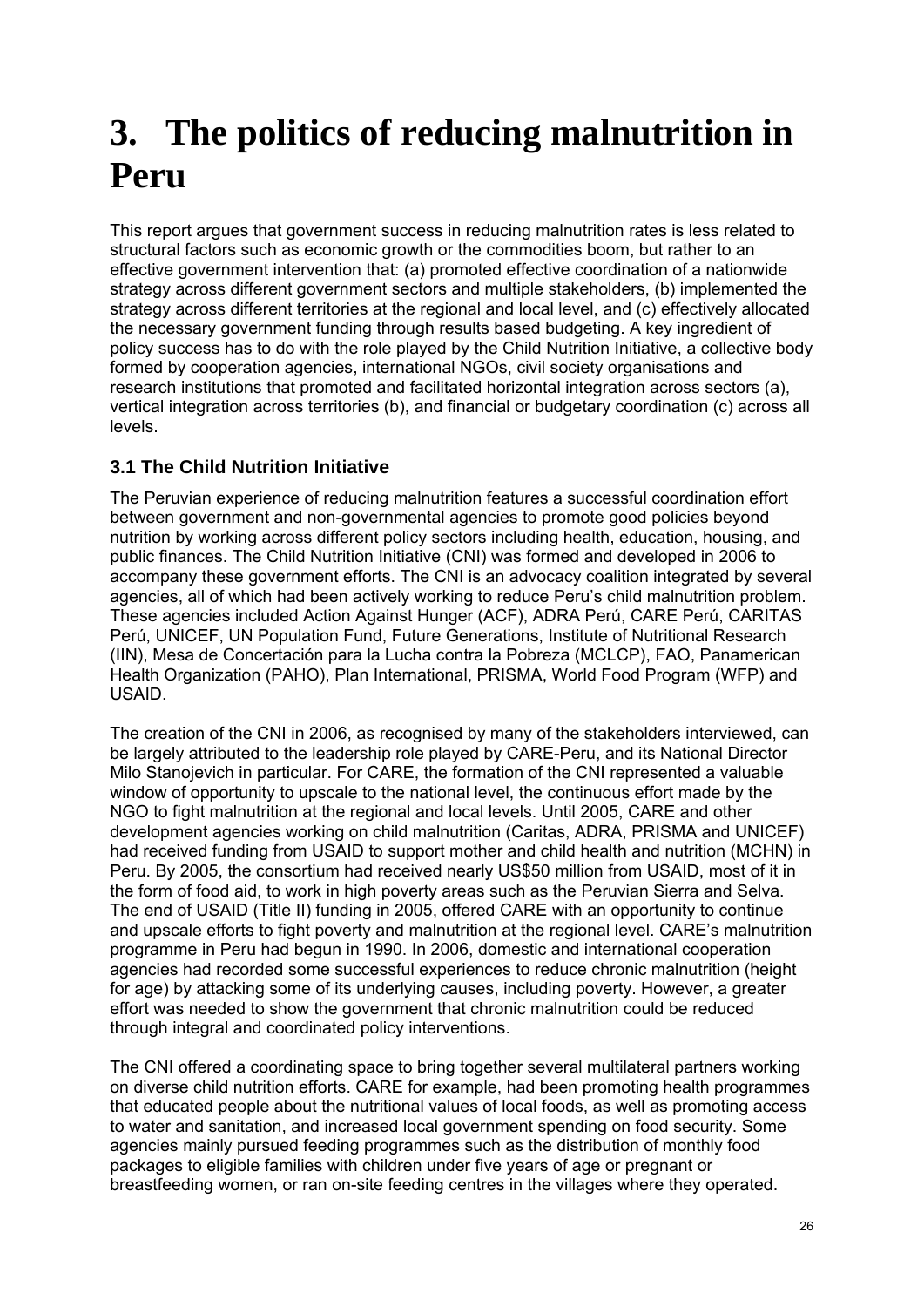Others were sponsoring programmes to improve agricultural production and infrastructure, including sanitation, or offering microcredit programmes as a strategy to reduce malnutrition. Donors like World Bank funded health and nutrition projects between 1995 and 2001, or supported the distribution of micronutrients for iodine deficiency as in the case of UNICEF (USAID 1997). From the perspective of one of its founding members, the CNI offered donor and cooperation agencies an opportunity to focus on '*what works*?', the common and complementary approaches to fighting malnutrition, in order to overcome the fragmentation of multiple government sectors and make sure that government strategies reached the lowest -household- level of beneficiaries (Interview # 22). Some interviewees acknowledged that the CNI had achieved greater success at promoting policy coordination between the government, NGOs and cooperation agencies, compared to the moderate coordination achieved by the *National Agreement*, Toledo's previous attempt at creating a poverty alleviation collective (Interview #10). Unlike the CNI, the National Agreement lacked the necessary buy in from key political stakeholders. Others acknowledged CNI's critical role in attracting private sector investment to poverty alleviation and nutrition initiatives and increasing the policy influencing potential of smaller NGOs (Interview #8).

In substantive terms, the CNI played a key role to (a) advocate in favour of making nutrition the central component in the government's fight against poverty, (b) establish an informal coordination mechanism to channel technical and financial contributions from different cooperation agencies, and (c) serve as a public platform to disseminate and review government efforts in the fight against malnutrition and secure future political commitment from elected politicians. According to an interviewee, the *Iniciativa* became a sort of 'Jiminy Cricket', a sort of 'advocacy conscience' that reminded, guided and monitored government commitment to reducing malnutrition (Interview #25). Regarding the first role, the CNI developed alongside the Government of Peru a comprehensive framework to understand the contributing causes and negative consequences of malnutrition in Peru, and its impact on poverty reduction. Secondly, the CNI established a platform to increase policy advocacy and influence government policymaking. Although the CNI lacked a legal entity status (*personería jurídica*), it was internally governed by a Board of Directors and composed by Technical and Communications Committees (CNI Acuerdo Interno 2006). Through this platform, donors and cooperation agencies could meet and discuss urgent policy issues, analyse effective mechanisms for policy influencing, and devise cost sharing and co funding schemes that helped advance the fight against poverty campaign. The Initiative however did not seek to share programmatic cost or priorities, as it was perceived that coordinating the allocation of programmatic funds will inevitably lead to greater controversy between the agencies involved.

A third role of the CNI was to launch and maintain the advocacy efforts to secure the commitment of elected officials, political elites (including presidential candidates first and then regional presidents) and the public at large. One of the key events that publicised the advocacy work of the CNI was the 2006 launch of a campaign subscribed by ten presidential candidates who pledged to make the fight against malnutrition a national priority if elected. The specific pledge signed by candidates was to reduce chronic child malnutrition by 5 per cent in children under five years old in the five years to 2011 ('5 by 5 by 5'), and to close the urban-rural gap.<sup>20</sup> After the presidential election, the challenge for the CNI was to persuade the winning candidate, Alan Garcia, to fulfil his electoral promises. Once again, CARE and the CNI took the initiative to draft a policy document for action during the first 100 days of government. Once in government, President Garcia committed his government to reducing children's malnutrition, upping the target to 9 per cent, with a priority for children under three who were the most vulnerable in terms of malnutrition and poverty. Garcia's original plan focused on developing human capital, promoting social development and co-responsibility, and reducing poverty in 1,119 districts nationwide. In light of the successful effort to secure

 $20$ The latter was an important contribution as it reflected the rights based approach adopted by the CNI agencies.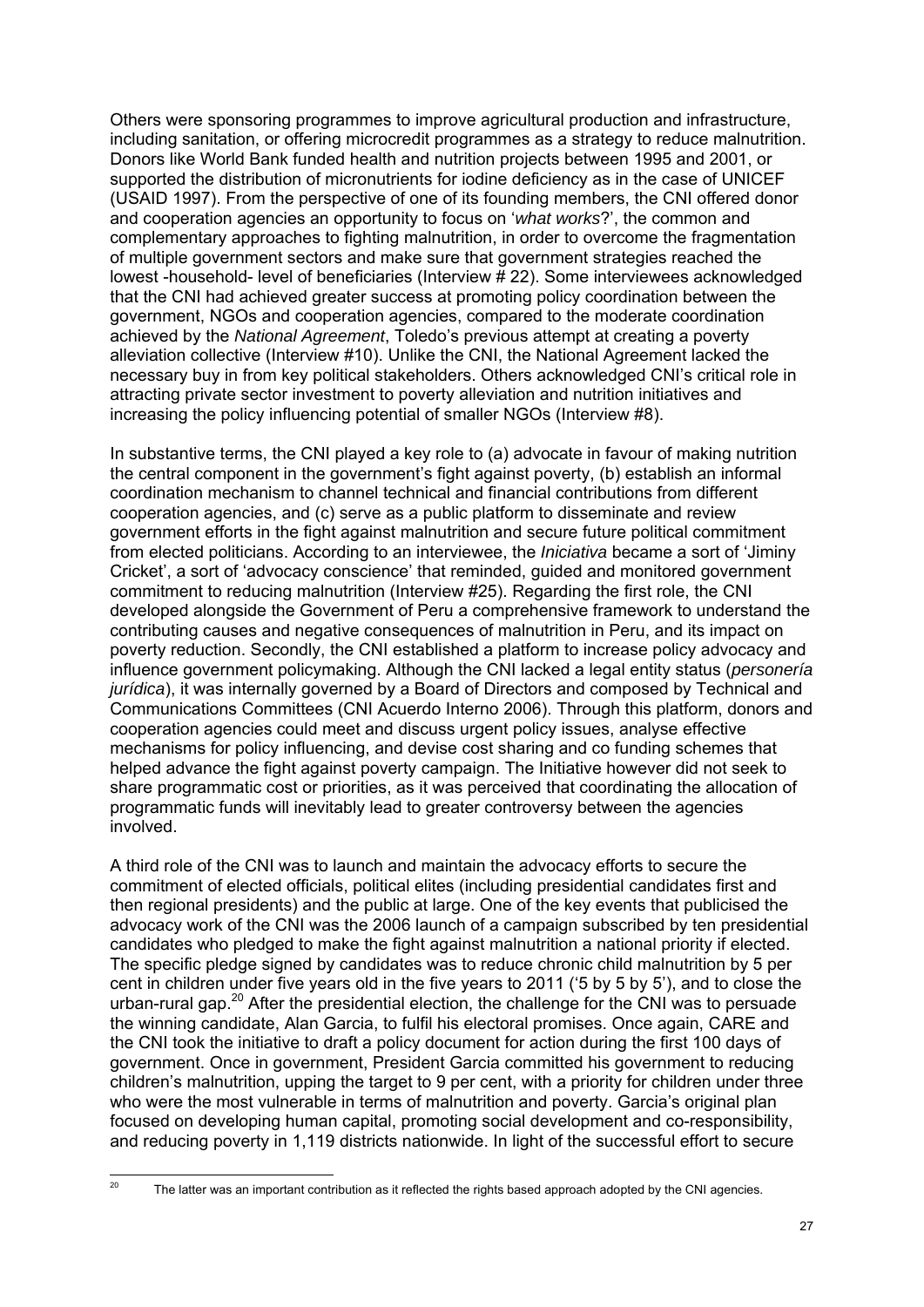political influence, the CNI moved next to engage Peru's regional government leaders, along with other allies such as the World Bank (who were not formally part of the CNI, but attended its meetings). The *Presidentes Regionales* signed the Lima Declaration on Child Nutrition which committed them to reducing chronic child malnutrition by 5 per cent by 2011.

Through these public acts of political influencing, the CNI ensured long term commitment of political elites to advancing policy efforts in the fight against nutrition. These CNI efforts obtained the direct support and endorsement of Peru's Premier, Jorge del Castillo, a close collaborator of President García, and Virginia Borra, the Minister for Women and Social Development (MIMDES). When Mr. Del Castillo was replaced in office by Yehude Simon in 2009, the CNI swiftly moved in to remind the incoming Premier of the political commitments signed by his predecessor (Interview #24).

At the end of its first year, the Initiative's evaluation of government progress in the fight against chronic malnutrition showed that regional governments were not playing the role that had been hoped, and that incentives and training were needed to bring them into step with the national effort (CNI 2007). This was addressed in two ways. First, in 2008 a law (Norma 001-2008) was passed to decentralise the local implementation of CRECER to municipal and regional governments, so that 12 regional governments signed up formally to indicate their commitment to the program.<sup>21</sup> Second, to address the need for training, JUNTOS programme managers were assigned to build capacity among 108 local governments.

The initiative resonated beyond Peru. In 2008, the Summit of the heads of state of Latin America, the Caribbean and the EU made a declaration that the fight against child malnutrition was to be recognised as a main element of the fight against poverty and inequality. This ambitious regional up scaling is a direct result of CNI's experience, since Manuel Peña, representative of the Pan-American Health Organization (PAHO) leading the 2008 declaration, was one of the core members of the CNI in Peru (Organización Panamericana de la Salud 2010).<sup>22</sup>

### **3.2 Horizontal coordination: multi-sectoral articulation**

One of the critical factors for the success of malnutrition policies was the effective 'horizontal coordination' of different government sectors and non-government agencies in the delivery of a coherent effort to fight malnutrition in Peru. The coordination challenge implied: (a) a direct involvement of the Prime Minister's Office in the management of the malnutrition and poverty reduction strategies, and (b) an effective intra-sectoral collaboration across relevant ministries. As extensively discussed in the previous section, a third contributing factor for successful horizontal articulation was the role of the Child Nutrition Initiative (CNI) which allowed non-government agencies and cooperation donors to accompany the formulation, adoption, implementation and monitoring of the strategy.

The first relevant factor for success is the political ownership of the Executive Power who placed the National Strategy for Poverty Reduction and Economic Opportunities directly under the control of the Office of the Prime Minister (*Presidencia del Consejo de Ministros*-PCM)*. <sup>23</sup>* After some initial debate as to whether the Strategy should be delegated to the Ministry of Women and Social Development (MIMDES), the President finally left the coordination, execution, monitoring and evaluation of the National Strategy in the hands of the PCM, through the Technical Secretariat of the Inter-Ministerial Commission for Social

 $21$ 21 At the time of writing, there were 21 regional governments and 650 local governments that adopted and institionalized

the National Strategy CRECER.<br><sup>22</sup> The WHO's Strategy and Action Plan for Reducing Chronic Malnutrition (CD50.R11) demands that Member States: a) Prioritize intersectoral efforts to prevent chronic malnutrition, and b) promote dialogue between Ministries and other public entities, private sector institutions and civil society to generate national consensus around preferred courses of

action to prevent and undermine chronic malnutrition.<br><sup>23</sup> Executive Decree Nº 002-2003-PCM (02.01.2003).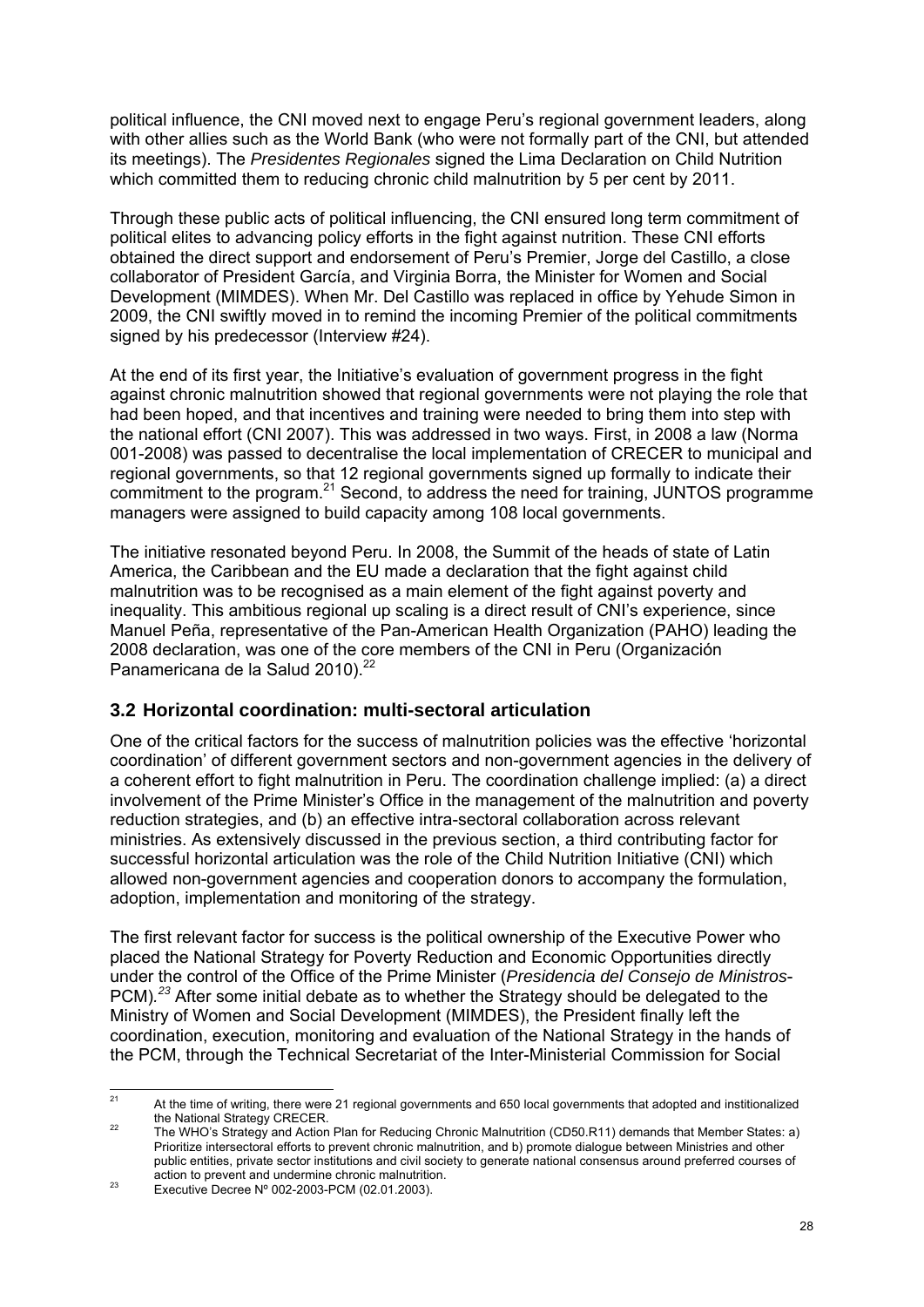Affairs (CT-CIAS). $^{24}$  The decision had been politically contested as both the head of MIMDES, Virginia Borras, and PCM, Jorge del Castillo, actively participated in the technical meetings preceding the formation of the Strategy and sought to receive this mandate from the President (Interview #26). One of the key arguments made by the CNI against putting the National Strategy under MIMDES was that it would reduce cooperation from other social Ministries and the Finance Ministries, given the limited political clout held by MIMDES. Thus, the decision sought to give the National Strategy CRECER sufficient political leverage to convene other government entities. The Executive Committee was formed by the Technical Secretary of the Inter-Ministerial Commission for Social Affairs, and convened representatives from the Woman and Development Ministry, Health, Education, Work and Job Creation, Transport and Communications, Agriculture, and Finance Ministries. The Finance Ministry representative usually chaired the CIAS (Interview #24).

The PCM through CIAS played a critical role to articulate and coordinate CRECER since 2007. As explained earlier, CRECER was instrumental to articulating multiple social protection initiatives previously spread across different ministries and executed under different government branches (Interview #21 and World Bank 2007).<sup>25</sup>

#### **Box 3.1 Effective inter-sectoral and vertical cooperation: the case of JUNTOS**

The adoption of a cash transfer program JUNTOS illustrates the key role that effective centralised authority can play to ensure successful horizontal (inter-sectoral) articulation. In the case of Peru, the executive branch had a leading role in the design, implementation and monitoring of the JUNTOS program. Working from Lima, the PCM-CIAS was able to design, identify and target cash allocations to poor households in districts in most need. The calculation and transfer of the funds was coordinated from the Central government through the Ministry of Finance (MEF). The allocation of conditional cash transfers required parents to show that children attend school, fulfil complete vaccination charts, take children for health and pre and post-natal care checks, and make use of National Nutritional Assistance Program. In order to deliver the services and enforce the conditionalities of the Programme, different government branches had to coordinate efforts at the local level. Ministries such as Health, Education, Housing, and Social Development had to coordinate actions, share information, monitor compliance and report expenditures back to MEF. To facilitate these coordination challenges, a directory of JUNTOS was established at the district level and it was composed of a president, four civil society representatives from the National Accord, as well as representatives from the Ministries of Education, Health, MIMDES and MEF. In a way, the coordination structure established at the national level was replicated in proportional scale at the district level. Thus, the inter-sectoral coordination is managed by Multi-sectoral Technical Committees (MTCs).

Paradoxically in Peru, the strong delegation of policymaking power to the executive authority also implied that nationally elected representatives gathered in the National Congress were implicitly excluded from the design, formulation, or implementation of the National Strategy. With very few exceptions, Members of Congress maintained very limited discussions or interactions with representatives from the Health, Social Development (MIMDES) or Education Ministries, and only recently they became aware of the existence of ST-CIAS as the government entity in charge of social policies (Interview #9). The non-involvement of the

 $\overline{24}$ <sup>24</sup> CT-CIAS had been created in under Legislative Decree N° 560 of the Executive Branch (28.03.1990).<br><sup>25</sup> The programme of Pensions and the Glass of Milk Program (GoM) was coordinated by the Ministry of Economy and Finance (MEF); the Temporary employment/labour market, by the Ministry of Labor and Employment Promotion (MINTRA); other food distribution programmes (except Glass of Milk) were coordinated by the Ministry of Women and Social Development (MIMDES); Child protection, displaced people and elderly programmes were under FONCODES; Subsidies to the poor were managed through the Ministry of Housing, Construction and Sanitation (MVCS) and the Ministry of Energy and Mining (MEM); and the Sustainable Management of Natural Resources for Rural Populations programme was managed by the Ministry of Agriculture (MINAG).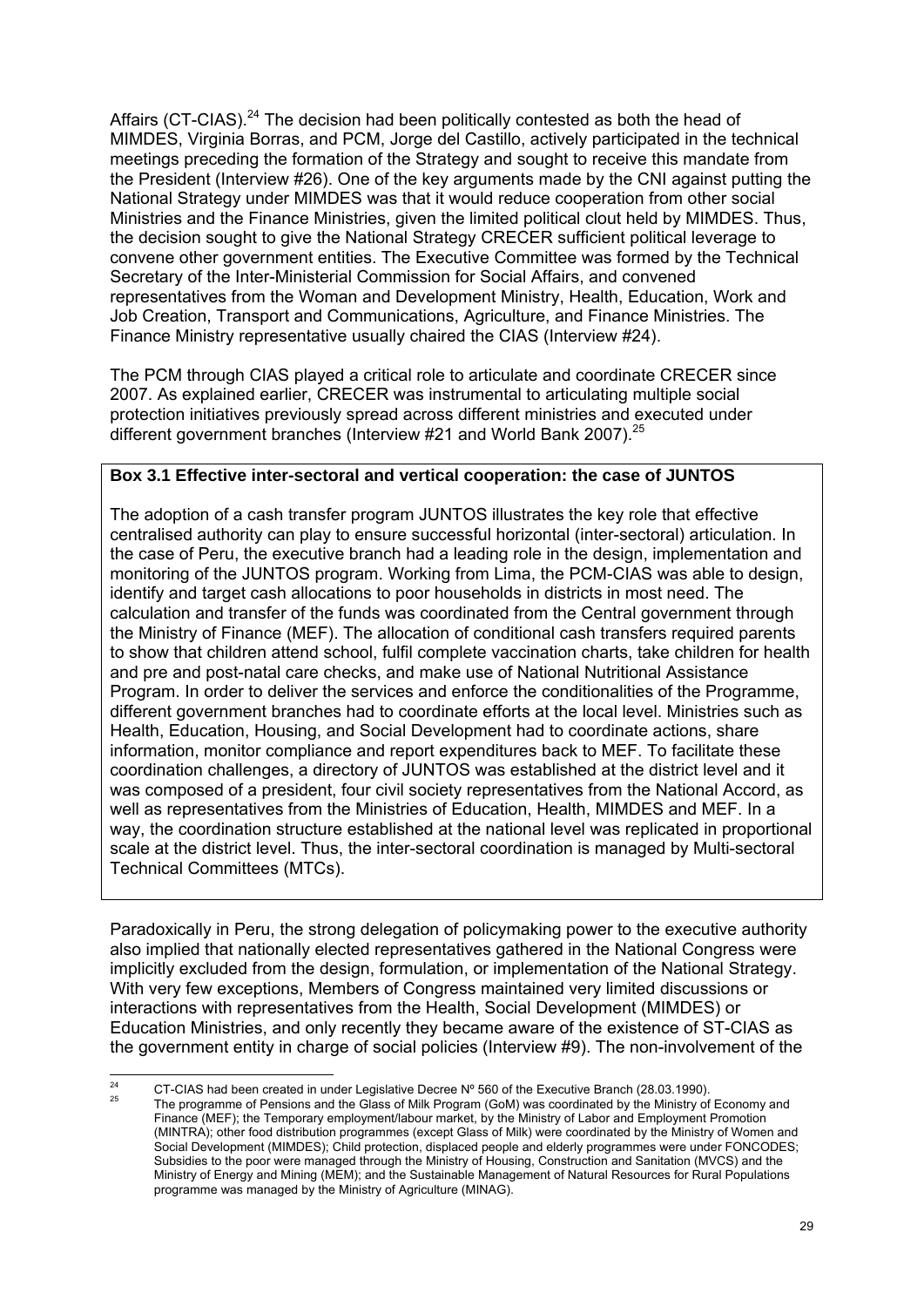National Congress in advancing policymaking efforts was perhaps not surprising given the self reported low levels of technical capacity and its low levels of public approval ratings (Mejía Acosta 2008). The exclusion of Congress as a legitimate policymaking arena however, is largely explained by the chronic fragmentation of its political parties. In the absence of a single party majority backing Alan Garcia's government agenda, the president has concentrated policymaking prerogatives in the belief that political bargaining with multiple coalition partners would undermine the coherence or cost of much needed policy reforms (Mejía Acosta 2009).

The absence of national political parties is an important gap in the governments' strategy to tackle malnutrition in the long run. As will be discussed in the closing section of this paper, Congress has the responsibility and the mandate to: (a) produce quality legislation to advance and institutionalise government efforts in the fight against malnutrition, (b) play an active role in the monitoring and oversight of government initiatives, and (c) establish direct accountability linkages between legislators and their constituents when it comes to reducing malnutrition. So far, Congress has played a marginal role in the policymaking process, by drafting a food security bill in cooperation with FAO, but there are other policy issues remaining (like the Special Lactancy Law) where Congress can play a decisive role in the fight against malnutrition (Interviews #9 and #17).

#### **3.3 Vertical coordination: multi-level governance**

The challenge of effective *vertical articulation* refers to the government's ability to coordinate, implement and monitor its poverty reduction strategy across different government tiers at the national, regional and municipal level. Paradoxically, this paper finds that the critical factor that contributed to an effective *horizontal coordination*, namely direct executive authority in policy planning and guidance, can sometimes be counterproductive to promote effective vertical coordination. The central question to understand is: what are the cooperation incentives of sub-national governments (regional and municipal), to adopt, advance and benefit from the policy interventions established by the national central government. This is a particularly difficult cooperation dilemma in the context of the highly disconnected and fragmented Peruvian political landscape. After the 2006 presidential election, only two out of 25 elected regional governments pertained to the governments' political party, the APRA. At local levels, in the 195 provinces and 1,831 districts, the picture is even more fragmented, with a domination in power of local political groupings, little connected to national parties.

The stakeholders interviewed for this paper confirmed the notion that a vertical articulation of the National Strategy had promoted an effective coordination between the central and regional governments, but there were significant gaps remaining to link poverty reduction policies between the regional and municipal levels. This narrative is consistent with the government efforts to devolve to regional governments some administrative and financial responsibility to advance the National Strategy for Poverty Reduction. The CNI played a crucial role to ensure policy coordination and political commitment from national and regional authorities. After the official launch of CRECER in March 2007 with the Lima declaration, signed by the President and the regional governors, the CNI and its allies (such as the World Bank) mobilised the presidents of Peru's regional governments to sign the Lima Declaration on Child Nutrition, thus securing their political commitment to reducing chronic malnutrition by 5 per cent before 2011.

The actual (regional) implementation of CRECER was far from smooth in practice. One of CNI's internal evaluations of the process released at the end of 2007, showed that regional governments needed to gain clearer incentives and improved training to boost the strategy to match national efforts (CNI 2007). To this effect, a 2008 decree was passed (Norma 001- 2008) to decentralise the local implementation of CRECER to municipal and regional governments and only 12 regional governments initially signed up formally to indicate their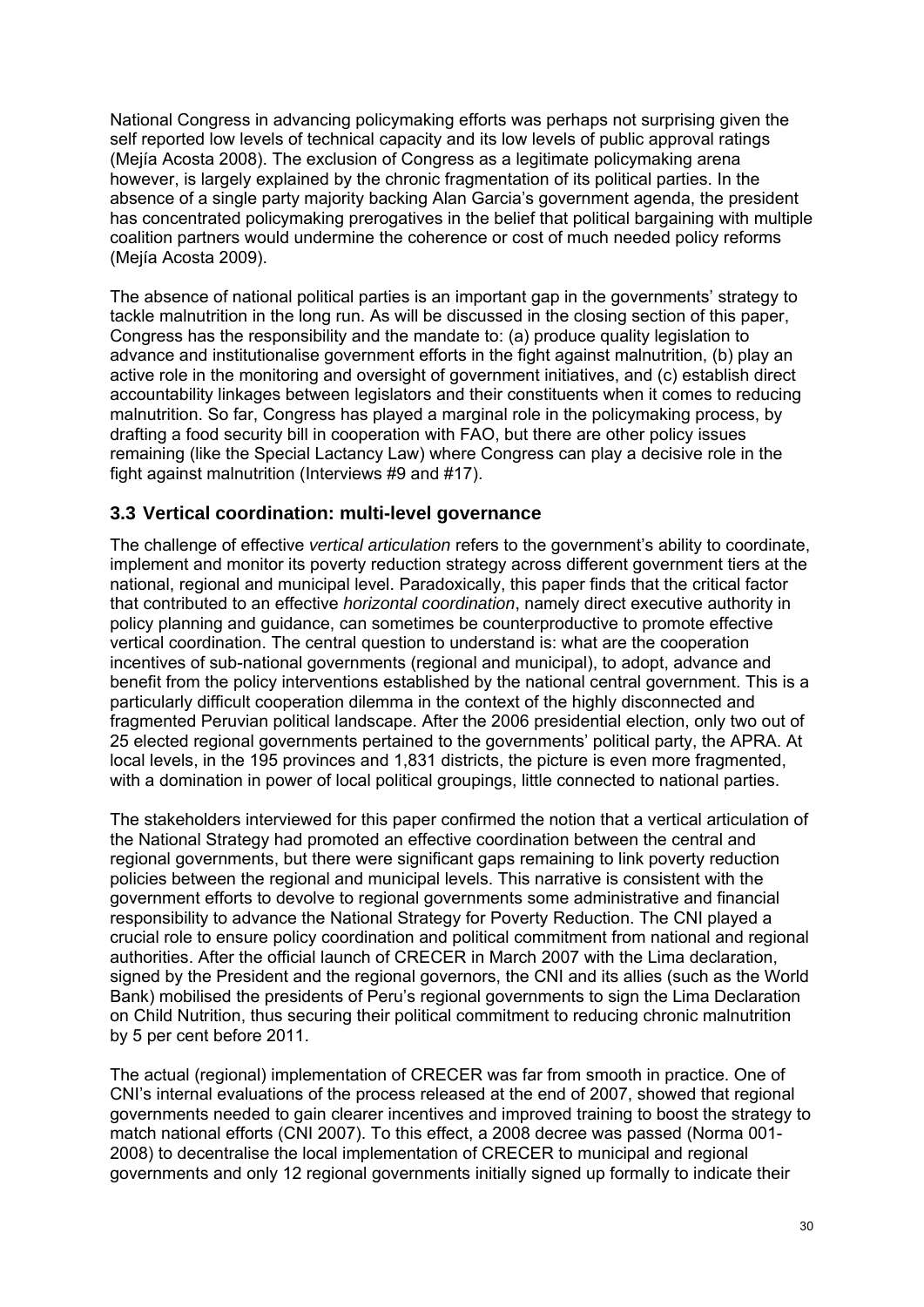commitment to implementing the programme Decentralization was crucial to encourage regional presidents to gradually take over the CRECER agenda and put their own regional stamp on it, such as Ayacucho's CRECER -Wari program. The Ayacucho experience shows how the nutrition strategy started as a state priority and it gradually developed into other key programmes to improve human capital, to promote economic growth and improve provision of social services (Interview #14).

In contrast to CRECER, the implementation of the JUNTOS programme triggered greater political conflicts between the central government and local authorities over ownership and control of resources. In principle, the conditional cash transfer scheme directly allocated central government transfers to eligible households in selected municipalities based on needs assessments, poverty lines and a local peer review process. The central government trained and deployed JUNTOS programme managers to build administrative and executive capacity in more than 100 local governments.

The allocation of central transfers to the local level generated multiple conflicts. First, households excluded from the programme benefits challenged the selection and allocation of programme funds on the basis that benefiting households were perceived to be sympathetic to local authorities (JUNTOS 2009). Mayors in turn, resented the fact that they were not in charge of directly managing funds or social priorities even though they were elected representatives (Interview # 6). Others argued that the presence of JUNTOS produced a positive political impact that increased mayors' electoral prospects in recipient municipalities even though they could not directly manage JUNTOS funding (Interviews # 3, 12 and 16). For the purpose of this study however, it was not possible to empirically demonstrate what the exact impact of JUNTOS on the likelihood of municipal re-election is, and whether the presence of JUNTOS was likely to sway political support in favour of the government party. The recurrent theme when interviewing stakeholders was that the implementation of JUNTOS created unsolved coordination problems between municipal governments and the regional and national levels. A related issue that hindered cooperation was the limited technical and administrative capacity of local governments to administrate central government funds.

Paradoxically, many interviewees repeatedly argued that the government efforts to reduce nutrition produced positive results *thanks to the absence of political parties* at the local level. The underlying assumption was that nutrition policies had to preserve their technical nature to produce the expected results and that parties would have politicised the design of nutrition policies and the allocation of antipoverty transfers (Interviews #3, 9 and 11). Based on fieldwork observation, it is fair to argue that local political elites don't have a clear structure of career ambitions or incentives that would define their policy goals in the long term, in the contemporary Peruvian context. Rather, political dynamics appear to be guided by short term actions that seek an immediate impact on their electoral prospects. In the long run however, political parties will need to play a central role to secure the country's commitment to reforms. Strong political parties will be instrumental to coordinate, fund and mobilise re-election campaigns, provide clear and reliable career paths to young ambitious politicians, and facilitate political cooperation between central, regional and municipal governments. In short, political parties can provide clear incentives and tangible benefits for politicians committed to the success of poverty reduction strategies. This idea will be further developed in the next section.

#### **3.4 Coordination from below: the case of Ayacucho**

Many observers interviewed coincided that the region of Ayacucho offers an excellent case study of policy coordination across sectors and political cooperation across elected officials at the sub national level. The region achieved both a record economic growth (of 11 per cent GDP in 2009) with a dramatic reduction in chronic malnutrition of more than 6 per cent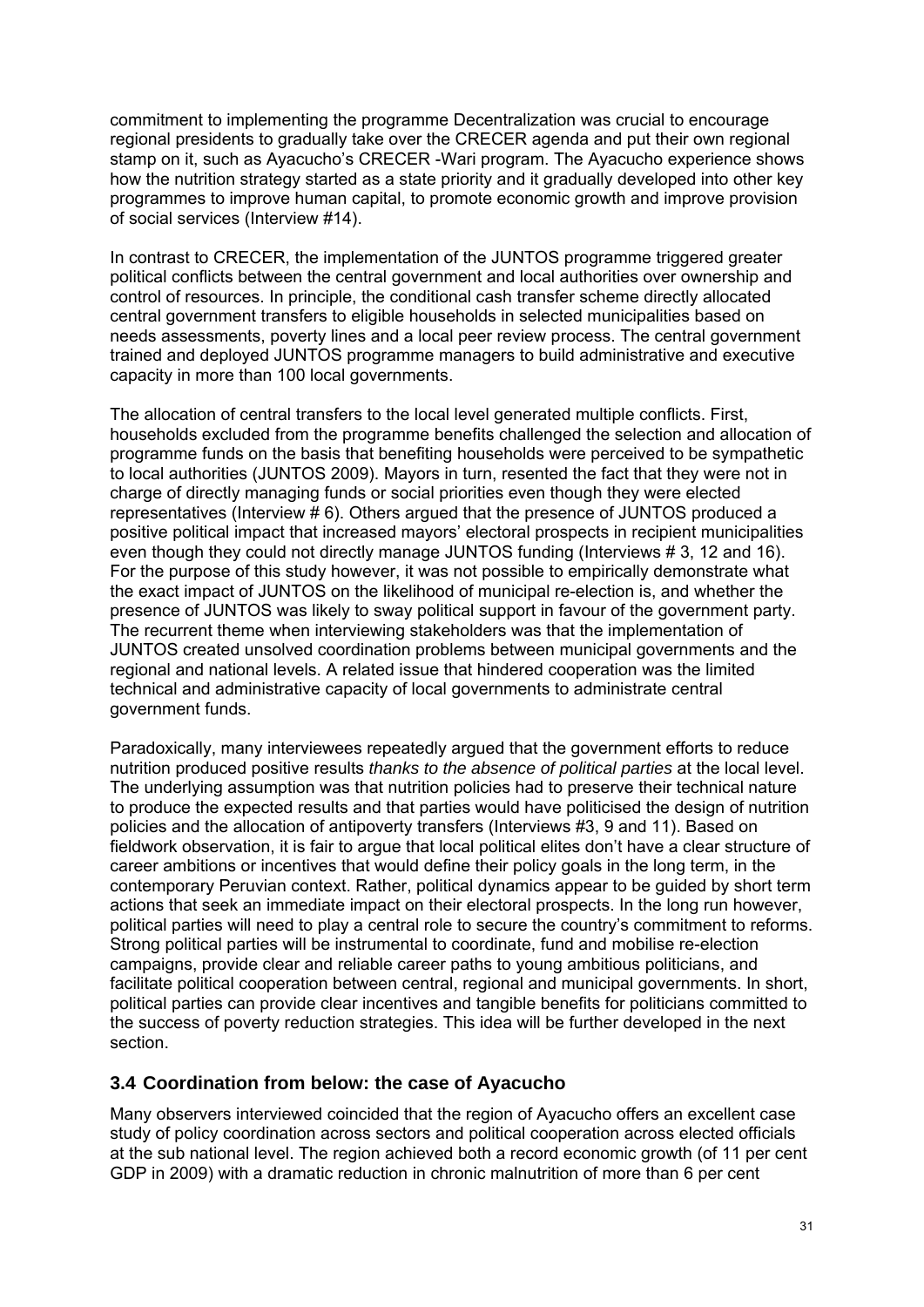points, and a reduction of poverty rates of 15.6 per cent during the 2005–2009 period. The case of success in Ayacucho is especially remarkable because this region was the primary target of political violence during the 1980s and 1990s. The violence undermined the civilian population, destroyed the social fabric and dismantled the economic productivity. Ayacucho is also remarkable because it achieved success without having access to rents and transfers from the export of natural resources, unlike the region of Cajamarca, which benefited from abundant revenue flows but could not improve its socioeconomic indicators.

There are reasons to believe that the Ayacucho success story is partly explained by good sectoral (horizontal) and territorial (vertical) coordination of government offices in charge of fighting malnutrition. The adoption of CRECER -Wari strategy, the regional version of the CRECER, reproduced the same instances of policy coordination to facilitate intersectoral and political dialogue, and established a clear division of roles in the planning and programme execution between government and non-government entities. Ayacucho has in fact, ensured the cooperation between national authorities (including the Technical Secretariat of CT-CIAS, the National Coordination of CRECER and representatives from the ministries of Health, Education, Housing and Labour), regional government entities (including the Presidency of the Regional Council for the Fight against Poverty and Child Nutrition, and Regional Managers of JUNTOS, PRONAA and FONCODES), elected authorities including the Regional President of Ayacucho, and mayors from 12 municipal districts. Representatives of the *National Agreement*, the *Poverty Alleviation Roundtable* also contributed to policy coordination and implementation of the CRECER -Wari strategy through their regional offices in Ayacucho (Interviews # 13, #14 and #16).

The international cooperation and donor agencies also played an important role to make coordination possible by lending technical expertise and financial support for implementation, capacity building and training initiatives. Informally, CARE generated other important synergies between cooperation and the government, which facilitated policy success. For example, Raul Luna, the first official in charge of social development for the CRECER -Wari strategy had already worked for CARE Peru before and was also very familiar with the policy approaches of UNICEF. Another expert, the second manager of social development in the Ayacucho Government, Hugo Garcia Godos, had also been chief of Food Security at CARE Peru. And the regional president of Ayacucho, Ernesto Molina Garcia, had developed a close working relationship with the technical team of CARE and other agencies, which cemented his commitment to the implementation of the nutrition strategy since he was first elected (Interview #16).

In terms of vertical integration, the Ayacucho experience shows important synergies between the national and the regional government. The regional president Ernesto Molina adopted the national CRECER strategy as the core social policy of his government, gave it his own branding and adapted it to his regions' capabilities and potentials. He set up an inter-sectoral committee (mirroring the national coordination structure) to facilitate 'horizontal' alignments in the fight against poverty. President Molina had also developed a good personal relationship with the main stakeholders at the national level, including national Director of CT-CIAS Iván Hidalgo and the Minister for Women and Social Development Virginia Borra. The regional government also established a close relationship with the congresswoman for the Ayacucho region, Elizabeth Leon, which facilitated some policy influencing at the national level (Interview #16). In the fragmented Peruvian context however, this type of involvement of congress with regional politics has been more an exception than a rule.

While Ayacucho shows a good example of national with regional coordination, the real challenge lies in the region's ability and capacity to coordinate policy implementation between the regional presidency and the 111 municipal districts. Usually the regional governments lack the capacity and resources to help implement projects at the local level, and this is where agencies like CARE can step up to train project coordinators, bring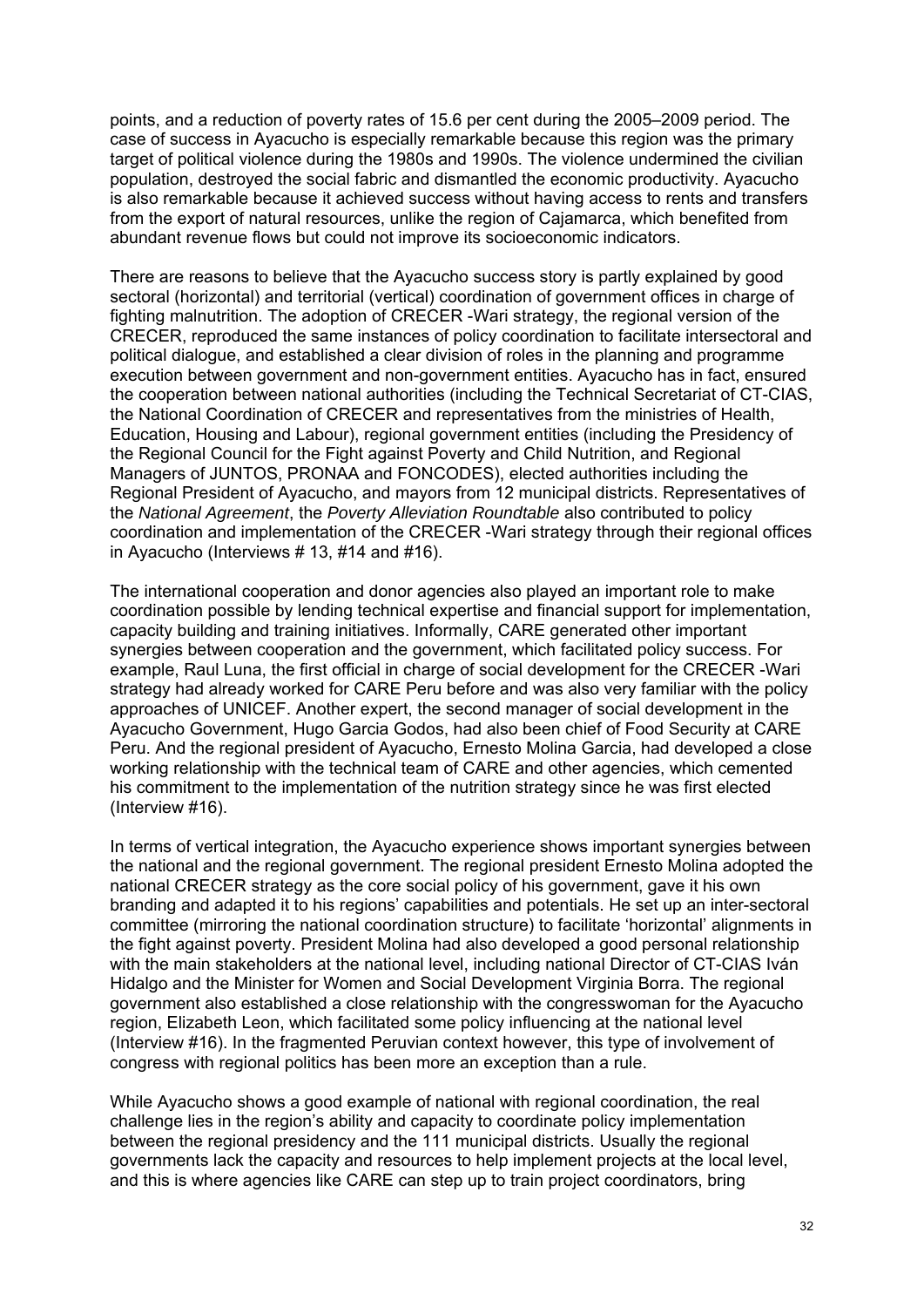expertise and technical assistance to municipalities (Interview #16). Regional-local coordination is further challenged when districts are governed by different political groups. After the 2010 municipal election for example, it emerged that less than 20 out of 111 districts had direct partisan affinities with the newly elected regional president, which undermines the districts' political incentives to collaborate and adopt a poverty reduction strategy led by another party. President Molina in turn, decided not to run for re-election in the 2010 regional elections, so the political continuity for his policies has not been assured yet. As it will be later discussed, the lack of incentives to develop political careers in Peru is a serious threat to policy continuity not just in the Ayacucho region but nationwide.

### **3.5 Costing nutrition strategies: Results Based Budgeting**

One of the key factors helping explain policy success was the decision to design and fund the national strategy to fight malnutrition through Results Based Budgeting (Presupuesto por Resultados) or RBB.<sup>26</sup> Although the initial proposal for adopting a results-based system of public budgeting was first considered during the Toledo Administration in 2001, the idea only gained political momentum with President Alejandro García. The decision to move towards a RBB approach was originally suggested and promoted by the World Bank because it contributed to greater government accountability and operational efficiency in the use of public and donor monies (Interview #26). In this context, it was a strategic decision to choose nutrition as a pilot area to adopt RBB since it required the coordination of several government ministries and social programmes (Health, Education, Housing, Labor, JUNTOS, PRONAA) to provide public services and attain complementary goals. The RBB strategy had a double advantage: (a) it helped calculate and secure the necessary funds for accomplishing nutrition targets – and thus protect social spending –, and (b) it created direct incentives for government bureaucrats and elected authorities to make government spending more transparent and visible to the public and to one another (Interview #26).

Although the Bank was not a CNI member, its Representative in Peru actively supported the goals pursued by the CNI since the Bank's interest for a more transparent and accountable budgeting process was compatible with the CNI's concern with protecting the long term funding of nutrition policies. Thus, the Bank worked alongside the Government, and the Ministry of Economics and Finance in particular, to adopt and implement the RBB (Interview #26). In addition to this synergy, there were many other instances where informal and personal affinities across agencies that facilitated cooperation and information sharing between the CNI, the World Bank, and the Finance Ministry.

The Ministry of Finance and Economy (MEF) was directly involved in the budgeting process through its executive units (unidades ejecutoras) in charge of calculating and collecting the appropriate budget estimates for the following year, and conveying that information to the central level for a proper forecast of next years' budget. This was a fundamental change because it shifted budgeting from an input oriented approach to a product oriented approach that focused on delivery of services. It also allowed for project coordination between the administrative and logistical persons in charge of providing the service, with the technocrat in charge of executing the budget, with the government planner in charge of signing the cheques (Interview #1).

The decision to cost nutrition efforts through RBB highlighted important differences between the MEF – that placed emphasis on results and value for money – and members of the social sector such as the Poverty for Poverty Reduction (MCLCP) that focused on social outcomes and processes. An important compromise achieved was the inclusion, thanks to the advocacy of MCLCP, of specific social targets to be achieved as part of macroeconomic goals set by the MEF (Interview #11). While MEF has made good progress in the allocation

 $26$ The legal base for the results based budgeting is contained in the Ley Marco de Modernización de la Gestión del Estado (Law  $N^{\circ}$  27658 – 29.01.2002) and the 2007 Public Budgets Law.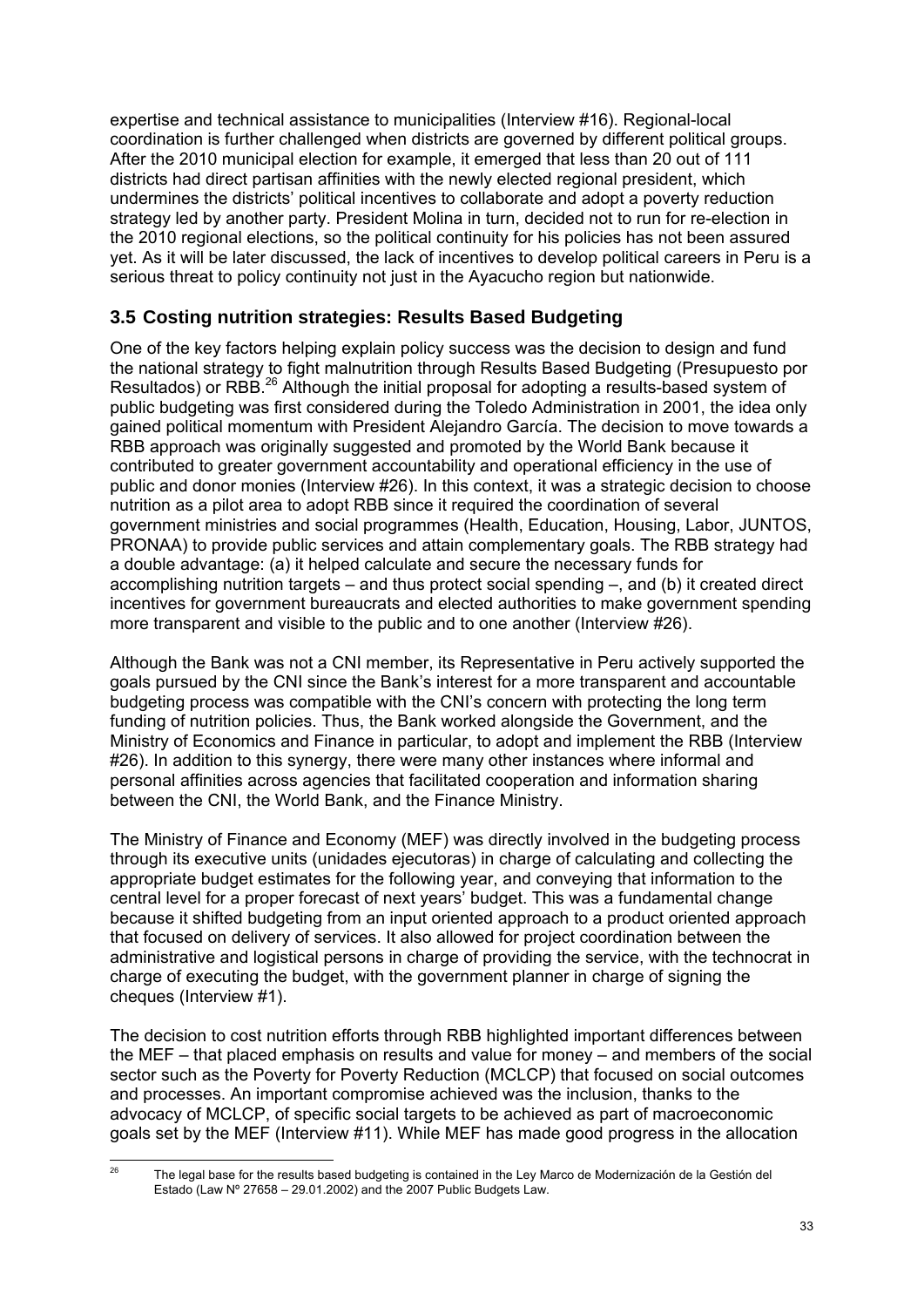of budgets according to outputs, it has been more difficult to monitor the disbursement and effective spending according to results and this remains one of the pending challenges (Interview #26).

At the micro level, it is not clear that the introduction of RBB completely eliminated the political lobbying and bargaining of ministries to obtain greater budgetary allocations. With the adoption of RBB, it is more controversial to try to break up and identify current spending rather than capital spending (Interviews #3 and 11). As a result, the same political motivations to reshuffle funding between capital spending and current spend remains under the RBB scheme (Interview #11), but it is argued that under the RBB scheme it is difficult to overestimate spending, thus reducing motivations for rent seeking (Interview #26).

The growing predominance of the Executive and the MEF in the RBB process triggered mixed reactions among stakeholders and beneficiaries. On the one hand, many recognise the organisational and technical advantages of MEF to forecast and transfer budgetary allocations, which has enabled continuity of funds to advance government nutrition efforts. By the same token it is important that MEF allows districts some autonomy and spending flexibility to adapt to unexpected circumstances such as food price increases or windfall revenues (Interview #6). As one of the interviewees warned, if MEF officials continue to have an excessive control of spending decisions from the capital city Lima, they run the risk of asphyxiating the planning process and undermining the innovative capacity of regional officers (Interview #6).

At the sub national level, the RBB scheme has not solved the conflict over budget allocations between regions and municipalities. On the one hand, regional governments have the capacity to absorb and use fiscal transfers in a more accountable manner than municipal governments. In terms of long term sustainability however, municipal governments need to improve their planning abilities to make the most use of fiscal transfers. Currently, most stakeholders recognise the need to improve investment at the municipal level, but the central government insists in promoting spending at the regional level because 'municipal governments are not ready yet, they lack the technical capabilities and we cannot afford to waste our social investment...' (Interview #20).

In theory, there are many mechanisms through which municipal governments try to access the central government, including *canon* transfers or royalties from the exploitation of natural resources, JUNTOS funds (although targeted at the individual level), RBB transfers, and competitive access to Foncomún and Foniprel investment funds. In practice, there is a great variation regarding municipalities' technical abilities to access these funds, especially under competitive schemes. In talking to the Mayor of Tambillo, it emerges that the budgetary allocation given to his district from the central government in 2009 was around 600 thousand new soles (c. \$200,000 USD) per year for a population of nearly 6,000 inhabitants. 'There is not much we can do with that money' he says, and explains that uses participatory budget mechanisms to allocate 50 per cent in current spending and the rest in capital investment (Interview #12). The recently re-elected mayor Arturo Quispe, invested significant resources to hire outside expertise to help him attract more investment from donors, cooperation agencies and competitive national Foniprel development funds (Interview #12). He also won the right to host a branch of MEF's Investment Promotion Bureau in his district, to offer technical assistance in project preparation to neighbouring municipalities. The income from other sources combined, reported him many times over the amount obtained through direct government transfers. Not surprisingly, Tambillo is one of the districts with the highest budget execution rate in the country (at 89 per cent of the allocated budget) and it is portrayed as a success story of effective local government.

The combined analysis of the vertical, horizontal and financial integration offers an analytical template to evaluate government efforts in the fight against chronic malnutrition. The Peru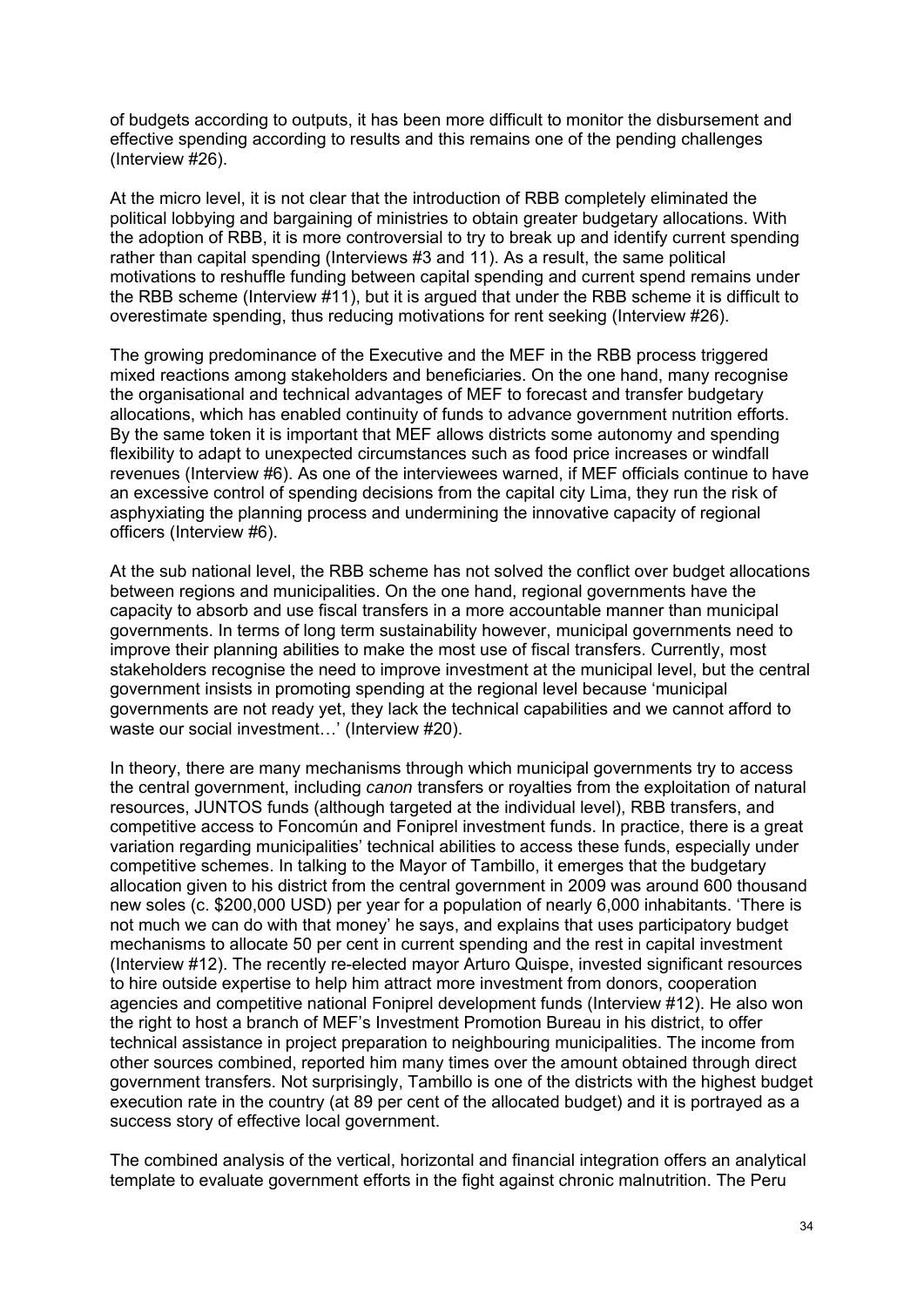experience illustrates a successful integration of different government sectors as well as nongovernmental organisations in the design, implementation and monitoring of the nutrition strategy. There has been a partial (vertical) integration between the national and regional tiers of government, but there is much coordination left to do to effectively integrate municipal governments with the national and regional spheres. Finally, the results based budgeting has made it possible to allocate and protect the necessary funds to make the strategy sustainable in the long run, but it has not yet emerged as a model that can produce more accountable use of government resources independently of strong executive influence. These factors are further developed in the next section.

## **4. Sustainability challenges and policy recommendations**

Has the government strategy to reduce malnutrition reached a threshold of success? If so, which are the political, technical and financial aspects contributing to success? How can successful government interventions be maintained in the long run? How can the CNI effectively contribute to this goal?

This paper argues that the observable reduction in chronic child malnutrition especially in the rural areas between 2005 and 2010 is not directly linked to increased fiscal resources or socioeconomic factors but rather to effective government interventions – good policies. The articulation of a national strategy for poverty reduction that primarily focused on the distribution of conditional cash transfers contributed to the reduction of children's chronic malnutrition in Peru. The imminent next question is whether the current strategy has reached 'a point of no return' beyond which it will be difficult to reverse or downscale existing government efforts to reduce malnutrition. The question of policy and political continuity is of utmost importance when most of the political elite directly involved in the design and implementation of the national strategy will end their political tenure after new general elections are held in Peru in April of 2011 with a runoff election between the two most voted candidates in May 2011. As the weekly The Economist recently argued, 'Peru's election runs some risk of turning into a lesson in what happens when economic growth is not backed up by more effective government, and when a democracy is hobbled by weak and fragmented political parties'.27

Taken in comparative perspective, Peru is a unique case in Latin America where significant economic growth and the apparent success of its social policies has brought no visible electoral returns to the government. Unlike incumbent governments in Brazil, Colombia, Venezuela, Mexico, Ecuador or Bolivia, Peruvian president Alan Garcia will not be able to evaluate the electoral success of its poverty reduction policies as Garcia will not seek the reelection or actively endorse the electoral campaign of a successor for the April 2011 general election. Furthermore, the lack of a leading political figure has destroyed the electoral prospects of APRA candidates for the 2010 municipal and regional elections and it only contributed with 6.5 per cent of congressional seats for APRA candidates in the 2011 legislative elections.

While there is widespread consensus on the need to upscale poverty reduction and child nutrition efforts, there are divided opinions as to how to maintain the effort over time. As discussed, the main challenge is to ensure political continuity. The following pages discuss two additional dimensions to ensure long term sustainability: the technical expertise and

 $\overline{2}$ 27 *The Economist* (2011) 'The Risk of Throwing it all Away: Peru's Presidential Election'. Mar 31st 2011. www.economist.com/node/18486281?story\_id=18486281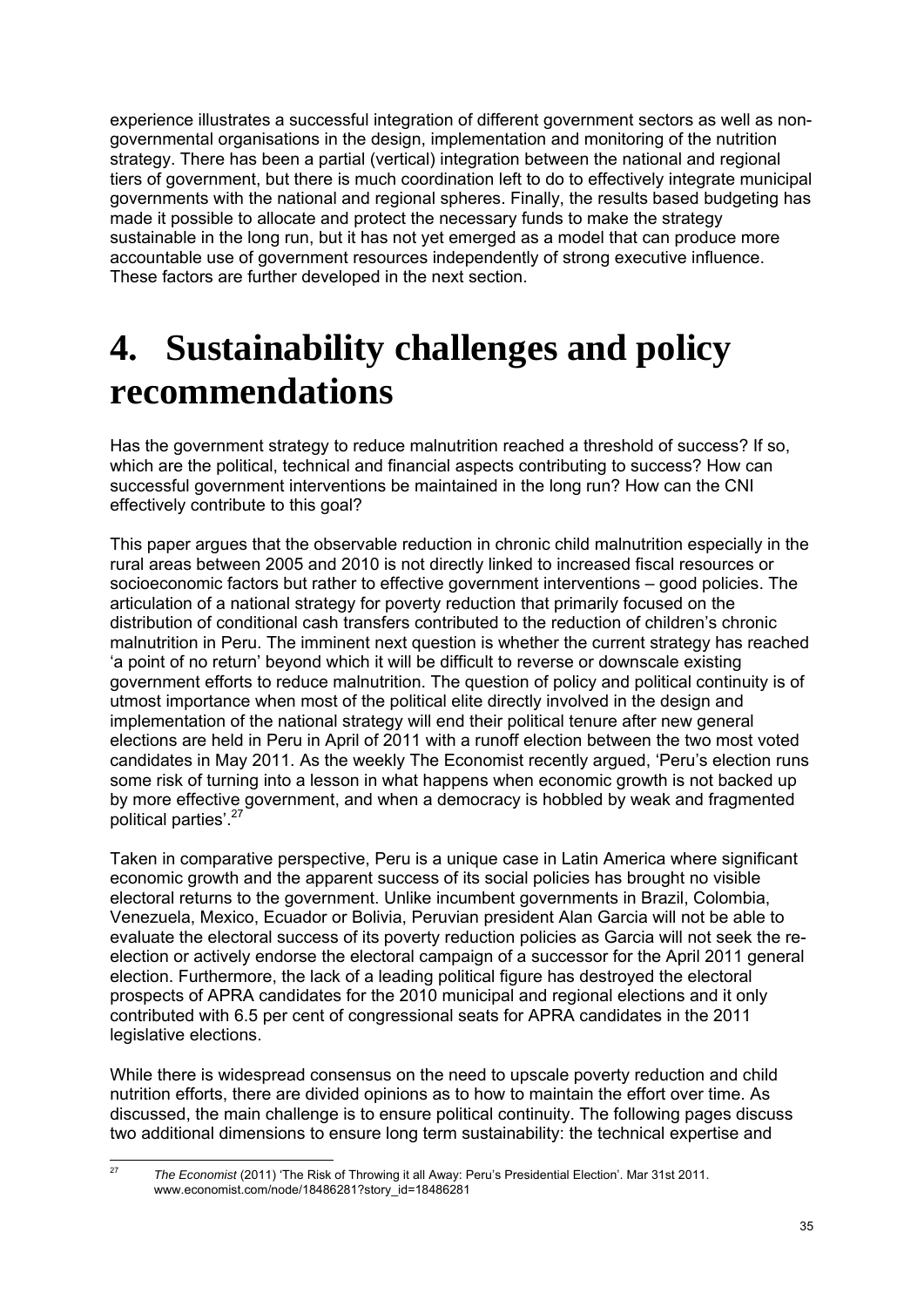organisational strengthening, and the sustainable financing. Each section outlines the nature of the problem, identifies specific challenges and extracts specific policy recommendations where the CNI could play a stronger advocacy and policy influencing role vis-à-vis the government and civil society.

### **4.1 Political challenges**

The fact that the entire governing elite will be leaving power in 2011 constitutes a very serious challenge for the sustainability of the poverty reduction strategy. In a democracy, incumbent politicians face a dilemma between investing their time and efforts on the provision of short term visible benefits to some voters, or to contribute to the implementation of long term policies and programmes that benefit the majority of voters. The key challenge to ensure that elected leaders continue to promote nutrition initiatives is to link current policy efforts with the long term political benefits of maintaining healthy voters. In Peru, this is a work in progress. It used to be a common saying that it didn't pay to invest on children's welfare because 'kids don't vote', but as one of the interviewees pointed out, more politicians have become aware that 'their mothers do vote' (Interview #9).

During the period of analysis, there has been an increasing awareness in Peru that the need to reduce poverty and children's malnutrition are key issues of the public agenda. Many stakeholders interviewed concur that government efforts to combat malnutrition reached a point of no return when the fight against nutrition became a visible issue in the public agenda (Interviewees # 3 and #22). As discussed for the 2006 general election, all presidential candidates showed their strong political commitment by signing a public declaration, and the increased public awareness was echoed and validated by independent (non-government) printed media such as *Revista Caretas* and other media like *Radio Programas del Peru* (RPP) (Interview # 3).

Looking ahead, it is unclear that elected politicians and political organisations in Peru would have direct incentives to organise, distribute and implement the national strategy CRECER along the programmatic lines established by the current government. Given the ban on presidential re-election and the traditionally low rates of re-election for political parties and elected officials, there are few institutional guarantees that existing candidates would strengthen the positive features of existing social policies. Thus, the following policy recommendations aim to bridge that gap.

- 1. To secure the *political commitment* of incoming elites, the CNI and CARE in particular adopted in 2006, a decisive strategy to seek political influence which proved to be effective. Long term sustainability is likely to increase by continuing and expanding this influence:
	- a. A renewed coordination effort on the part of CNI is needed to secure the *formal endorsement* of a national strategy for reducing malnutrition from the new *presidential candidates*, as well as *newly elected regional and municipal authorities*, around a concise plan of action. The CNI could support the development of an action plan to guide the first 100 days of government. For example, CARE and the MCLCP have been key catalysts to promote the *Vota por la Niñez* coalition during the 2010 regional and 2011 national elections. This initiative offers a complementary platform to support child rights along the lines of issues that CNI has advocated for, including concrete targets for reducing chronic child malnutrition and anaemia, as well as targets on six other critical areas of child rights (health, education, identity, working children, participation, violence). The commitments set forth by *Vota por la Niñez* have already received the endorsement of all the main Presidential candidates, as well as the signatures from 23 of the 25 regions in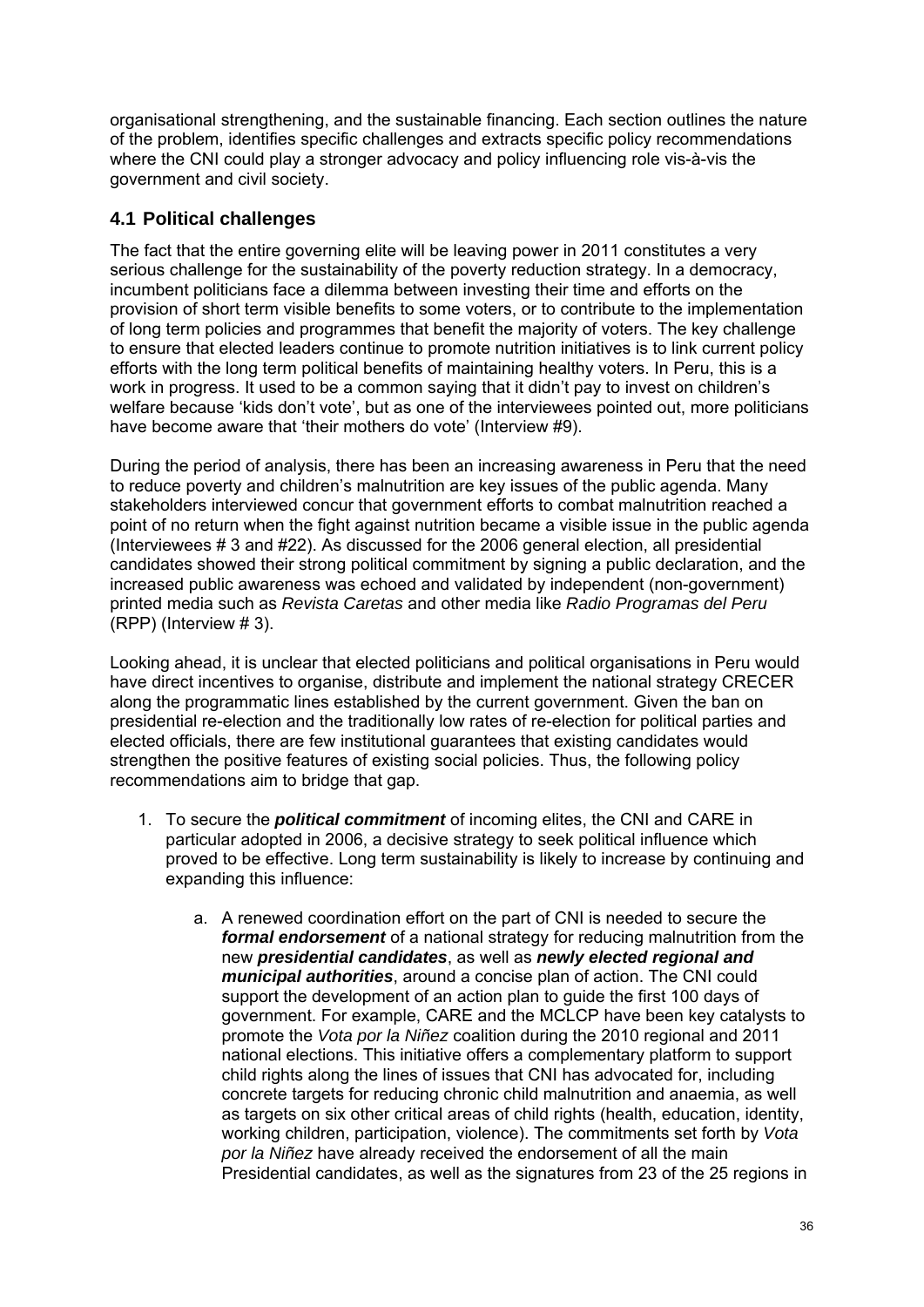the 2010 local and regional elections. This is a solid step forward to ensure future political continuity of ongoing efforts.

- 2. There is a greater need to expand the political influence to engage the *National Congress as a key arena for policymaking in Peru*. This dimension is of paramount importance as less than 23 per cent of legislators from the previous period re-elected after the 2011 elections, none of which could be identified as being 'champions' of nutrition issues. The CNI should continue its political influencing efforts working alongside 'champion' legislators who can advance specific agendas and introduce pieces of legislation (i.e. Special Lactation Law). The CNI could also support the work of key legislative committees to table legislative debates and invite academics, nutrition experts and civil society representatives to hold legislative hearings around nutrition initiatives. The legislative branch can also play a key role for ensuring and amending the allocation of funds for social programmes.
	- a. One specific recommendation is to offer incoming politicians with intensive *short term training on the background, goals and importance of fighting malnutrition in Peru*. In addition to bringing politicians up to speed on critical issues, these workshops may help legislators to network amongst themselves.
	- b. A related recommendation is to *identify and work with legislative champions* that are sufficiently knowledgeable, committed and capable of exerting policymaking influence to ensure a proper debate and consultation about new legislation, funding and organisational reforms as discussed in this document.
- 3. The CNI could strengthen their effort to promote greater *vertical integration* of policy interventions across the regional and municipal levels. Paradoxically in Peru, greater executive influence was key to explain the success of improved inter-sectoral coordination in the fight against malnutrition. Further progress requires that the central government devolves power to sub-national units but remains a central player for coordinating different policy initiatives.
	- a. The CNI has been instrumental to promote programme priorities and replicate national coordination structures at the regional level. Its members could coordinate efforts to ensure that *other regions in Peru adopt the national strategy according to the region's own capacities and specific challenges.* Establishing realistic and context specific goals is key to ensure compliance and successful policy outcomes from regional governments.
	- b. The CNI itself should consider *replicating its own technical, advocacy and financial coordination efforts at the sub national level*, to avoid duplication of roles and expand the reach of its own policy influencing given limited resources available. One step in this direction could be the creation of a 'Regional CNI' committee to coordinate such actions.
	- c. The CNI should play a greater role to *reach and support a greater number of municipalities* with technical assistance, financial resources and capacity building efforts. The CNI needs to devise political incentives to encourage mayors to cooperate with other tiers of government, and reward good performance (according to outcome or coverage indicators) with financial incentives (such as matching funds). A proper set of incentives needs to be offered to those *municipios* that receive and do not JUNTOS funding.
- 4. The CNI should continue to play an oversight role to continually *demand, monitor, and influence the work of elected politicians and government officials.* There are multiple channels and stakeholders to carry out this work.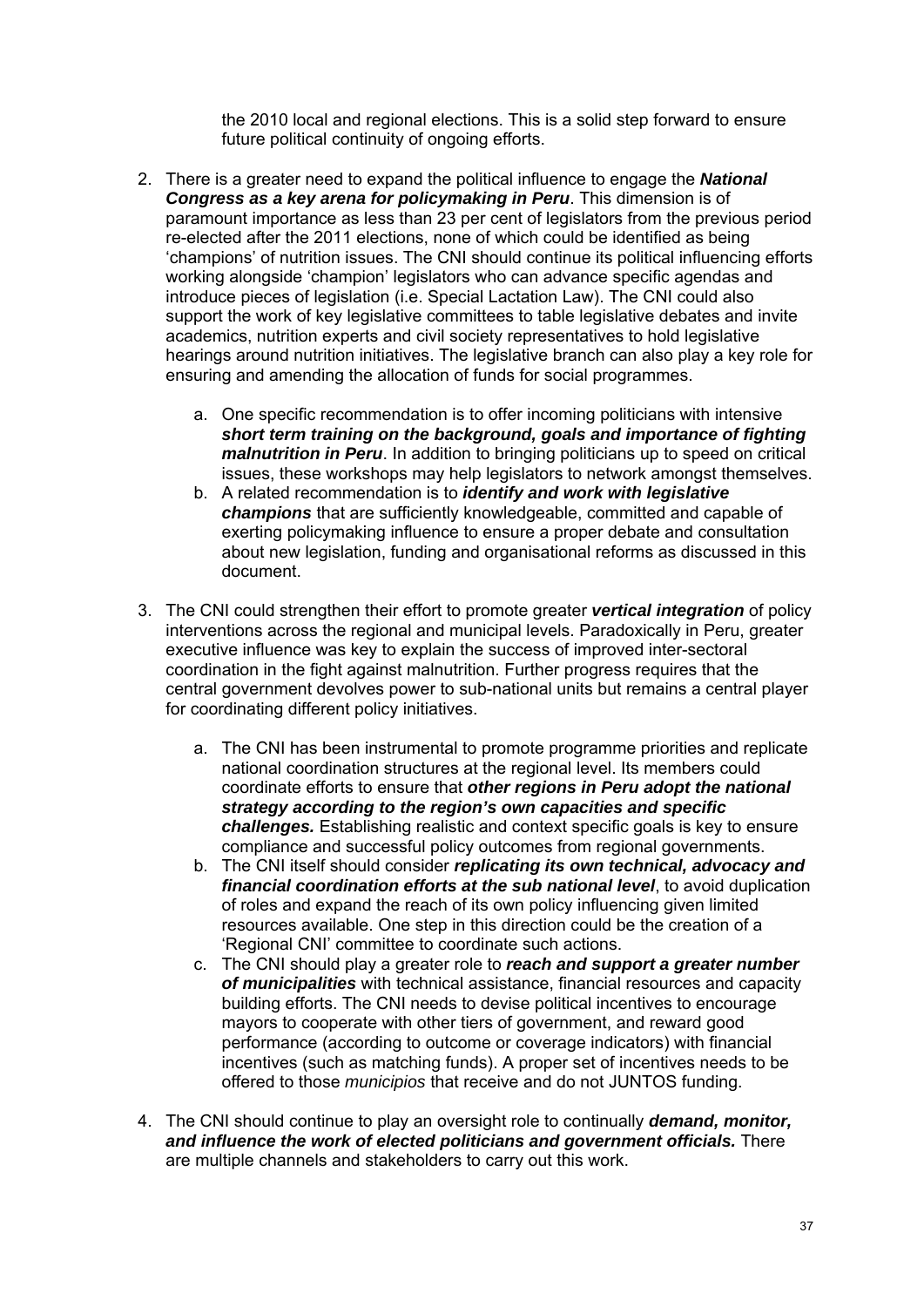- a. CNI could support the strengthening of mechanisms such as the Sistema de Focalización de Hogares (SISFOH) to identify and target the poorest households -especially in rural areas– for the delivery and monitoring of social programmes.
- b. The CNI could strengthen and support the monitoring role of the MCLCP, and expand this *oversight capability* to ensure the adoption of nutrition and poverty reduction targets *by the national government and regional counterparts*.
- c. CNI partners could work with civil society organisations to promote the *creation of social accountability mechanisms like citizens' watchdogs* to analyse nutrition data and monitor government commitments. In this regard, the CNI could lobby the government to make available data from annual national surveys to monitor intermediate and final progress in the fight against children's chronic malnutrition.

### **4.2 Legal and organisational challenges**

The critical role of the Executive branch (ST-CIAS/PCM) in promoting policy coordination across Government agencies is far from secured in the long run without a strategy to institutionalise organisational practices and adopt legal frameworks to advance poverty reduction efforts. The CNI facilitated policy success by contributing to the formulation, adoption, implementation and monitoring of the National Strategy CRECER and provided technical and logistical support to the cash transfer scheme JUNTOS.

There are two types of reforms that need addressing: the strengthening of existing and adopting new legal frameworks, and ensuring the continuity of technical and administrative expertise of existing staff in government and non-governmental organisations.

- 1. Regarding the role of legislation, interviewees highlighted the need to *adopt some key pieces of legislation* that could secure and advance efforts in the fight against malnutrition. Some of these pieces of legislation included the effective application of the 'Lactation's special Law' to uphold the children's right to access to mothers' milk, and control the propaganda, eliminate ambiguity, and increase the sanctions for those that advertise artificial milk as a proper substitute (Interview #2).
	- a. CNI could do more to *actively engage Members of Congress with cooperation agencies, organised citizens and relevant interest groups* in the formulation and discussion of pieces of legislation along the lines of the priorities of the existing successful malnutrition programmes.
	- b. The CNI should expand its effort to *identify, commission and incorporate into legislative discussions relevant academic research* on the factors contributing to reducing children's malnutrition and poverty reduction, in Peru and in comparative perspective.
- 2. A second challenge is to *retain and promote civil servants and technical staff* in government and non-government agencies. In the current situation, there are few career or material incentives to retain and promote the best civil servants. There is a greater risk of losing the accumulated technical expertise of government officials for policy formulation and implementation. More importantly perhaps, there is a risk of losing the accumulated expertise to carry the kind of political bargaining with regional and local elites that has been critical for success and it is currently done by some of the MCLCP, MIMDES and CT-CIAS staff.
	- a. Bureaucrats often feel overwhelmed with growing demands from the executive (in terms of policy implementation) and the citizenry (greater service delivery),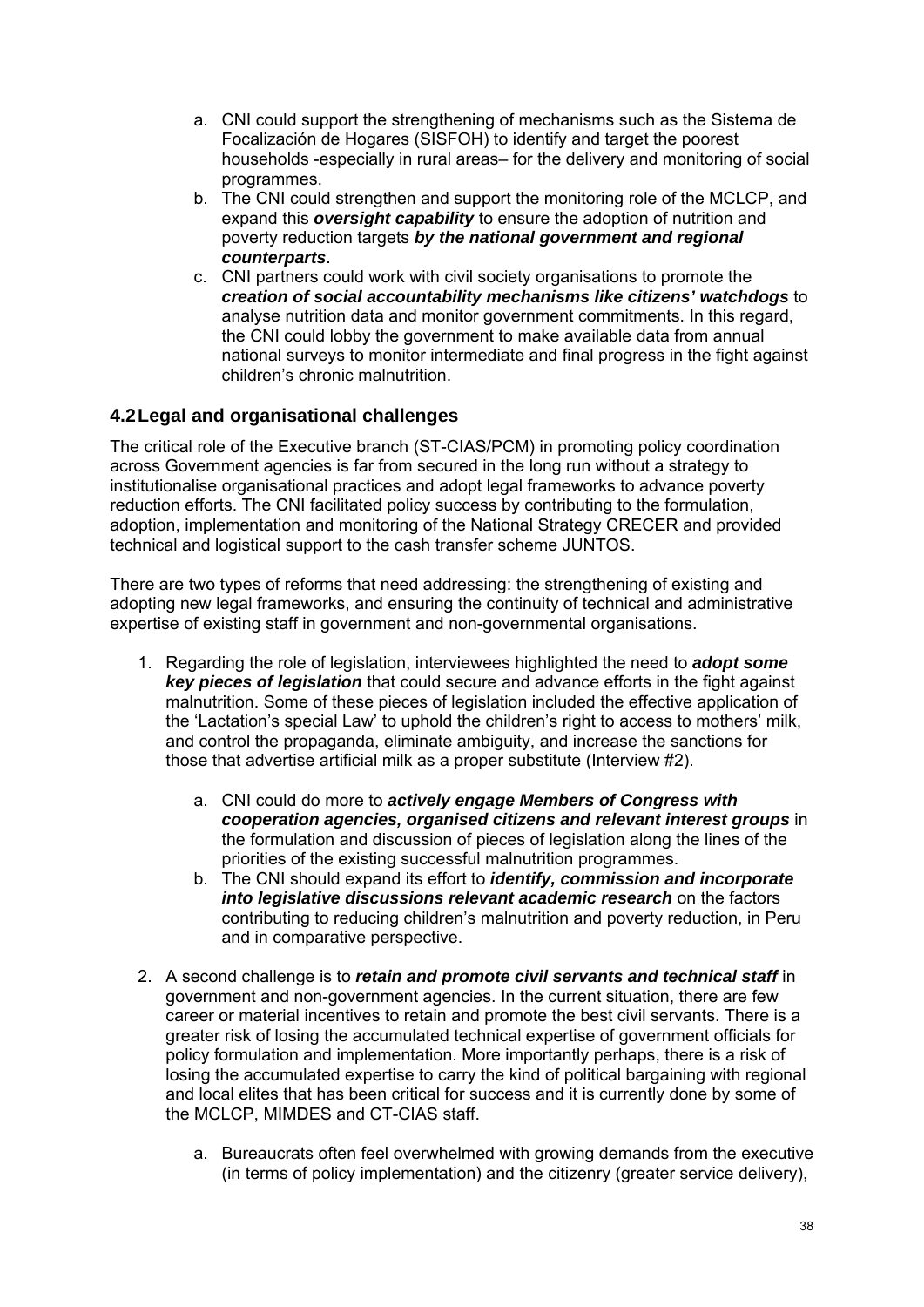but lack the technical and financial resources to respond to those expectations (Interview # 2). The CNI could contribute to the discussion of a clear *separation of roles and internal coordination* to facilitate an effective division of labour but also the *design of specific training programmes to expand the accumulated expertise* of government officials in key areas such as Results Based Budgeting.

- b. The CNI has witnessed and in some cases facilitated the exchange of policy experts that moved from the government sector to non-governmental organisations and from the municipal and local spheres to the national arena. These experts can play a critical role to advise new government officials on the continuation of such initiatives. The CNI can play an important role to *create and maintain a roster of the necessary policy expertise* around nutrition initiatives.
- c. The CNI can also *support and expand existing government initiatives to improve its technical expertise* such as SERVIR whereby the central government can hire highly skilled technocrats for up to five years on a secondment basis, in order to compensate for the lack of governments' own technical skills (Interview # 21).

### **4.3 Economic challenges**

The adoption of Results Based Budgeting was one of the key pillars to ensure the continuous and transparent funding of the nutrition strategy. The adoption of RBB also encouraged greater coordination across government agencies and between government and nongovernment agencies. The challenge is now to secure the continuity of funding for social programmes under the new administration. A related challenge is to find ways to balance the funding allocation between regional and local governments, to ensure that programmes are properly funded, but also to allocate according to needs and administrative capabilities of each government level.

- 1. The Finance Ministry (MEF) played a critical role in centralising the design, allocation and monitoring of funds to finance the nutrition strategy. Paradoxically, the strong and centralised technical nature of the MEF that was key in producing early success, has been seen by some interviewees as a potential threat to the long term sustainability of nutrition efforts. The complaint is that the MEF has become 'too powerful' and bureaucratic in a way that asphyxiates innovation, it does not *allow for a flexible allocation of funding* and reproduces inequalities by rewarding the efforts of local and regional governments with better technical skills at the expense of those less capable to do so.
	- a. One important challenge is the need to *decentralise a share of the funds allocated by MEF for the use local and regional governments*. Currently, the MEF has a regional representative of SIAF to ensure the allocation of funds. The CNI could advocate for greater technical support from the MEF to help regions prepare their budget estimates, through a resident results based budgeting (RBB) expert in each region for example.
	- b. The CNI and cooperation agencies should continue to provide complementary funding to support additional or new initiatives not originally considered in the RBB plan, thus giving local governments the possibility to try pilot projects. The recommendation is for CNI to *continue and focus the coordination and funding of nutrition efforts especially at the local level* to balance the capabilities of municipal governments' vis-à-vis regional ones.
	- c. For some time, the CNI (particularly USAID) has debated the possibility of pooling programme funds to assist the government with more flexible programme implementation (Interview #8). While this initiative may give a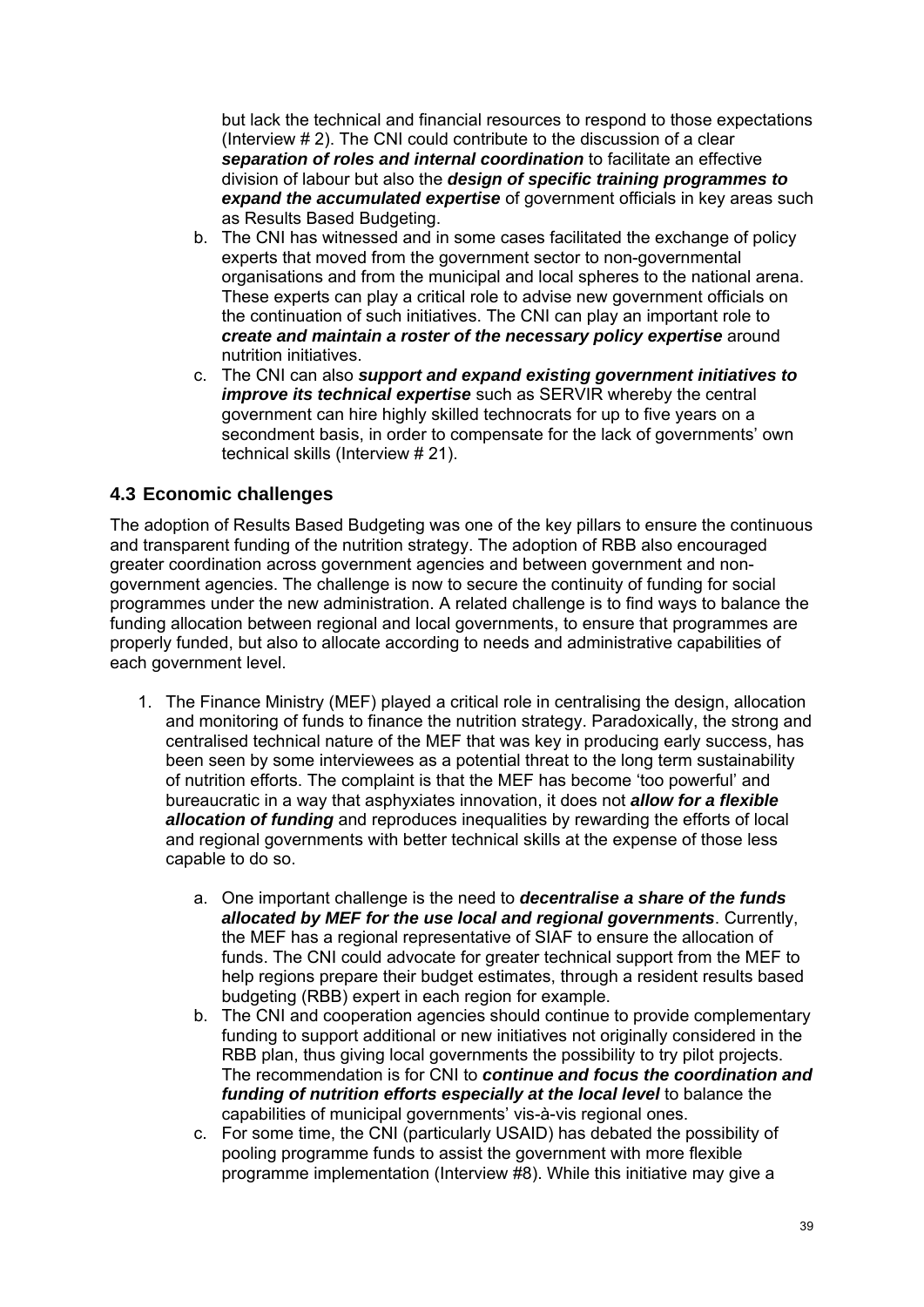short term boost for programme implementation, the recommendation for ensuring long term funding is to consider a *matching funds scheme* with the government. In this scheme, the CNI would pool some programme funds but would establish common conditionality criteria that the government has to meet in order to receive the disbursements. The matching fund would give regional and local governments some additional flexibility to implement initiatives according to context specific policy priorities, while remaining accountable for the responsible use of funds.

## **5. Appendix**

### **5.1 Terms of reference**

**Documenting learning from the fight against malnutrition in Peru** 

#### **Institute of Development Studies – University of Sussex CARE UK September 2010**

1. Background $^{28}$ 

The prevalence of underweight children worldwide fell from 31 per cent in 1990 to 26 per cent in 2008.29 However, progress is still patchy and not necessarily directed to support the worst affected. Half of the countries have made progress on hunger, but levels of malnutrition did not improve in 28 countries and got worse in 24. The MDG target (1.C) *of reducing by*  half the prevalence of underweight children under five years of age by 2015 is where the world is most off-track and shows wholly insufficient progress.

The DFID Undernutrition strategy published in 2010 (*The neglected crisis of undernutrition: DFID's strategy*) argues that undernutrition is *a human disaster on a vast scale*, with chronic malnutrition affecting *one in three children in developing countries*, responsible *every year for the death of more than three million children and more than 100,000 mothers*. Chronic malnutrition *prevents proper brain development, which means children are less able to start school when they should, and less able to learn and perform. Adults who were undernourished in childhood earn significantly less and contribute less to economic growth. Undernutrition reduces GDP by at least 2–3 per cent.* 

Poor governance is an underlying cause of the persistence of malnutrition. Lack of political commitment, assignment of largely insufficient public funds, ineffective schemes and programmes, inability to reach the most affected populations, and corruption combined with poor administrative/ technical skills are among the main reasons underlying the failure in meeting global targets. DFID strategy clearly highlights the importance of governance strategies to address the problem and accelerate progress.

*Delivering an effective multi-sectoral response requires strong co-ordination and leadership at national and international levels. However, national capacity and response are often weak and there is often low political demand for action against undernutrition. Top level leadership is needed to clearly define the roles and responsibilities of each sector necessary to achieve* 

 $28$ <sup>28</sup> Text provided by Jay Goulden at CARE\_UK <sup>29</sup> UNICEF, 2010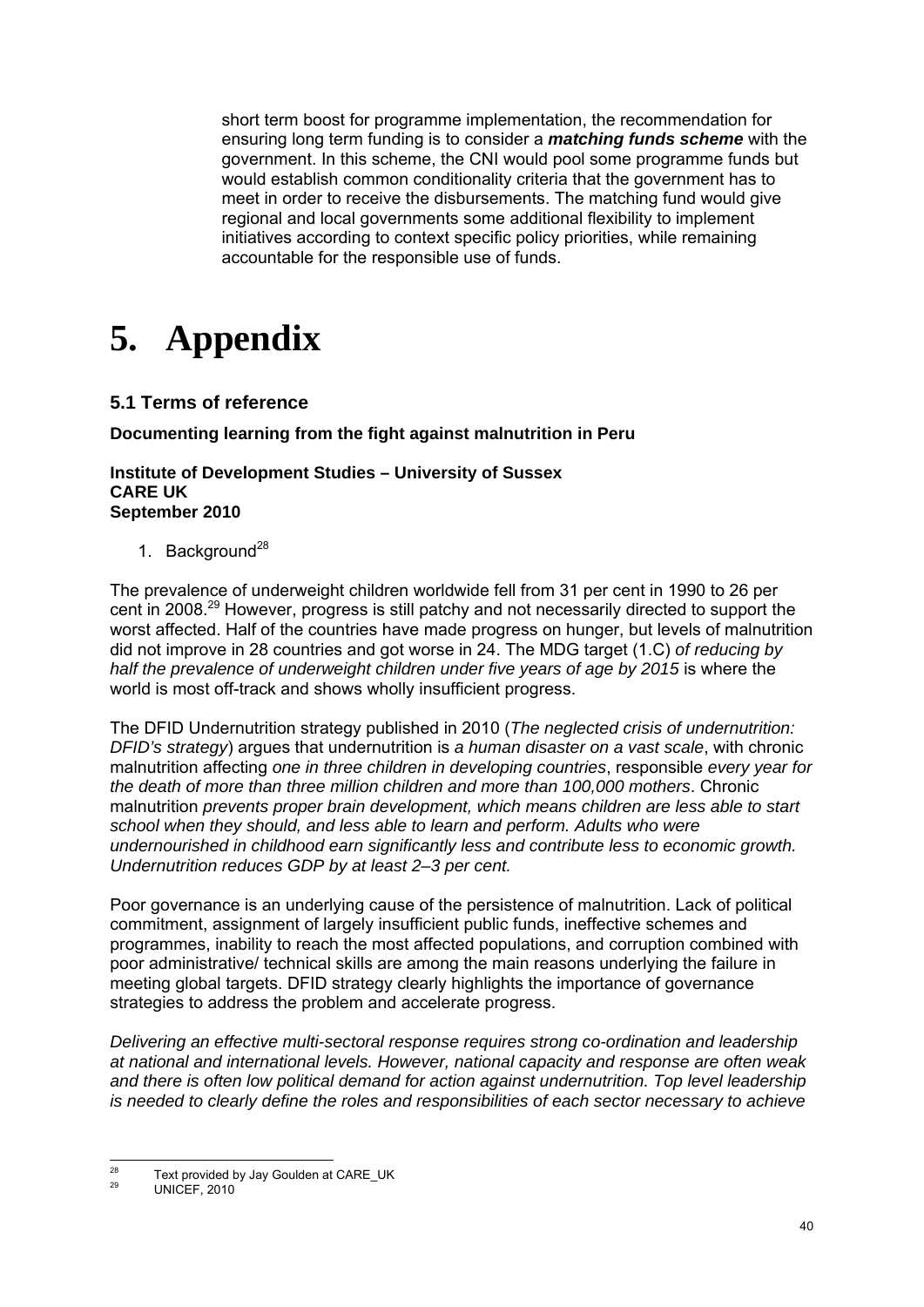#### *a common goal. Weaknesses of national level systems for nutrition are further compounded by an ineffective international system with weak co-ordination and limited collective action.*

In Peru over the last five years, supported by CARE and others, the Government has generated this political will, created national coordination structures and mechanisms, increased public (and private) spending on programmes to tackle malnutrition and aligned social programmes with the national nutrition strategy (known as CRECER). This included adding conditionalities on taking children to regular growth monitoring in the Conditional Cash Transfer programme, JUNTOS. The international aid system has also aligned itself around CRECER. After ten years of almost no change in child chronic malnutrition rates (25.8 per cent in 1995, and 24.1 per cent in 2005), this change in strategy has started to lead to results: malnutrition rates had fallen to 18.3 per cent in 2009, with reductions mainly occurring in rural areas (40.1 per cent to 32.8 per cent). Over 130,000 children under five are now not chronically malnourished who would have been had rates not fallen. Indeed, there is a strong case to be made that these changes would not have occurred without the formation in early 2006 of the Child Nutrition Initiative,  $30$  and its advocacy success in getting ten Presidential candidates to sign a commitment to reduce chronic malnutrition in children under five by 5 per cent in five years ('5 by 5 by 5'), followed by the support provided subsequently to the new Government to meet that commitment.

The food distribution programmes of CARE and other NGOs and UN agencies have also changed, from large-scale community level projects in the years prior to  $2006<sup>31</sup>$  to a strategy more focused on providing technical support to government bodies, at national and subnational level, advocacy to generate political commitment at national level and to put in place more inclusive and accountable systems for designing and delivering the programmes. This has also included a joint government, civil society and private sector budget monitoring of the Government´s Articulated Nutrition Program, part of the Ministry of Economics and Finance´s Results Based Budgeting programme.<sup>32</sup> These strategies fit well with CARE UK's focus on strengthening more accountable, effective and responsive state-citizen relations ('negotiated development'), mainly by supporting civil society 'voice', building its capacities to do policy influencing and engage in participatory planning, decision-making on public expenditure and budgeting. The child malnutrition initiative took advantage of a pre-electoral political window to gain political commitment on a clear and concrete target. This model of a pre-electoral advocacy campaign has attracted interest and has recently also been adopted by a group of alliances and coalitions working on different aspects of child rights, in developing a shared agenda for child rights and a joint advocacy initiative ('Todos con la Infancia. Vota por la Niñez Ahora' – *Everyone for childhood: Vote for children now*) in the framework of the October 2010 subnational elections, and the April 2011 national (Presidential and Congressional) elections.<sup>33</sup>

2. Goal and objectives

The purpose of this proposal is to document and systematize Peru´s apparent success in tackling malnutrition, analysing the contributing and intervening factors for success, outlining

 $30<sup>2</sup>$ 30 The Child Nutrition Initiative (hereafter "The Initiative") is made up of national and international NGOs (Action against Hunger, ADRA, CARE, Caritas, Future Generations, Nutrition Research Institute, Poverty Fighting Roundtable, Plan, PRISMA), UN agencies (FAO, PAHO/WHO, UNFPA, UNICEF, WFP) and donors (USAID, with the EC and GIZ as observers). CARE Peru functions as the secretary.

<sup>31</sup> See for example final evaluation of REDESA (CARE) at www.care.org.pe/pdfs/cinfo/libro/finalevaluation.pdf, or of UNICEF´s Good Start at www.sopenut.net/site1/files/congreso2009/pdf\_junio4/UNICEF\_Buen\_inicio.pdf.<br>
For a good overview of this, in Spanish, see the presentation at<br>
www.mesadeconcertacion.org.pe/documentos/documentos/doc

www.mesadeconcertacion.org.pe/documentos/documentos/documentos/documentos/documentos/documentos/2015.<br>The campaign includes 7 themes (Identity, health, nutrition, education, participation, protection against violence and working children), with specific targets under each area, at national level, and for each of Peru´s 26 regions. Under the nutrition area, led by The Initiative, targets include reduction of chronic child malnutrition by a third, and of anaemia by a half. The campaign is coordinated by the Poverty Fighting Roundtable ("Mesa de Concertación de Lucha contra la Pobreza") a joint government-civil society-private sector body set up in 2001 to generate consensus on poverty reduction efforts.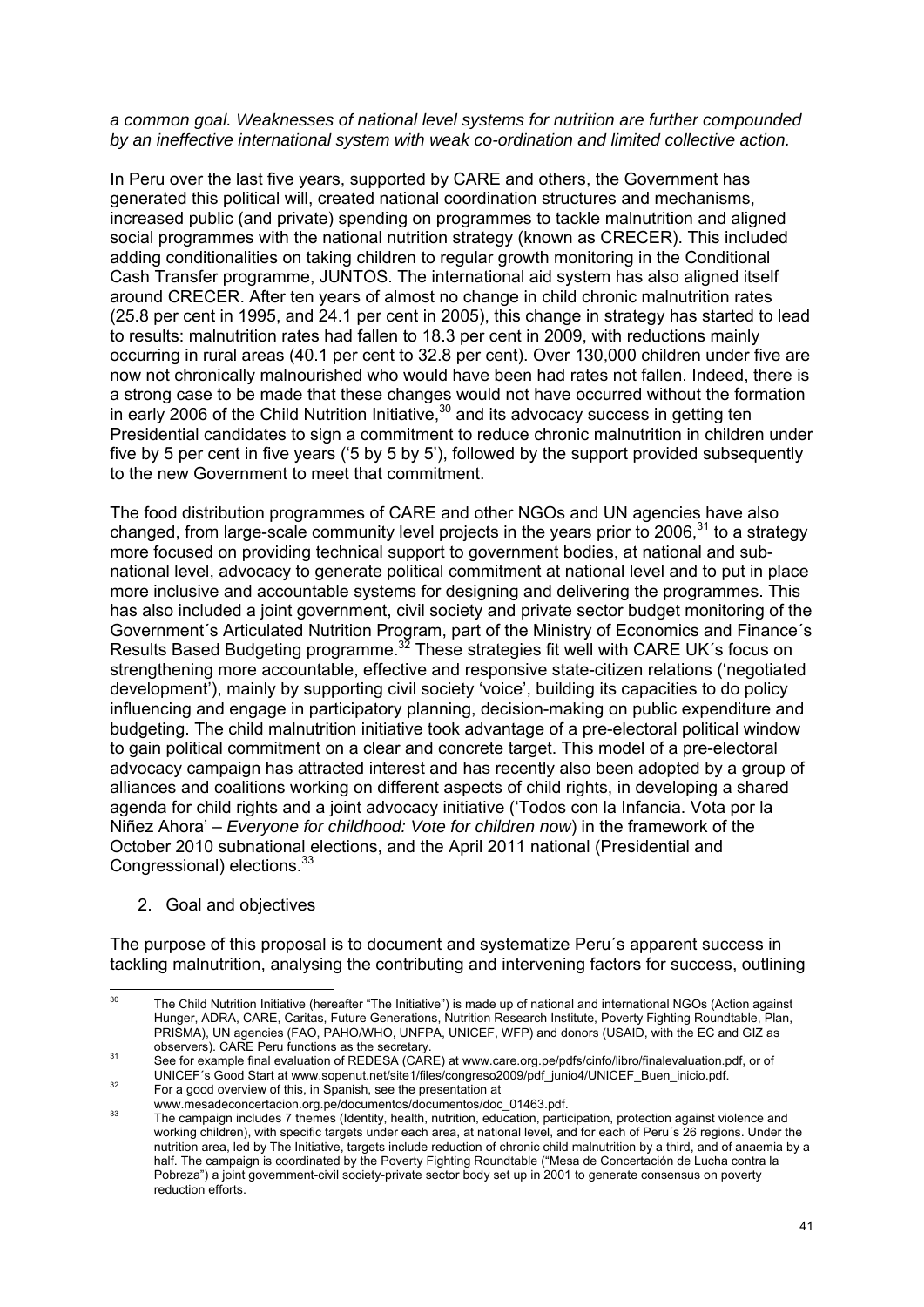the political dynamics and coalitions that made success possible, and exploring the factors that would ensure the long term sustainability of this initiative. In addition to the research component, the study will extract policy recommendations and knowledge sharing lessons that could be disseminated to Southern Governments, donor agencies and civil society organisations embarking on similar initiatives.

More specific objectives include:

- Understanding the political economy of child nutrition reforms in Peru, including the interactions among the main stakeholders such as national and subnational governments, development donors, civil society organisations and citizens.
- Reviewing and documenting the existing (secondary) data, including reports on national nutrition data, donor project documents, government strategy papers and reports, and systematisation studies from 2006–2008.
- Drawing policy recommendations to inform key domestic audiences, including other Southern governments, sub-national authorities, and CSOs.
- To support and influence donor agencies in their efforts to attack malnutrition in children (including DFID's Undernutrition Strategy, CARE's own strategy, and other members of The Initiative).

As a separate contribution to be discussed with CARE, this study would develop a strategy to:

- Assist and inform the ongoing systematization process carried out by the Roundtable for Poverty Alleviation on the Vote for Children campaign at subnational (2010) and national (2011) levels, so as to capture learning and recommendations before March 2011
- Assist and collaborate with members of *The Initiative* to produce learning documents on the work in Peru for regional publications (e.g. the Panamerican Health Journal).
- 3. Research framework

The proposed research seeks to carry out a political economy analysis to document and explain (the apparent success of) policy reforms and analyses the prospects for their long term sustainability. We recognise that successful policy change take place when the necessary actors share similar preferences and it is in their own interest to adopt and maintain a new policy (Tsebelis 2002). This type of change can occur in a *decisive* manner if the top policy players delegate authority to a single leader or agenda setter, but the new policy will not be necessarily enforced or maintained unless there are other stakeholders who derive a direct or indirect benefit from this change. Often, policymakers need to gather support to form reform coalitions, ensuring that all relevant players are properly compensated for their support to the new policy.

In a democratic setting, citizens play a critical role to ensure the transparency of these policy coalitions through the regular election of their representatives. Both elected and non elected politicians realise that voters hold the necessary tools to reward or punish their government performance. But elections are not the only means to ensure accountability of public officials, as there are many other mechanisms such as public protest or naming and shaming strategies that may be equally or more effective to hold politicians to account in the short run. It is through the combination of formal political and social mechanisms of democratic accountability that the provision of services can be ensured and maintained over time.

Recent research argues that one concrete approach to ensuring public accountability can take place through the budget process. The budget process is a specific policy arena in which citizens can directly take part in the formulation, allocation and effective distribution of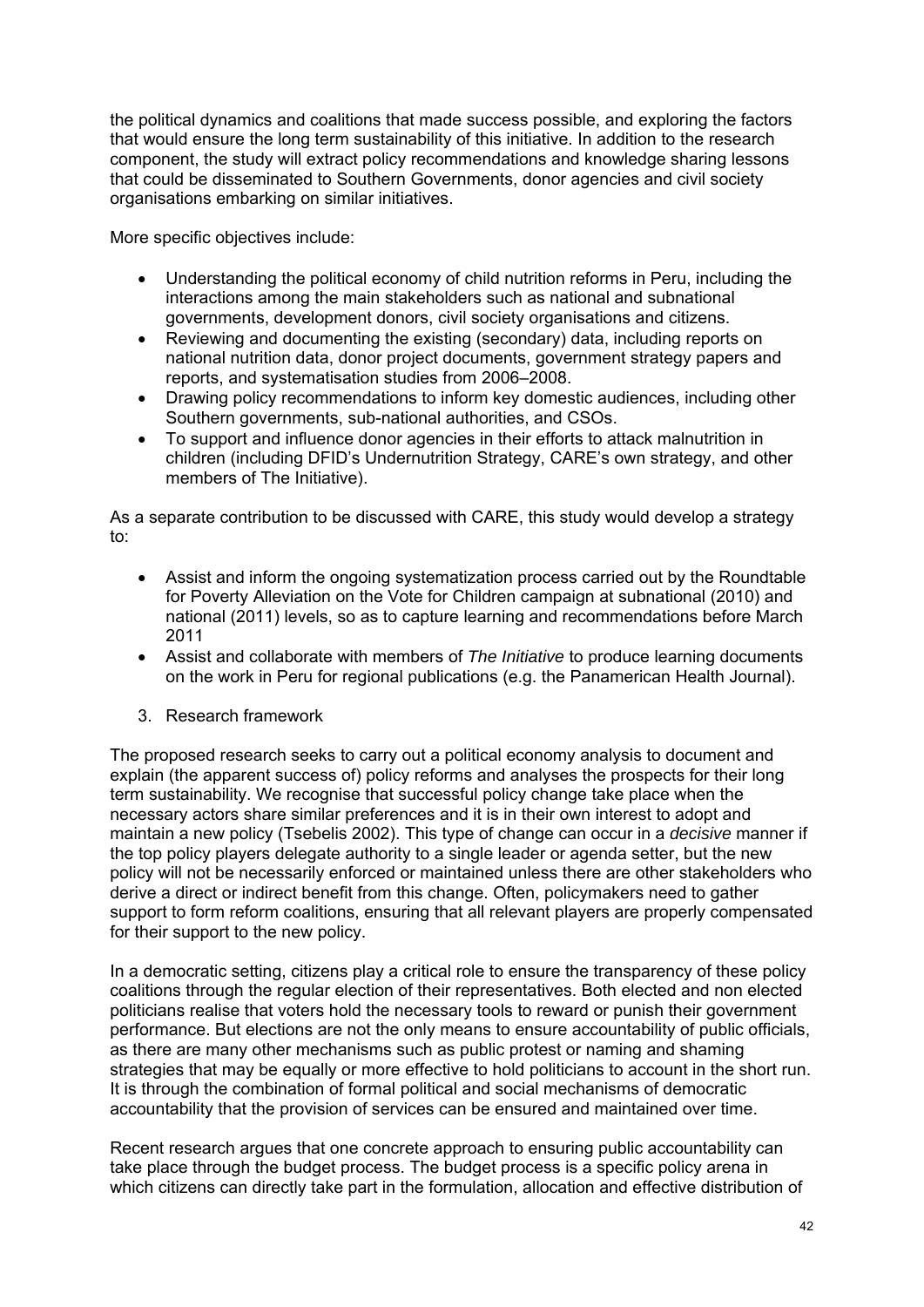government rents to attend their policy priorities (Robinson 2008). As the Peruvian case correctly demonstrates, this participation of citizens in the budget formulation is an important tool to bring governments to account and ensure the continuity of government spending to fight malnutrition.

The proposed research offers a general framework to analyse the *previous* government efforts to respond to a social need, create the necessary funding schemes, coordinate the relevant stakeholders and effectively allocate government spending to social programmes during five years that were key to reducing chronic malnutrition in children under five. The successful strategy can be further understood in the context of a period of unprecedented economic bonanza in Peru, when the government benefitted from large additional revenues from the mining sector. But while the commodities boom may help explain the government's ability to invest in social spending, the remaining challenge is to analyse which factors can explain a sustained investment in the long run, more efficient spending patterns and a more comprehensive and egalitarian distribution of opportunities in the long run. To explore this *future challenge*, the research will look at the existing configuration of political actors, namely the relationship between the government and key social ministries, sub-national governments particularly mayors, as well as government and opposition political parties in the legislature. The purpose of the analysis is to understand which political coalitions are more receptive to the goals of the Advocacy Initiative and ensure the long term stability of the strategy.

4. Methodology

The proposed methodology is to combine case specific in-depth qualitative information with comparative and objective quantitative information to document existing dynamics and future trends in the government effort to fight chronic malnutrition. Qualitatively, the study proposes to interview key stakeholders in the Government (Ministry of the Presidency, Mesa de Concertación para Combatir la Pobreza, line ministries), donor agencies (USAID, GIZ, European Commission, World Bank), and other members of the Initiative including Civil Society organisations. In addition to this, a second round of interviews with stakeholders at the subnational level (proposed to be Ayacucho at regional level, and Tambillo at District level) will be carried out. The qualitative information will be verified and discussed with members of the academic community, especially researchers based at the Instituto de Estudios Peruanos (IEP) in Lima.

In addition to the qualitative information, the research will document and analyse secondary data on nutrition and food security, obtained from National Statistics Agency reports (INEI). Other sources of information include reports on national nutrition data, donor project documents, government strategy papers and reports, and systematisation studies from 2006–2008. The proposed travel to Peru and fieldwork will be carried out by Dr. Andrés Mejía Acosta (IDS) and it will take place during the first half of November 2010. The final design of the methodology and research protocol will be discussed with CARE-UK and the DFID Nutrition Team.

- 5. Deliverables
- 1. The IDS research report will be a 35 to 40 page document due at the end of January 2011, containing the following information:
	- a. Background of the child chronic malnutrition effort and summary of key government, donor and CS strategies to fight malnutrition in Peru.
	- b. Report and analysis of the evolution of key social, nutrition and food security indicators in Peru in the past five years.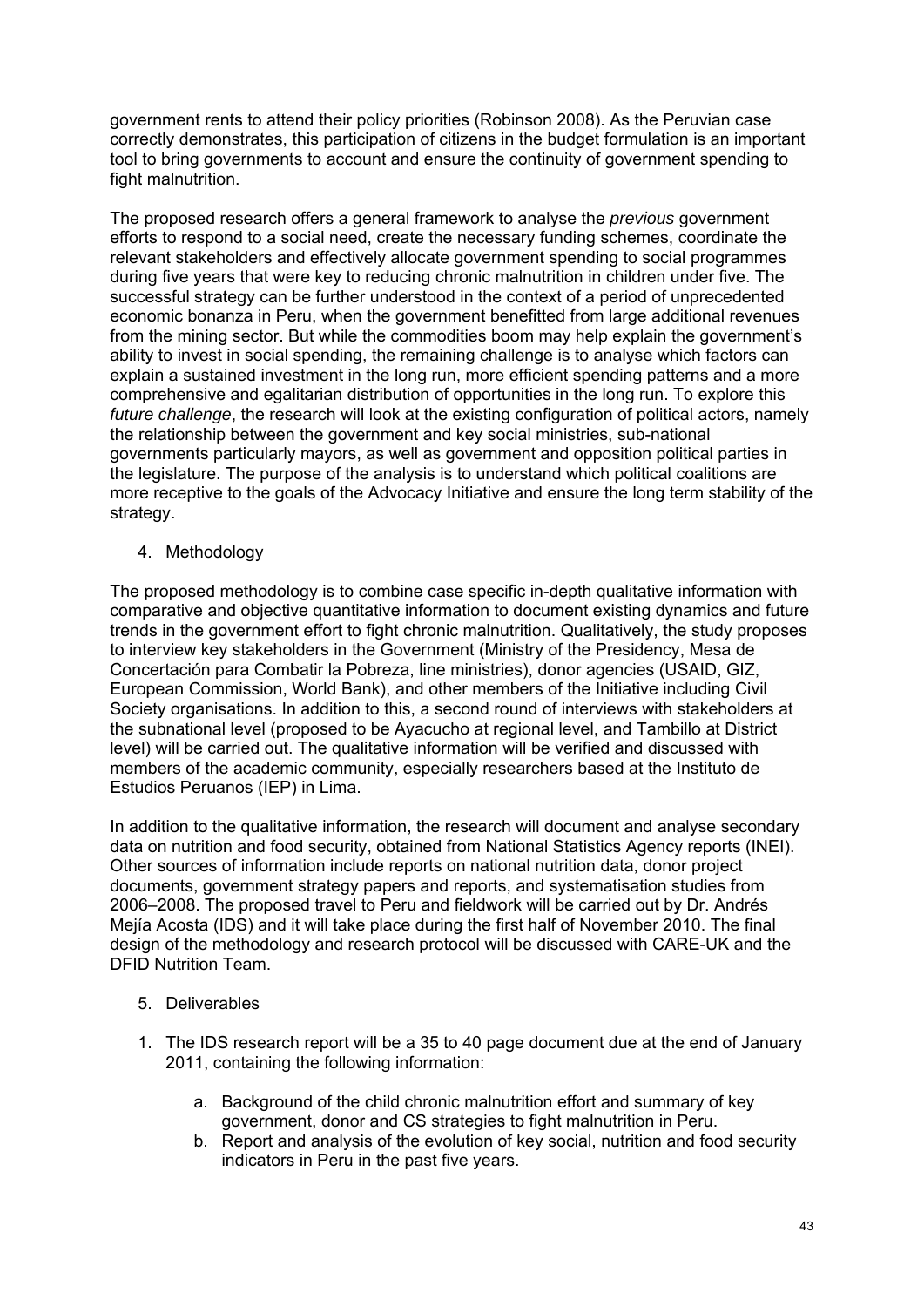- c. Analysis of key interactions and the making of reform coalitions between members of The Initiative and government actors, focusing on vertical interactions between the central government and sub-national authorities, and horizontal linkages between the central government, line ministries and donor agencies.
- d. Analysis of critical conditions and key success factors both for the *adoption* of policies and their long term *sustainability*.
- e. Country lessons and policy recommendations drawn for future work on nutrition for different key audiences, including other Southern governments, donor agencies (such as DFID) and NGOs (including CARE).
- 2. The authors will accompany the IDS research report with a four page executive summary and a one page abstract outlining the research lessons and policy recommendations outlined above.

As a separate effort to be discussed with CARE and DFID but not included as part of this Research Report, IDS is willing to provide strategic support in two additional areas:

- 1. It will contribute to the drafting of the Vote for Children Systematization Campaign, for the sub-national and national elections to be held in 2010 and 2011 respectively. The aim of the contribution is to influence the policy debate at the Poverty Fighting Roundtable by disseminating the relevant research lessons and policy recommendations from the study. While a preliminary discussion can be started in November 2010, IDS will not be able to design a proper influencing strategy until the final report is ready to be disseminated in Spring 2011. In this case, another visit to Peru may need to be scheduled and budgeted for.
- 2. Support other partners like PAHO and CARE in the production of learning documents featuring the Peru experience in the format of a regional publication that could be submitted to a regional Health or Nutrition journal (e.g. the Panamerican Health Journal). Another possible venue is to produce an IDS Policy Briefing which can effectively disseminate research findings and policy insights to a global audience of scholars, development practitioners, donors and southern partners.

### **5.2 Research protocol and survey questions (in Spanish)**

Estudio sobre la iniciativa de la lucha contra la desnutrición infantil en Peru

**Entrevistas** Lima and Ayacucho, Peru. November 8–12, 2010 CARE Peru.

*"El propósito de este estudio es documentar y analizar la reciente experiencia del Perú en reducir la desnutrición infantil, identificando los factores que contribuyeron a su éxito, identificando las dinámicas y coaliciones más favorables entre los actores relevantes, y extrayendo lecciones y recomendaciones de políticas para compartirlo con otros gobiernos de países en desarrollo, agencias de cooperación y organizaciones de la sociedad civil".* 

- I. Experiencia en reducir las tasas de malnutrición infantil en Peru (28–23 and 47–40):
	- a. Está de acuerdo con la *magnitud* de este cambio? Datos sobre desnutrición crónica muestran una reducción (ENDES 2009), pero datos sobre consumo calorífico no corroboran la historia (información poco confiable)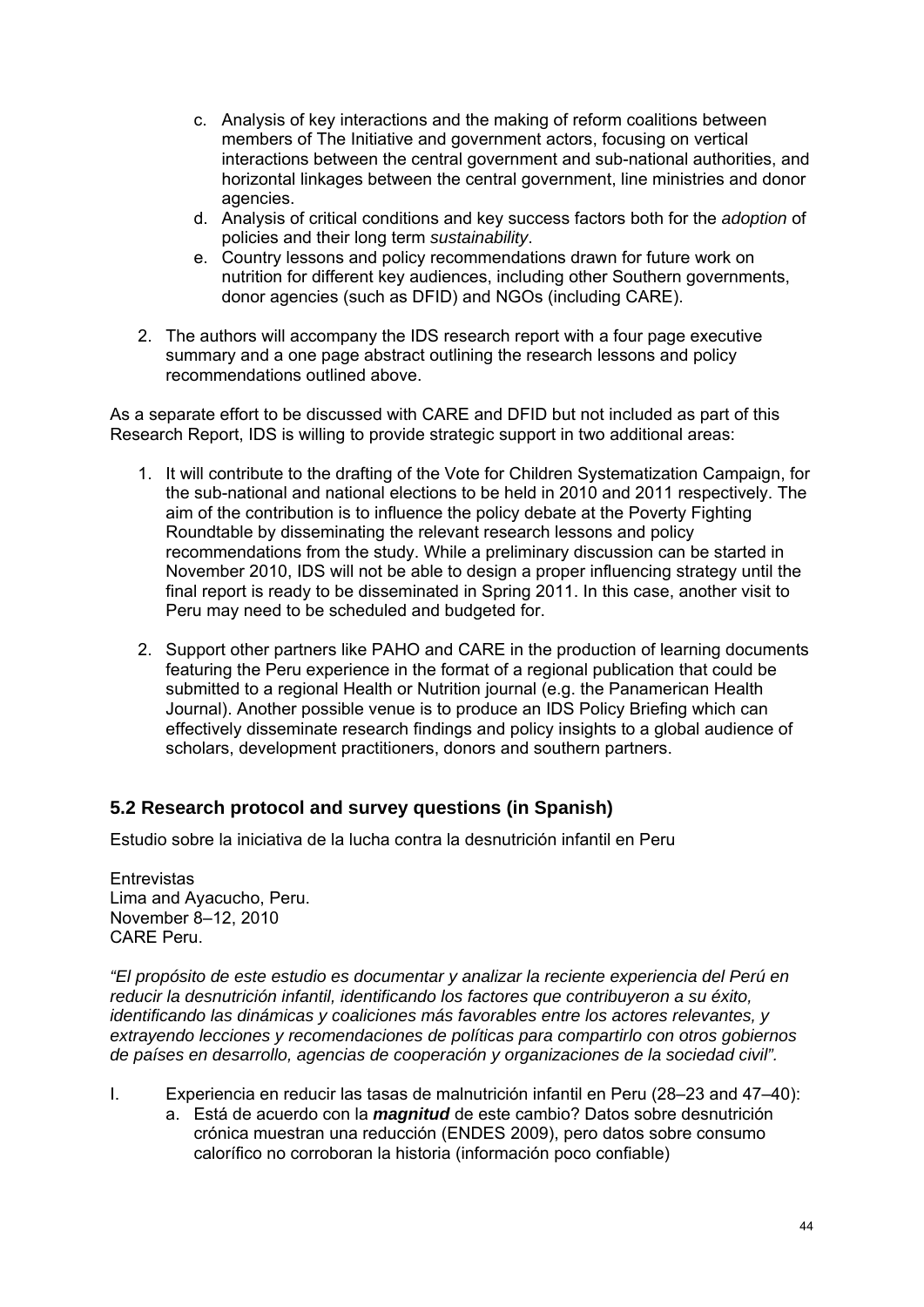- b. En su opinión, que tan *importante es la magnitud* de este cambio? (en términos de evolución histórica, o cobertura geográfica por ejemplo)?
- c. Por qué este cambio *ocurre ahora* y no hace 5 o 10 años?
- d. Cuál cree usted que fueron las *intervenciones de políticas clave* que contribuyeron con esta reducción?
- e. Cree usted que hubo *innovaciones técnicas/tecnológicas* que ayuden a comprender esta reducción?
- f. Cree usted que hubo un cambio en la cantidad de recursos financieros destinados para el combate a la desnutrición? Fueron más públicos o privados?
- g. Cómo cree usted que el *contexto político* contribuyó con esta reducción?
- h. Existen otras condiciones de *contexto favorable* que hayan contribuido en el combate a la desnutrición?
- II. Analizando el proceso de cambio (para reducir la desnutrición en Peru)
	- a. Tradicionalmente, cuáles han sido las *políticas gubernamentales* para reducir la desnutrición? Por qué funcionaron o no?
	- b. En su opinión, cual fue el agente o grupo de agentes clave *que iniciaron el proceso de cambio* para combatir la desnutrición? (el mismo Gobierno, las ONG's, agencies de cooperación y donantes)
	- c. Existió un discurso predominante, en torno a la desnutrición, que cambió en la agenda pública?
	- d. Estuvo este proceso de cambio abierto a la influencia o interferencia de nuevos actores sociales? Actores marginales?
	- e. En qué momento la elite política tomó decidido interés en apoyar la campaña para reducir la desnutrición? Por que?
- III. La iniciativa para la reducción de la desnutrición infantil (RDI) [y el papel de CARE]
	- a. Cree usted que la RDI aparece como *una alternativa o complemento* a las diferentes políticas gubernamentales para la reducción de la desnutrición?
	- b. Como se juntaron las *diferentes agencias de cooperación* en torno a la RDI?
	- c. En qué momento el *gobierno decidió sumarse* a la iniciativa (o bloquearla)?
	- d. Cómo funciona (formal e informal) la RDI? Existe una *estructura formal de gobierno*? Cada cuánto tiempo se reúnen las agencias?
	- e. Quién *toma las decisiones* clave? Hay alguna agencia que tenga mayor influencia para introducir o bloquear alguna iniciativa en particular?
	- f. Cómo o quién *financia* la RDI?
	- g. Hay una asignación o pedido de asignación de *recursos fiscales* para combatir la desnutrición?
	- h. Con qué agencia o *agencias del gobierno* interactúa la RDI? Existe igualdad de apertura?
	- i. Se han involucrado a *legisladores* para apoyar o legislar en materias claves para el combate a la desnutrición? (por ejemplo comercialización de alimentos complementarios, subsidios, etc.)
	- j. Cómo se han involucrado los *gobiernos locales* en el proceso? Qué capacidades o limitaciones tienen los alcaldes? Qué capacidades o limitaciones tienen los presidentes regionales?
	- k. Han habido esfuerzos de *coordinación (vertical)* explícita entre diferentes agencias de gobierno en diferentes niveles territoriales?
	- l. Existen otros *beneficios no esperados* de la configuración de la RDI (mayor coordinación entre el sistema UN, ONG´s fomentar otras campañas como *Vota por la Niñez*).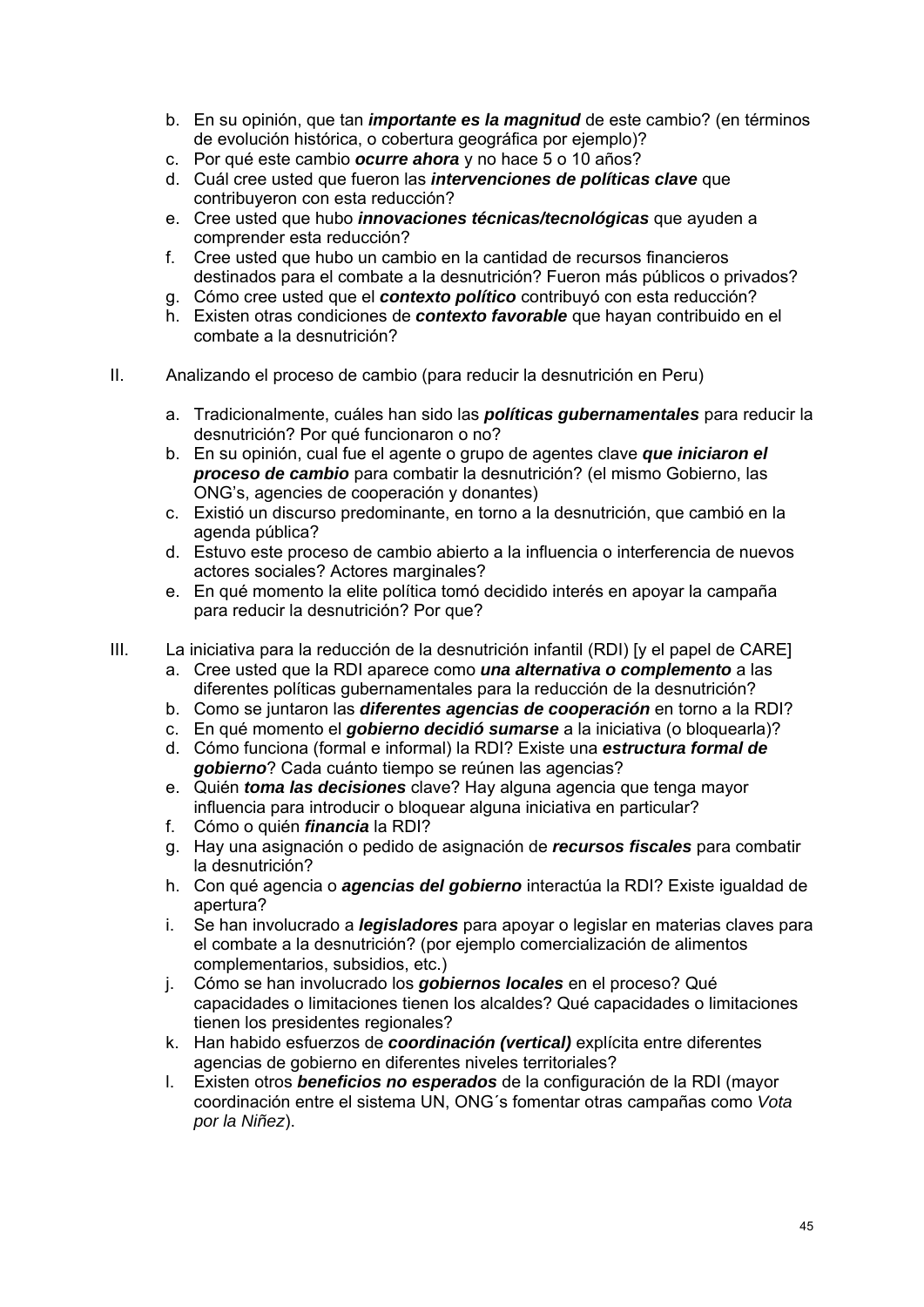- IV. Motivación política y sustentabilidad
	- a. En el lado gubernamental, quiénes cree usted fueron los *más importantes defensores* de esta iniciativa?
		- i. Hubo un interés particular por parte de los partidos políticos (electorales)? Hubo diferencias entre políticos de gobierno y oposición? Entre políticos de Lima o del interior?
	- b. En su opinion, porqué piensa usted que *a los politicos les interesó* apoyar los planteamientos de la RDI?
	- c. Usted piensa que el actual compromiso es *sustentable* más allá del proceso electoral? Cuáles son las reacciones o apertura de los nuevos candidatos electos?
	- d. Cuáles han sido las *lecciones más importantes* de esta experiencia?

| <b>Date</b>    | <b>Name</b>                              | <b>Position</b>                                                     | <b>Institution</b>                                                         | <b>Sector</b>                              |
|----------------|------------------------------------------|---------------------------------------------------------------------|----------------------------------------------------------------------------|--------------------------------------------|
| 8 Nov<br>2010  | Luis Miguel León<br>García               | Director de Atención<br>Integral de Salud                           | Ministerio de Salud                                                        | Central<br>Government                      |
| 8 Nov<br>2010  | Hamilton<br>Alejandro García<br>Díaz     | Director General de<br>Promoción de la<br>Salud                     | Ministerio de Salud                                                        | Central<br>Government                      |
| 12 Nov<br>2010 | Zoila Zegarra<br><b>Montes</b>           | Viceministra de<br><b>Desarrollo Social</b>                         | Ministerio de la<br>Mujer y Desarrollo<br>Social                           | Central<br>Government                      |
| 15 Nov<br>2010 | Iván Hidalgo<br>Romero                   | Presidente del<br>Consejo Directivo                                 | Programa Nacional<br>de Apoyo Directo a<br>los Más pobres<br><b>JUNTOS</b> | Central<br>Government                      |
| 9 Nov<br>2010  | Jorge Gobitz<br><b>Morales</b>           | Director Ejecutivo<br>Adjunto                                       | Programa Nacional<br>de Apoyo Directo a<br>los Más pobres<br><b>JUNTOS</b> | Central<br>Government                      |
| 9 Nov<br>2010  | Elizabeth Linda<br><b>Castillo Altez</b> | Unidad Gerencial de<br>Planeamiento,<br>Presupuesto y<br>Evaluación | Programa Nacional<br>de Apoyo Directo a<br>los Más pobres<br><b>JUNTOS</b> | Central<br>Government                      |
| 11 Nov<br>2010 | Elizabeth León<br>Minaya                 | Congresista                                                         | Congreso de la<br>República del Perú                                       | Government                                 |
| 10 Nov<br>2010 | Guido Lombardi<br>Elías                  | Congresista                                                         | Congreso de la<br>República del Perú                                       | Government                                 |
| 11 Nov<br>2010 | <b>Arturo Quispe</b><br>Solorzano        | Alcalde                                                             | Municipalidad<br>Distrital de<br>Tambillo                                  | Local<br>Government                        |
| 11 Nov<br>2010 | Walter<br>Bedriñana<br>Carrasco          | Director Regional de<br>Salud                                       | Gobierno Regional<br>de Ayacucho                                           | Local<br>Government                        |
| 11 Nov<br>2010 | Marcos Cabrera<br>Pimentel               | Gerente Regional de<br><b>Desarrollo Social</b>                     | Gobierno Regional<br>de Ayacucho                                           | Local<br>Government                        |
| 8 Nov<br>2010  | Delia Haustein<br>Van Ginhoven           | Directora Ejecutiva                                                 | <b>PRISMA</b>                                                              | <b>Non</b><br>Governmental<br>Organization |

#### **5.3 Directory of interviewees**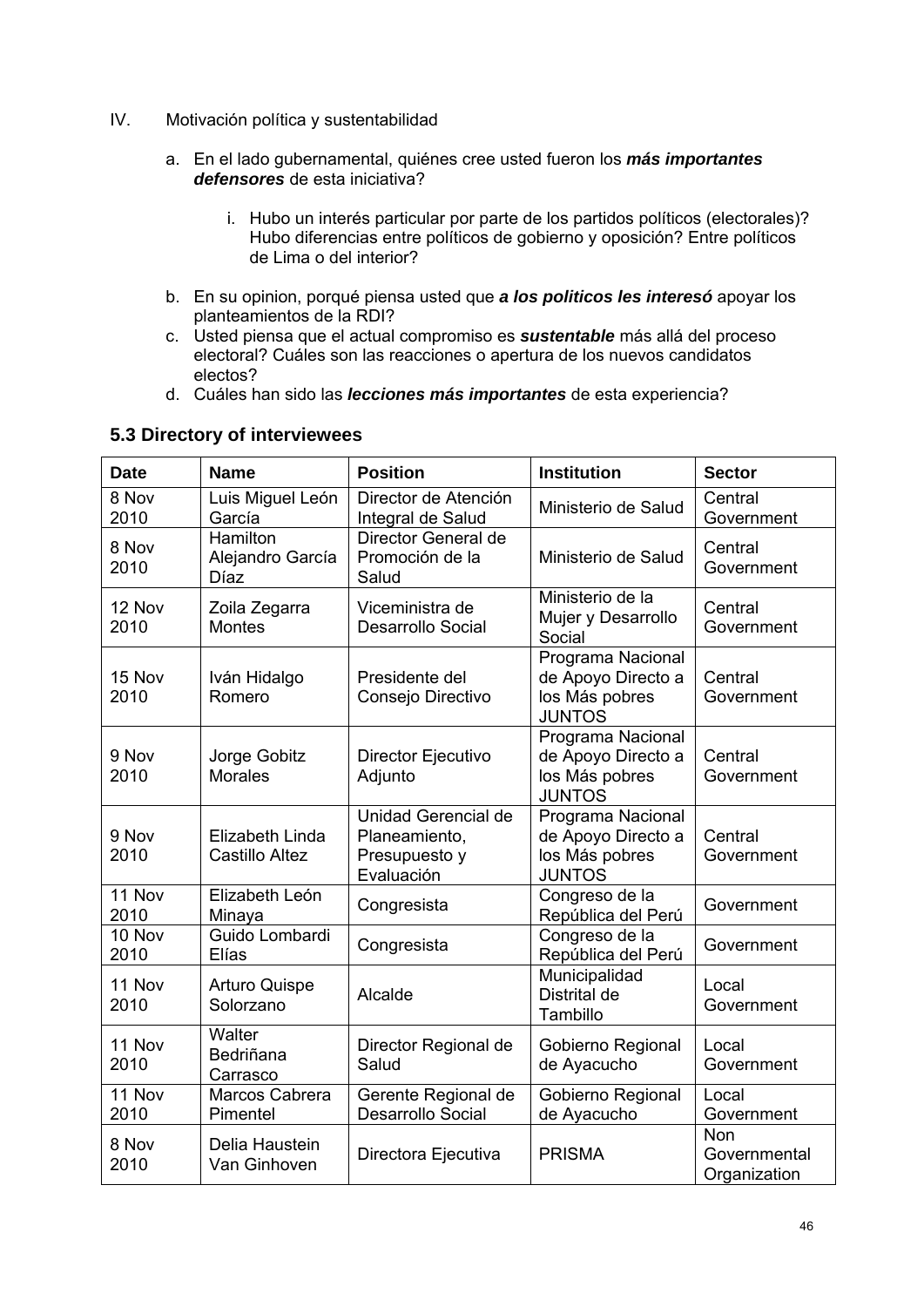| 12 Nov<br>2010 | María Elena<br>Ugaz                | Oficial de Nutrición y<br>Desarrollo Infantil                             | <b>UNICEF</b>                                                              | Non<br>Governmental<br>Organization        |
|----------------|------------------------------------|---------------------------------------------------------------------------|----------------------------------------------------------------------------|--------------------------------------------|
| 9 Nov<br>2010  | Milo Stanojevich                   | <b>Director Nacional</b>                                                  | <b>CARE Perú</b>                                                           | Non<br>Governmental<br>Organization        |
| 15 Feb<br>2011 | Carlos Rojas<br>Dávila             | Senior Advisor<br>Evaluation,<br>Monitoring and<br>Advocacy               | <b>CARE USA</b>                                                            | <b>Non</b><br>Governmental<br>Organization |
| 10 Nov<br>2010 | Erick Janowsky                     | Jefe - Oficina de<br>Salud                                                | <b>USAID</b>                                                               | <b>Non</b><br>Governmental<br>Organization |
| 11 Nov<br>2010 | Lía García León                    | Coordinadora<br>Regional Ayacucho -<br>Proyecto Ventana de<br>Oportunidad | <b>CARE Perú</b>                                                           | <b>Non</b><br>Governmental<br>Organization |
| 8 Nov<br>2010  | Jay Goulden                        | Director de<br>Programas                                                  | <b>CARE Perú</b>                                                           | Non<br>Governmental<br>Organization        |
| 9 Nov<br>2010  | <b>Walter Vilchez</b>              | Coordinador del<br>Programa de<br>Nutrición y Seguridad<br>Alimentaria    | <b>CARE Perú</b>                                                           | <b>Non</b><br>Governmental<br>Organization |
| 10 Nov<br>2010 | Luis Seminario                     | Oficial de Programas                                                      | <b>USAID</b>                                                               | Non<br>Governmental<br>Organization        |
| 9 Nov<br>2010  | Elías Wilfredo<br>Salinas Castro   | <b>Director General</b>                                                   | Centro Nacional de<br>Alimentación y<br>Nutrición - CENAN                  | Research                                   |
| 12 Nov<br>2010 | Mary Penny                         | Directora General                                                         | Instituto de<br>Investigación<br>Nutricional                               | Research                                   |
| 12 Nov<br>2010 | Carolina Trivelli                  | Investigadora                                                             | Instituto de<br><b>Estudios Peruanos</b><br>$-$ IEP                        | Research                                   |
| 11 Nov<br>2010 | Jesús Ospina<br>Salinas            | Secretario Técnico                                                        | Mesa de<br>Concertación Para<br>la Lucha contra la<br>Pobreza-<br>Ayacucho | Mixed                                      |
| 10 Nov<br>2010 | Max Hernández<br>Camarero          | Secretario Técnico                                                        | Acuerdo Nacional                                                           | Mixed                                      |
| 10 Nov<br>2010 | <b>Federico Arnillas</b><br>Lafert | Presidente                                                                | Mesa de<br>Concertación Para<br>la Lucha contra la<br>Pobreza              | Mixed                                      |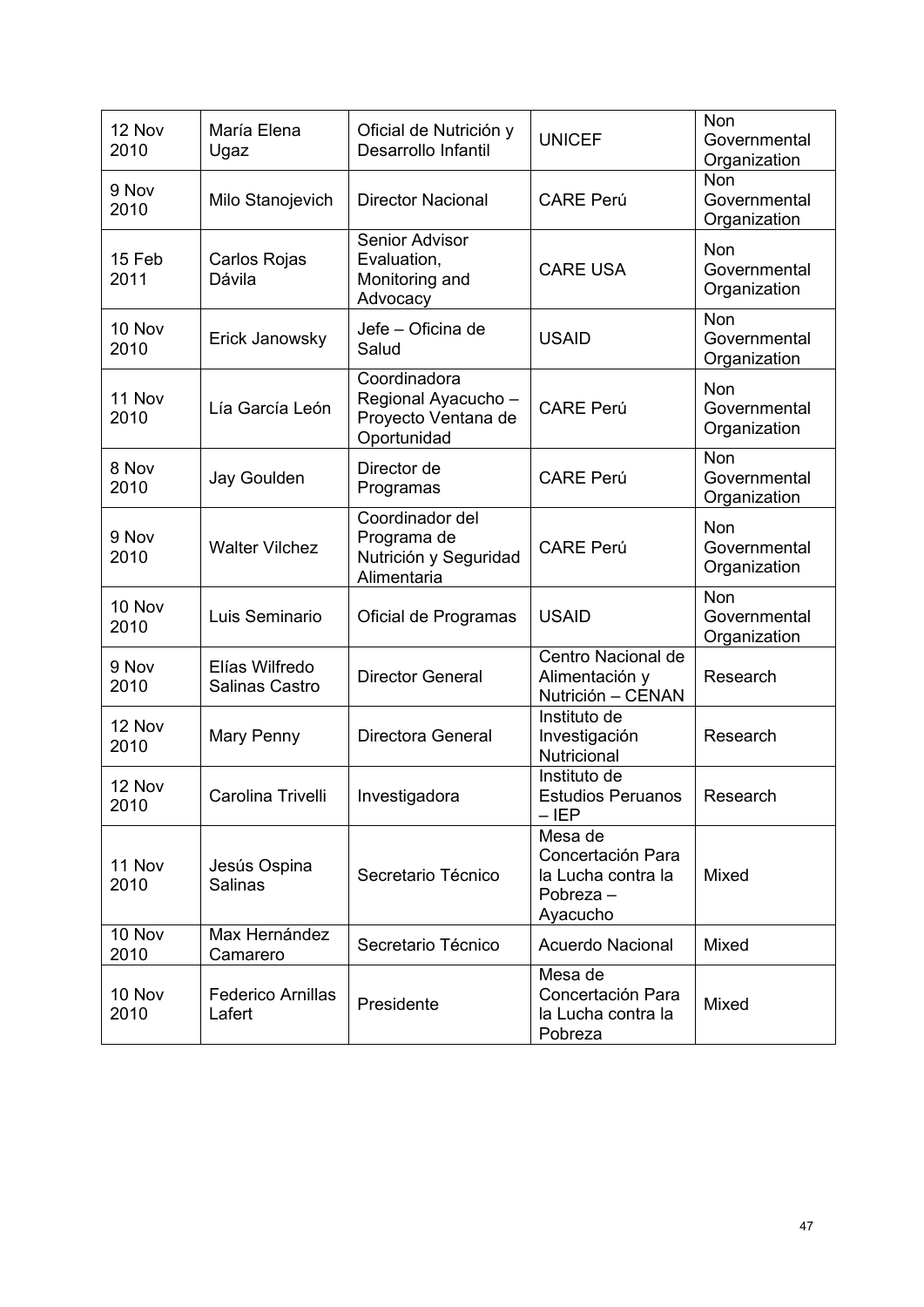## **References**

Aguiar *et al.* (2007) *An Analysis of Malnutrition Programming and Policies in Peru*, report prepared for Gerald R. Ford School of International Development, University of Michigan, www.mef.gob.pe/contenidos/pol\_econ/documentos/An\_Analysis\_of\_Malnutrition\_Programmi ng\_and\_Policies\_in\_Peru.pdf (accessed 20 May 2011)

Alcázar, L. (2009) *El Gasto Público Social Frente a la Infancia: Análisis del Programa JUNTOS y de la Oferta y Demanda de Servicios Asociadas a sus Condiciones*, Lima: GRADE/Niños del Milenio

Child Nutrition Initiative (2007) *Balance de las Acciones del Gobierno en la Lucha Contra la Desnutrición Infantil*, first anual review by Iniciativa contra la Desnutrición Infantil, July 2007

Government of Peru (2011) JUNTOS program website, www.JUNTOS.gob.pe (accessed 9 February 11)

Larrea *et al.* (2005) www.cepis.org.pe/texcom/nutricion/495.pdf

Martorell, R.; Stein, A. and Schroeder, D. (2001) 'Early Nutrition and Later Adiposity', *American Journal for Nutrition*. Presented as part of the symposium 'Obesity in Developing Countries: Biological and Ecological Factors', given at the Experimental Biology 2000 meeting held in San Diego, CA on 15–19 April 2000

Mejía Acosta, A. (2009) *Informal Coalitions and Policymaking in Latin America: Ecuador in Comparative Perspective*, New York: Routledge

—— (2008) *Do Legislatures – and Legislators – Matter for Poverty Reduction?*, Peru Country Report for International Institute for Democracy and Electoral Assistance (IDEA)

MIMDES (2010) 'Articulation of Inter-sectoral Policies and Actions in Social Protection and Employment', presentation at seminar on Inter-sectoral Public Policies: Social Protection and Employment', 30 November –1 December 2010, Rio de Janeiro, Brazil

ODI (2007) *The JUNTOS Programme in Peru: An Innovative Approach to Tackling Childhood Poverty and Vulnerability?*, http://lac.civiblog.org/blog/\_archives/2007/3/16/2811170.html (accessed 20 May 2011)

Organización Panamericana de la Salud (2010) *Estrategia y Plan de Acción para la Reducción de la Desnutrición Crónica,* Resolution CD50.R11, 30 September 2010

Perova, E. and Vakis, R. (2009) *Welfare Impacts of the 'JUNTOS' Program in Peru: Evidence from a Non-experimental Evaluation*, World Bank, http://siteresources.worldbank.org/INTPERUINSPANISH/Resources/Perova\_Vakis\_JUNTOS IE.pdf (accessed 6 January 2011)

Rogers B.; Rajabiun, S.; Levinson, J. and Tucker, K. (2002) *Reducing Malnutrition in Peru: A Proposed Strategy*, Discussion Paper 2, Tufts University, http://nutrition.tufts.edu/docs/pdf/fpan/wp02-malnutrition\_peru.pdf (accessed 07 Jan 2011)

Tanaka, M. and Vera Rojas, S. (2010) 'La Dinámica "Neodualista" de una Democracia sin Sistema de Partidos: La Situación de la Democracia en el Perú', *Revista de Ciencia Política* 30.1: 87–114